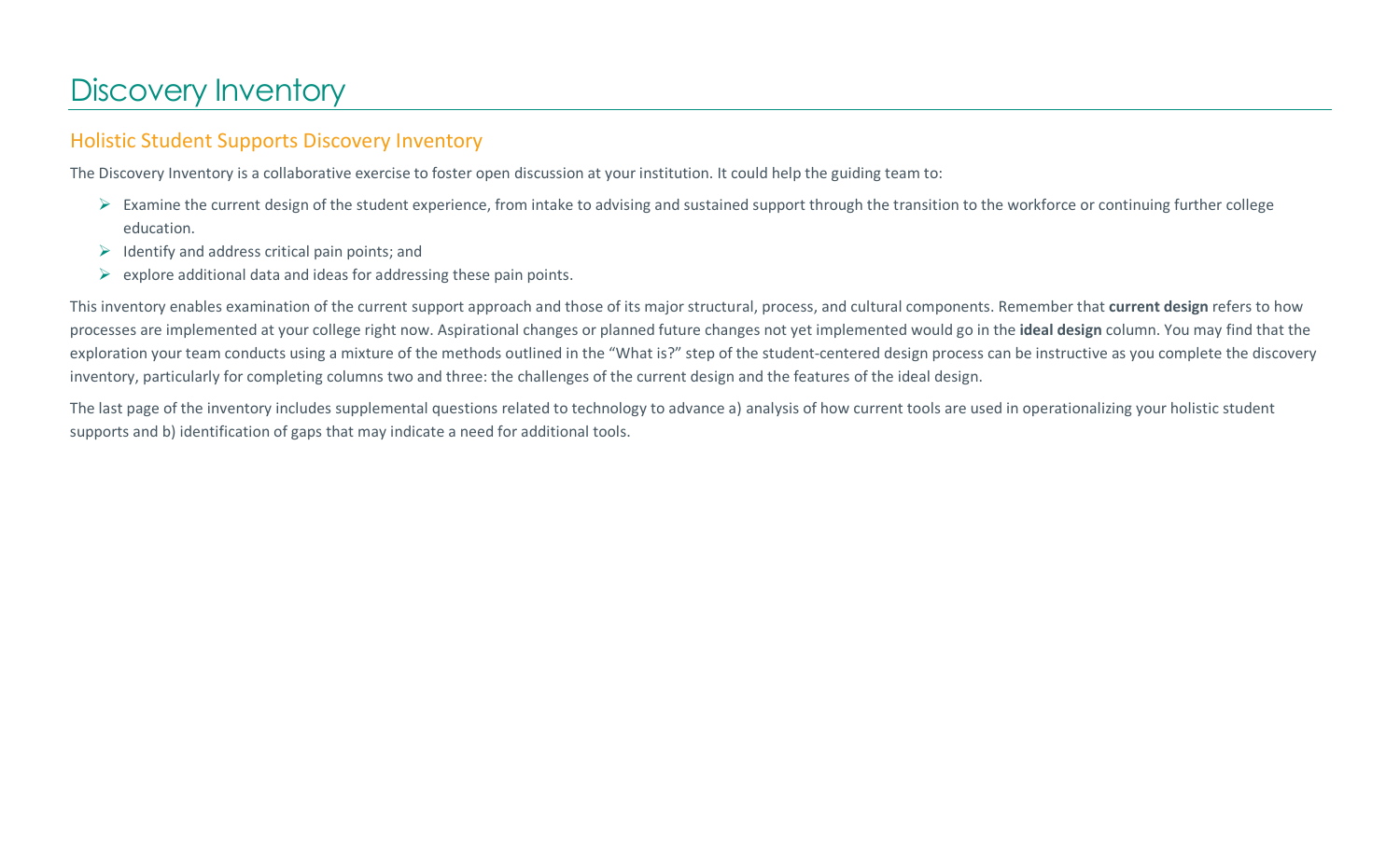| <b>Admissions and Entry</b>                                                                                                                                                                                                                                                                                                                                                   |                                                                                                                                                                                                                                                                                                                                                                                                                                                                                                |                                                                                                                                                                                                                                                                                                                                                                                                                                                                                                                                                                                                          |                                                                                                                                                                                                                      |                                                                              |
|-------------------------------------------------------------------------------------------------------------------------------------------------------------------------------------------------------------------------------------------------------------------------------------------------------------------------------------------------------------------------------|------------------------------------------------------------------------------------------------------------------------------------------------------------------------------------------------------------------------------------------------------------------------------------------------------------------------------------------------------------------------------------------------------------------------------------------------------------------------------------------------|----------------------------------------------------------------------------------------------------------------------------------------------------------------------------------------------------------------------------------------------------------------------------------------------------------------------------------------------------------------------------------------------------------------------------------------------------------------------------------------------------------------------------------------------------------------------------------------------------------|----------------------------------------------------------------------------------------------------------------------------------------------------------------------------------------------------------------------|------------------------------------------------------------------------------|
|                                                                                                                                                                                                                                                                                                                                                                               | <b>Current Design</b>                                                                                                                                                                                                                                                                                                                                                                                                                                                                          | What are the issues for students, staff, or<br>faculty with the current design?                                                                                                                                                                                                                                                                                                                                                                                                                                                                                                                          | What is the ideal design? What<br>additional information do you need to<br>answer this?                                                                                                                              | What changes or next steps are<br>needed to move toward the ideal<br>design? |
| <b>Admissions Documents</b><br>a) What admissions documents must a<br>student complete before registering<br>for classes?<br>b) How are testing scores recorded for<br>students admitted but not<br>registered?<br>What can be submitted online vs.<br>C)<br>what must be submitted in person?<br>Who is responsible for obtaining<br>d)<br>these documents from the student? | A) Admission application is the<br>only requirement. Degree<br>Seeking Students need proof<br>of h.s. completion,<br>immunization records<br>Accuplacer uploaded into<br>B)<br>Banner; SAT/ACT scores<br>manually in Banner, students<br>must provide print out of<br>SAT/ACT scores<br>Application can be submitted<br>online but is turned off when<br>we get closer to start of<br>semester; CRM Recruit will<br>allow students to upload<br>other enrollment documents<br>D)<br>Admissions | Students are registering<br>without having turned<br>everything in; immunization<br>holds are placed on student's<br>account that prevent them<br>from registering for next<br>semester<br>Forces Admissions to put time<br>and resources into following-<br>up with students who have<br>not turned in immunization<br>records, many of which don't<br>end up showing up for<br>class(i.e. immunization<br>report: have to meet 90%<br>immunization rate)<br>No holds on placement scores<br>can affect advising and<br>registration, especially when<br>students to do follow "steps<br>to enrollment" | Holds on student accounts -<br>immunization and placement;<br>need these guardrails in place<br>to assure smooth processes<br>for both students and staff;<br>can't register until all<br>admission documents are in | Management needs to<br>support and help enforce<br>holds for the             |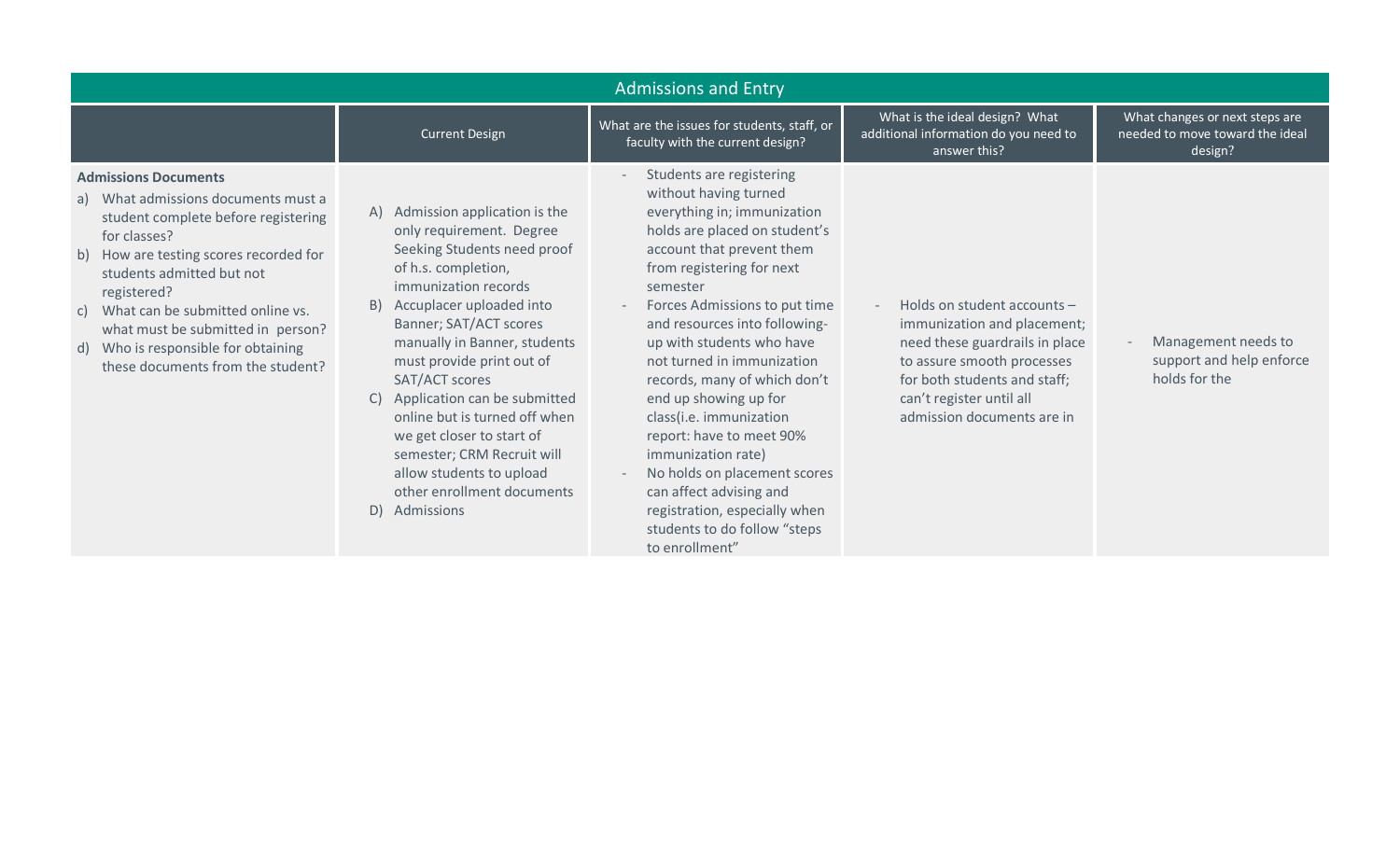| <b>Intake Survey</b><br>a) Is an intake survey used to gather<br>contextual information about each<br>student?<br>b) If so, how is this information used to<br>connect students to support<br>services prior to starting class?                                                                                                                 | A) No (Accuplacer has brief<br>intake survey; we currently<br>do not review and use this<br>data in any way.)<br>Not utilized.<br>B)                                                                                                                                                                                                                                                                                                                                                         | Unaware of<br>barriers/obstacles students<br>currently face or are likely to<br>face.<br>Unaware of additional helpful<br>information that will help<br>them persist (I.e. transfer<br>credit, work experience,<br>responsibilities outside of the<br>classroom, etc.)<br>We are preventing the college<br>from uncovering a lot of<br>things that would help a<br>student be successful (I.e.<br>appropriate credit load,<br>referral to disability services,<br>$etc.$ ) | Automated, holistic intake<br>survey imbedded at the point<br>of application.<br>Would proactively refer<br>students to resources based<br>on answers to questions<br>When would be ideal time to<br>ask the this information and<br>how?                                                                                  | Guidance on what we<br>should include within this<br>type of survey; use data to<br>dictate telling/predictive<br>information?<br>Get feedback from draft of<br>survey that is already<br>created in Starfish.<br>Jenn to confirm with WASA<br>group if an intake survey is<br>a part of the new one-<br>college application. |
|-------------------------------------------------------------------------------------------------------------------------------------------------------------------------------------------------------------------------------------------------------------------------------------------------------------------------------------------------|----------------------------------------------------------------------------------------------------------------------------------------------------------------------------------------------------------------------------------------------------------------------------------------------------------------------------------------------------------------------------------------------------------------------------------------------------------------------------------------------|----------------------------------------------------------------------------------------------------------------------------------------------------------------------------------------------------------------------------------------------------------------------------------------------------------------------------------------------------------------------------------------------------------------------------------------------------------------------------|----------------------------------------------------------------------------------------------------------------------------------------------------------------------------------------------------------------------------------------------------------------------------------------------------------------------------|-------------------------------------------------------------------------------------------------------------------------------------------------------------------------------------------------------------------------------------------------------------------------------------------------------------------------------|
| <b>Use of Registration Holds</b><br>a) Are there additional holds (other<br>than documentation) on students'<br>profiles that may prevent them<br>from registering?<br>If so, who is responsible for<br>b)<br>removing those holds, and is this<br>process automatic or manual?<br>How do students know their holds<br>C)<br>have been removed? | A) Currently no initial holds<br>placed on students for<br>documentation. Only high<br>school students and inmates<br>receive a hold. Holds are also<br>placed on any student who<br>places into a transition math<br>or English class a way to<br>encourage them to begin<br>their math/English sequence<br>ASAP.<br>Admissions/Registrar - high<br>B)<br>school and inmate holds;<br>Advising - Transition holds<br>C) Holds are typically lifted in<br>person when student is<br>present. | Students are self-advising and,<br>therefore, risk mis-advising<br>themselves.                                                                                                                                                                                                                                                                                                                                                                                             | Advising holds on all new students<br>and implementing case loads for<br>advisors to ensure proper advising,<br>review of intake information, holistic<br>advising conversations.<br>Need additional resources for case<br>management advising and technology<br>assistance that would help with<br>advising and planning. | Management support to help<br>enforce the advising holds each<br>term; Case management advising<br>that is clear to students, faculty<br>and staff.                                                                                                                                                                           |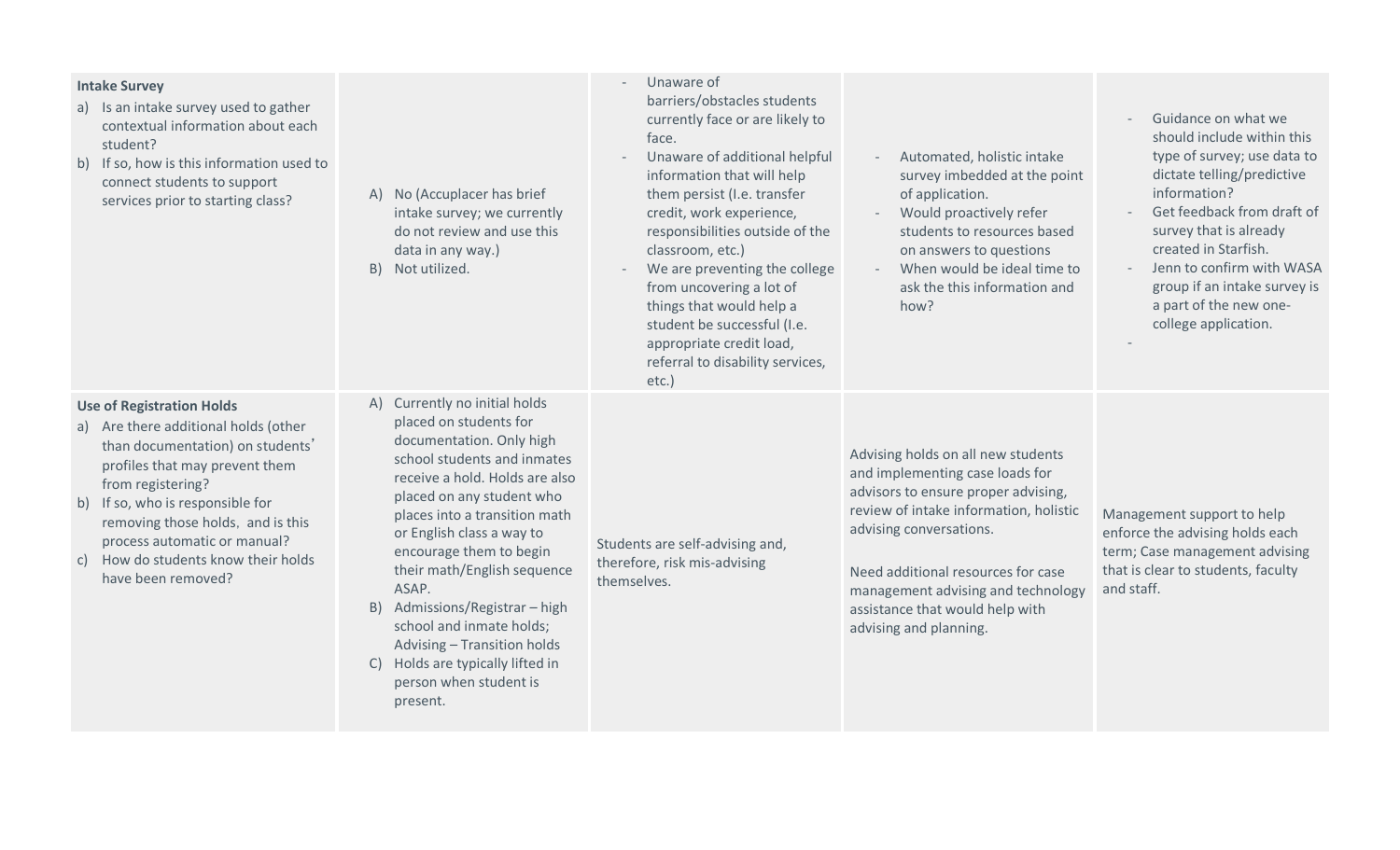|                                                                                                                                                                                                                                                                                                                                                                                                                                                                                                                                                                                                                                                                                                                                                                                                                                                                                                                  | <b>Current Design</b>                                                                                                                                                                                                                                                                                                                                                                                                                                                                                                                                                                                                                                                                                                          | What are the issues for students, staff, or<br>faculty with the current design?                                                                                                                                                                                                                                                                                                                                                                                                                                                                                                                                  | What is the ideal design? What<br>additional information do you need to<br>answer this?                                                                                                                                                                                                                                                                                                                                                                                                                                                                                                                                                                                                                                                                            | What changes or next steps are<br>needed to move toward the ideal<br>design?                                                                                                                                                                                                                                                                                                                                                                                                                                  |
|------------------------------------------------------------------------------------------------------------------------------------------------------------------------------------------------------------------------------------------------------------------------------------------------------------------------------------------------------------------------------------------------------------------------------------------------------------------------------------------------------------------------------------------------------------------------------------------------------------------------------------------------------------------------------------------------------------------------------------------------------------------------------------------------------------------------------------------------------------------------------------------------------------------|--------------------------------------------------------------------------------------------------------------------------------------------------------------------------------------------------------------------------------------------------------------------------------------------------------------------------------------------------------------------------------------------------------------------------------------------------------------------------------------------------------------------------------------------------------------------------------------------------------------------------------------------------------------------------------------------------------------------------------|------------------------------------------------------------------------------------------------------------------------------------------------------------------------------------------------------------------------------------------------------------------------------------------------------------------------------------------------------------------------------------------------------------------------------------------------------------------------------------------------------------------------------------------------------------------------------------------------------------------|--------------------------------------------------------------------------------------------------------------------------------------------------------------------------------------------------------------------------------------------------------------------------------------------------------------------------------------------------------------------------------------------------------------------------------------------------------------------------------------------------------------------------------------------------------------------------------------------------------------------------------------------------------------------------------------------------------------------------------------------------------------------|---------------------------------------------------------------------------------------------------------------------------------------------------------------------------------------------------------------------------------------------------------------------------------------------------------------------------------------------------------------------------------------------------------------------------------------------------------------------------------------------------------------|
| <b>Admissions Communications</b><br>a) When do students start receiving<br>communication from the college<br>through their school account?<br>b) Is a student able to find admission<br>requirements/process checklist,<br>including the office to visit to apply<br>in person on the College website?<br>Is a student alerted to only use the<br>C)<br>institution email account after<br>admission to the college moving<br>forward?<br>How are communications sent to a<br>d)<br>student? For example, email, phone<br>calls, text messages, snail mail,<br>social media.<br>e) Does the College ask and use the<br>students' preferred method of<br>communication?<br>During the admissions process, how<br>many communications does a<br>student receive (all departments)?<br>What evidence indicates that the<br>g)<br>student is receiving regular<br>communication from the college<br>after admission? | Immediately, acceptance e-<br>A)<br>mail, missing items e-mail,<br>next steps e-mail and hard<br>letter sent snail.<br>B) Yes via the 'How to Enroll'<br>page on website.<br>C) Currently students are<br>encouraged to check their<br>college e-mail daily via their<br>acceptance letter. It is<br>reiterated in new student<br>workshops and in a<br>technology session in<br>Orientation that all academic<br>information will only be sent<br>to their college e-mail.<br>D) E-mail, minimal texting, social<br>media, snail mail, limited<br>phone.<br>E)<br><b>No</b><br>Unsure - communication is<br>F)<br>sent from multiple<br>departments.<br>G) Action - signing up for<br>Accuplacer, signing up for<br>NSW, etc. | Not maximizing texting, how<br>students (likely) prefer to be<br>communicated with.<br>Students not getting the<br>information they need -<br>disability, etc.<br>Relying on student "reading<br>and following" steps to<br>enrollment rather than<br>putting clear policies and<br>practices in place for a<br>smooth and seamless process<br>for students.<br>No overall communication<br>plan and understanding of<br>communications going to<br>students from various<br>departments.<br>No notes system that includes<br>all communications from<br>departments so that<br>everyone is on the same<br>page. | Automated messaging. (CRM<br>Recruit will be assisting with<br>this.)<br>Enforce a campus-wide<br>communication plan that<br>includes growth mindset<br>language and verbiage that<br>students will be receptive to.<br>Add additional step in<br>enrollment process that<br>requires students to log into<br>the student portal. Require<br>student to retrieve or upload<br>documents to ensure buy in<br>or require students to<br>complete other steps in<br>portal such as an intake form<br>or "online orientation"<br>Create an online orientation<br>that will help student's<br>navigate the portal and, thus,<br>further facilitate their use of<br>it. (Including college e-mail,<br>$etc.$ )<br>Mandatory holds will help<br>enforce enrollment steps. | Enrollment management<br>committee should<br>reconvene and create a<br>processes to uphold these<br>policies and to review<br>them regularly.<br>Create communication<br>plan and identify areas<br>where communication is<br>being sent, but student is<br>not following, thus causing<br>an interruption in<br>onboarding process -<br>identify need for required<br>steps for students.<br>Look into a notes system<br>(CRM recruit?) that would<br>show all onboarding<br>communications in one<br>place. |
|                                                                                                                                                                                                                                                                                                                                                                                                                                                                                                                                                                                                                                                                                                                                                                                                                                                                                                                  |                                                                                                                                                                                                                                                                                                                                                                                                                                                                                                                                                                                                                                                                                                                                |                                                                                                                                                                                                                                                                                                                                                                                                                                                                                                                                                                                                                  |                                                                                                                                                                                                                                                                                                                                                                                                                                                                                                                                                                                                                                                                                                                                                                    |                                                                                                                                                                                                                                                                                                                                                                                                                                                                                                               |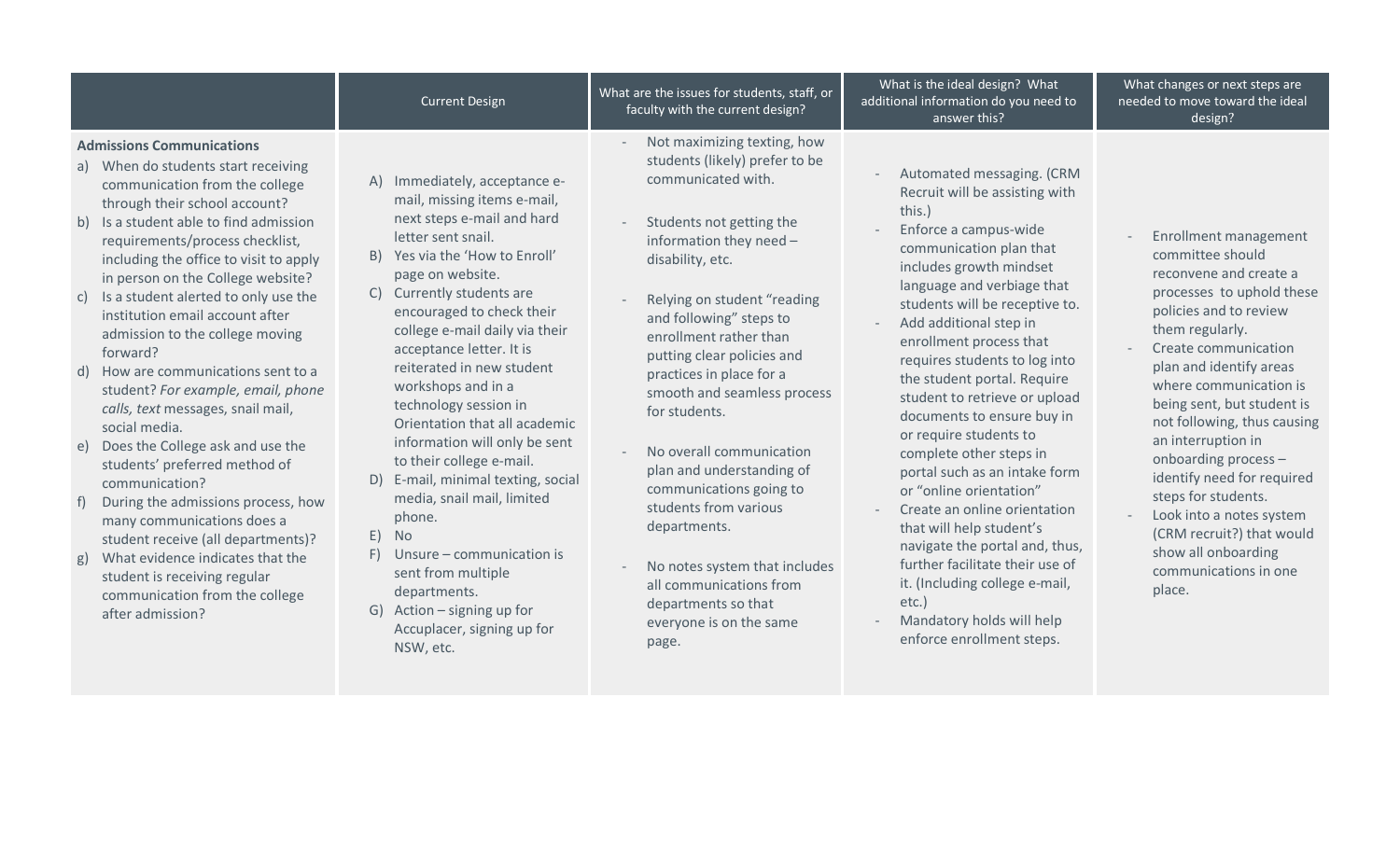|                                                                                                                                                                                                                                                                                                                                                                                                                                                                | Orientation                                                                                                                                                                                                                                                                                                                                                                                                                                                                                                                                              |                                                                                                                                                                                                                                                                                                                                             |                                                                                                                                                                                                                                                                                                                 |                                                                           |  |
|----------------------------------------------------------------------------------------------------------------------------------------------------------------------------------------------------------------------------------------------------------------------------------------------------------------------------------------------------------------------------------------------------------------------------------------------------------------|----------------------------------------------------------------------------------------------------------------------------------------------------------------------------------------------------------------------------------------------------------------------------------------------------------------------------------------------------------------------------------------------------------------------------------------------------------------------------------------------------------------------------------------------------------|---------------------------------------------------------------------------------------------------------------------------------------------------------------------------------------------------------------------------------------------------------------------------------------------------------------------------------------------|-----------------------------------------------------------------------------------------------------------------------------------------------------------------------------------------------------------------------------------------------------------------------------------------------------------------|---------------------------------------------------------------------------|--|
|                                                                                                                                                                                                                                                                                                                                                                                                                                                                | <b>Current Design</b>                                                                                                                                                                                                                                                                                                                                                                                                                                                                                                                                    | What are the issues for students, staff, or<br>faculty with the current design?                                                                                                                                                                                                                                                             | What is the ideal design? What additional<br>information do you need to answer this?                                                                                                                                                                                                                            | What changes or next steps are needed<br>to move toward the ideal design? |  |
| <b>Orientation Policies</b><br>a) Is an orientation session held<br>before classes begin?<br>b) Are all students required to attend<br>an orientation?<br>c) If not, who is required to do so and<br>how did the institution determine<br>which populations (transfer, dual<br>credit, etc.) needed orientation?                                                                                                                                               | Orientation sessions are held about a<br>week before classes begin.<br>Students are not required to attend.<br>Manufacturing students are not<br>included - manufacturing does their<br>own orientation session on a separate<br>day.<br>Students are required to attend a<br>mandatory new student workshop in<br>addition to orientation. These are<br>held in the month or so leading up to<br>the next semester. (July/August and<br>Dec/Jan).                                                                                                       | Since a large portion of our students<br>register at the last minute, these<br>students don't have an opportunity to<br>attend an orientation session.<br>Expecting students to attend two<br>different sessions (new student<br>workshop and orientation) makes it<br>more likely that they won't attend.<br>Some information is repeated. | Increase number of orientation<br>sessions so more students could<br>attend, and decrease the length for<br>each session. Possibly add an online<br>session for students who aren't able<br>to attend on campus.<br>Streamline so students can complete<br>new student workshop and<br>orientation on same day. |                                                                           |  |
| <b>Attending Orientation</b><br>a) What steps must a student take to<br>be able to attend orientation? How<br>does a student register for<br>orientation?<br>b) How often is orientation held<br>(including times) and how do<br>students learn about the available<br>orientation sessions?<br>Does the college make efforts to<br>C)<br>ensure part-time students, dual<br>credit students, and working adults<br>have options for attending<br>orientation? | Jenn A, send out information to all<br>admitted students (full and part time).<br>Students have the option to call to<br>register or register online.<br>There are two orientation sessions.<br>The day session runs from 9:30 am to<br>1:30 Pm. The evening session runs<br>from 6:00-8:30 PM. Sherry and<br>student volunteers make phone calls<br>prior to orientation to verify<br>attendance and to reach out to those<br>who haven't registered.<br>New student workshops are offered<br>at various times of day (morning,<br>afternoon, evening). | With only two orientation sessions,<br>many student can't attend due to job<br>schedules and/or family<br>commitments.<br>Difficult for students to attend both<br>new student workshop and<br>orientation.                                                                                                                                 |                                                                                                                                                                                                                                                                                                                 |                                                                           |  |
|                                                                                                                                                                                                                                                                                                                                                                                                                                                                | <b>Current Design</b>                                                                                                                                                                                                                                                                                                                                                                                                                                                                                                                                    | What are the issues for students, staff, or<br>faculty with the current design?                                                                                                                                                                                                                                                             | What is the ideal design? What<br>additional information do you need to<br>answer this?                                                                                                                                                                                                                         | What changes or next steps are needed<br>to move toward the ideal design? |  |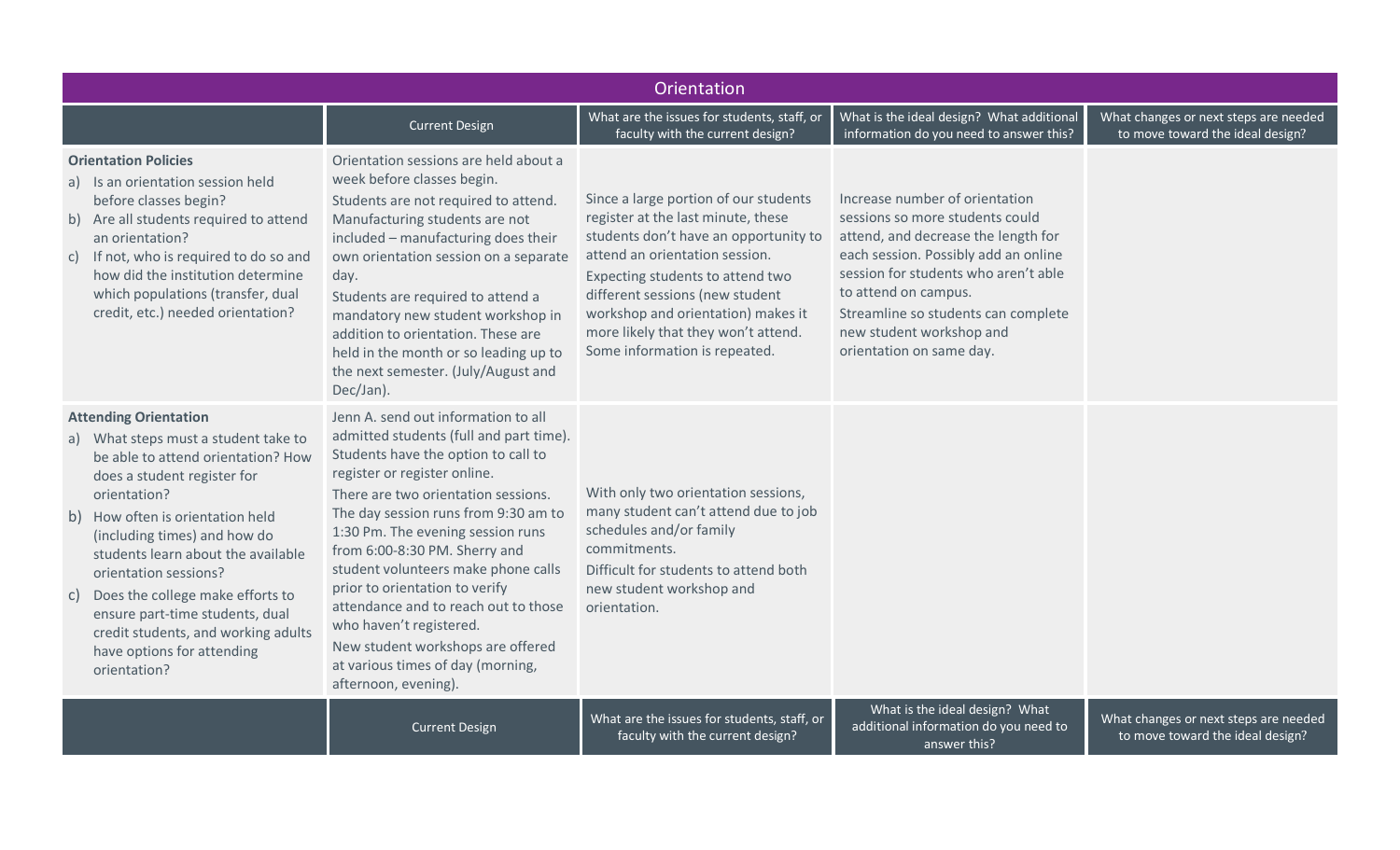| <b>Orientation Delivery</b>                                                                                                                                                                                                | Orientation is offered in person on                                                                                                                                                                                                                                                                                                                                     |
|----------------------------------------------------------------------------------------------------------------------------------------------------------------------------------------------------------------------------|-------------------------------------------------------------------------------------------------------------------------------------------------------------------------------------------------------------------------------------------------------------------------------------------------------------------------------------------------------------------------|
| a) How is new student orientation                                                                                                                                                                                          | campus.                                                                                                                                                                                                                                                                                                                                                                 |
| delivered?                                                                                                                                                                                                                 | A day and an evening session are                                                                                                                                                                                                                                                                                                                                        |
| b) Is it a one-off event or a series of in- offered.                                                                                                                                                                       |                                                                                                                                                                                                                                                                                                                                                                         |
| person and virtual<br>interactions/nudges?<br>c) Who besides orientation staff<br>attend or participate in orientation<br>(current students, faculty members,<br>staff members, administrators, or<br>community partners)? | There are a number of new student<br>workshops offered, both during the<br>day and at night.<br>In addition to Sherry and her team,<br>there are student volunteers, staff,<br>faculty and administrators who<br>participate. There are also local<br>community partner organizations in<br>attendance.<br>New student workshops are run by<br>admissions and advising. |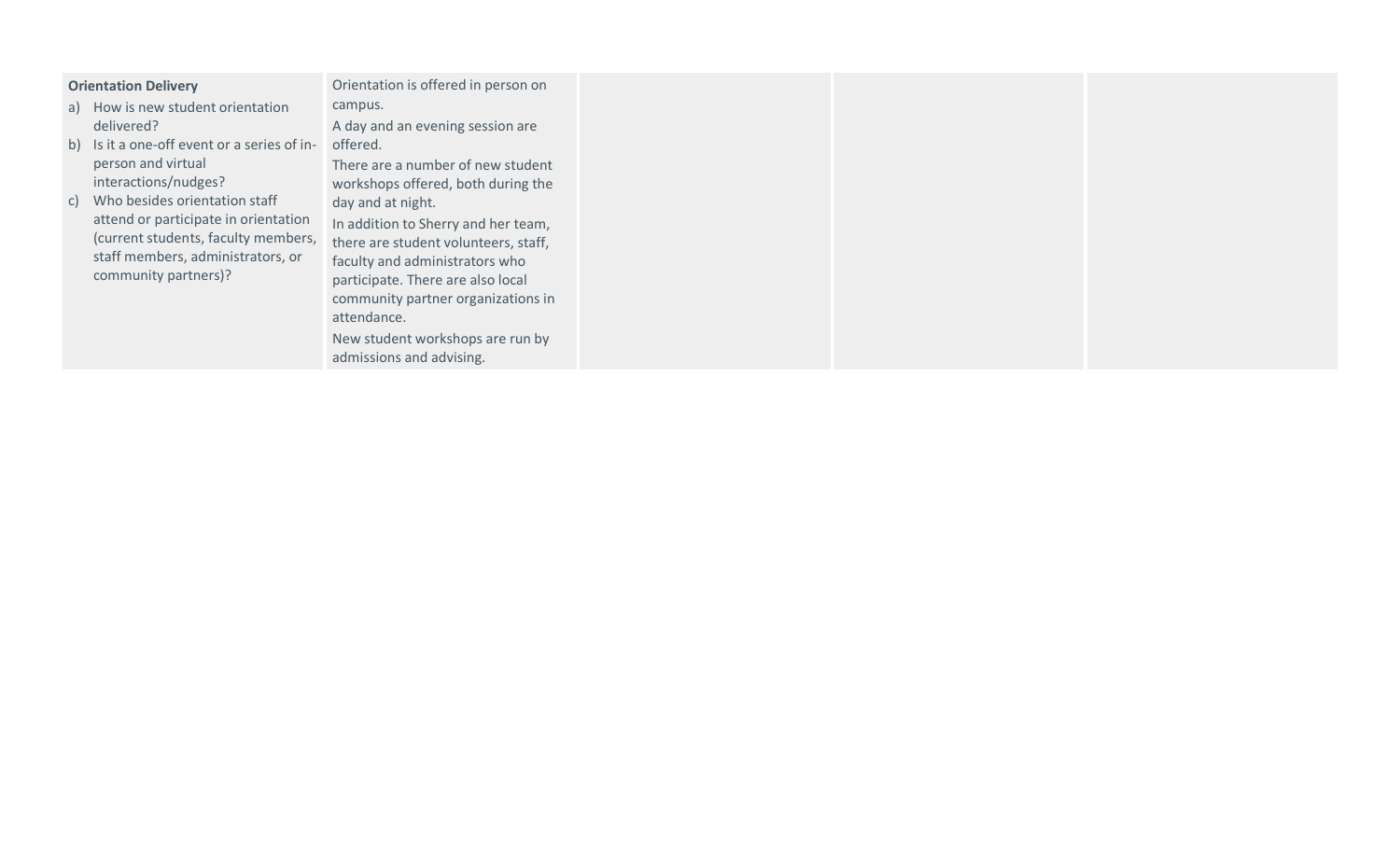#### **Orientation Goals and Topics**

- a) Are there student learning outcomes for orientation?
- b) How does your college define orientation?
- c) List the specific topics that are covered during orientation?
- d) How is orientation evaluated for effectiveness?

Student learning outcomes include letting students know about resources for success and supports available, engagement with faculty and staff, engagement with cocurriculars, and to get students up to speed with technology like mycommnet and Blackboard.

Topics covered during orientation include: tabling with on campus and off campus resources, team building, faculty experience, student experience including resources available, and "Tech at the Tuk". Students are given a survey after orientation. Results are compiled and assessed.

New student workshops include information about degree and certificate programs, mycommnet, financial aid, college policies and procedures, how to make the most of your time in college, academic advising and registering for classes, college tour, ID photo taken.

Teambuilding seems to be stressful for students, and takes a large amount of time. Teambuilding is left out of the evening orientation.

Students have to attend both new student workshop and orientation. Many often think if they have already gone to a new student workshop that they already attend an orientation. They don't realize they are different.

Either combine the two or change the name of new student workshop so it doesn't appear as related to orientation.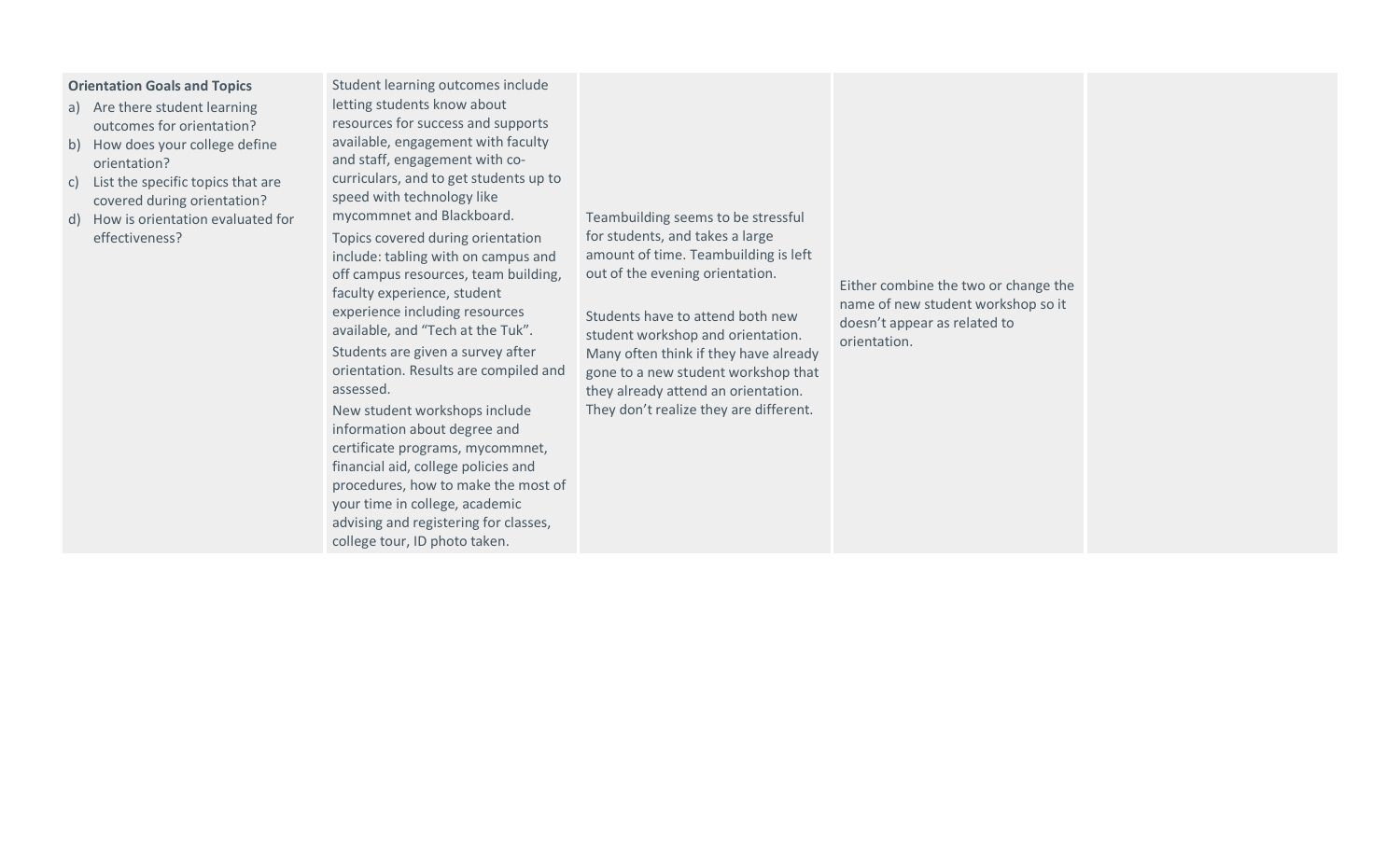| <b>Advising and Planning</b>                                                                                                                                                                                                                                                                                                                                                                                                                                                                                                                                                                                                                                                    |                                                                                                                                                                                                                                                                                                                                                                                                                                                                                                                                                                                                                                                                                                                                                                                                                                                                                                                                                                                                                                                                                                                                                            |                                                                                                                                                                                                                                                                                                                                                                                                                                                                                                                                                                                                                                                                                                                                                                                                                                                                                                                                                                                                                                                                                                                                                                                                               |                                                                                                                                                                                                                                                                                                                                                                                                                                                                                                                                                                                                                                                                                                                                    |                                                                                                                                                                                                                                                                                                                                                                                                                                                                                                                                                                                                                                                                                                                                                                                                                                                                                                                                                                                         |
|---------------------------------------------------------------------------------------------------------------------------------------------------------------------------------------------------------------------------------------------------------------------------------------------------------------------------------------------------------------------------------------------------------------------------------------------------------------------------------------------------------------------------------------------------------------------------------------------------------------------------------------------------------------------------------|------------------------------------------------------------------------------------------------------------------------------------------------------------------------------------------------------------------------------------------------------------------------------------------------------------------------------------------------------------------------------------------------------------------------------------------------------------------------------------------------------------------------------------------------------------------------------------------------------------------------------------------------------------------------------------------------------------------------------------------------------------------------------------------------------------------------------------------------------------------------------------------------------------------------------------------------------------------------------------------------------------------------------------------------------------------------------------------------------------------------------------------------------------|---------------------------------------------------------------------------------------------------------------------------------------------------------------------------------------------------------------------------------------------------------------------------------------------------------------------------------------------------------------------------------------------------------------------------------------------------------------------------------------------------------------------------------------------------------------------------------------------------------------------------------------------------------------------------------------------------------------------------------------------------------------------------------------------------------------------------------------------------------------------------------------------------------------------------------------------------------------------------------------------------------------------------------------------------------------------------------------------------------------------------------------------------------------------------------------------------------------|------------------------------------------------------------------------------------------------------------------------------------------------------------------------------------------------------------------------------------------------------------------------------------------------------------------------------------------------------------------------------------------------------------------------------------------------------------------------------------------------------------------------------------------------------------------------------------------------------------------------------------------------------------------------------------------------------------------------------------|-----------------------------------------------------------------------------------------------------------------------------------------------------------------------------------------------------------------------------------------------------------------------------------------------------------------------------------------------------------------------------------------------------------------------------------------------------------------------------------------------------------------------------------------------------------------------------------------------------------------------------------------------------------------------------------------------------------------------------------------------------------------------------------------------------------------------------------------------------------------------------------------------------------------------------------------------------------------------------------------|
|                                                                                                                                                                                                                                                                                                                                                                                                                                                                                                                                                                                                                                                                                 | <b>Current Design</b>                                                                                                                                                                                                                                                                                                                                                                                                                                                                                                                                                                                                                                                                                                                                                                                                                                                                                                                                                                                                                                                                                                                                      | What are the issues for students, staff, or<br>faculty with the current design?                                                                                                                                                                                                                                                                                                                                                                                                                                                                                                                                                                                                                                                                                                                                                                                                                                                                                                                                                                                                                                                                                                                               | What is the ideal design? What<br>additional information do you need to<br>answer this?                                                                                                                                                                                                                                                                                                                                                                                                                                                                                                                                                                                                                                            | What changes or next steps are needed<br>to move toward the ideal design?                                                                                                                                                                                                                                                                                                                                                                                                                                                                                                                                                                                                                                                                                                                                                                                                                                                                                                               |
| <b>Advising Structure</b><br>a) Do you have faculty advisors,<br>professional advisors, or a hybrid<br>model?<br>Do you have full-time advisors?<br>b)<br>Is advising centralized or<br>C)<br>decentralized by<br>campus/department?<br>How are the degree checklists<br>d)<br>communicated to the advisors other<br>than through the college catalog?<br>Is one person ultimately responsible<br>e)<br>for advising?<br>Does this individual have sufficient<br>f)<br>time to support and oversee<br>advisors?<br>Does this individual review and have<br>g)<br>sufficient authority to make changes<br>to the advising process to ensure<br>advising quality and consistency? | a) Faculty advisors & professional<br>advisors - hybrid model<br>b) Yes, full-time advisors<br>c) Mostly centralized<br>(Manufacturing does all of their<br>certificate advising in-house.<br>Students who go on to earn degrees<br>meet with CASA folks.)<br>d) On-line, on the shared drive, and<br>hard copies found outside of<br>Academic Affairs and in CASA<br>e) No, but we have a Director of<br>CASA<br>f) In addition to being a Director of<br>CASA, the Director oversees the<br>administration of Starfish, the early<br>alert program, at-risk student<br>outreach, is an Achieving the Dream<br>lead, co-chair of CCC Advising Leads<br>Council, and chair of College<br>Council. The demands of this role<br>does limit the attention, time and<br>focus spent solely on the advising<br>area, but the Director strives to<br>have one-on-one regular meetings,<br>department meetings, and open<br>conversations as often as possible.<br>g) Often there needs to be the<br>approval of a Dean to make<br>significant changes (such as<br>implementing holds on new<br>students) but internal process<br>changes have been made (walk-in | a) Many students do not meet with<br>their faculty advisors, so they come<br>to CASA for major advising (or self-<br>advise). CASA hours do not align<br>with other student service office<br>hours, so students often show up<br>without an appointment outside of<br>walk-ins and expect immediate<br>assistance. With a professional<br>advisor "on duty" students can miss<br>out on the continuity of advising.<br>b) Each full-time advisor is in a dual<br>role (transfer, career, Title<br>IX/Diversity), so it is very<br>challenging to provide robust<br>resources, programs, events, and<br>one-on-one appointments for those<br>roles beyond covering registration<br>advising.<br>Professional advisors do not have<br>offices, doors, or sufficient space to<br>meet with students and have<br>private conversations. Additionally,<br>our Advising Services Asst. is in a<br>completely separate space when<br>students check-in and our printer is<br>located. It is clunky, awkward and<br>inefficient.<br>d) The process is not clear and has<br>been especially convoluted recently.<br>Changes have been made to<br>curriculum in C&S that were not<br>made on-line or updated in degree | a) A hybrid model is ideal, however,<br>it is difficult to implement<br>efficiently and effectively with<br>faculty off-contact.<br>b) Ideally, professional advisors<br>would have caseloads, assigned<br>advisees, and "specialty" areas to<br>accommodate time when faculty are<br>not available.<br>A cohesive, clean space with offices,<br>table space, and privacy.<br>c) With a student body this size, a<br>centralized approach can work well<br>d) A clear communication process<br>on degree changes, program sheet<br>updates, and catalog distribution<br>(we need hard copies every<br>academic year). For students, an<br>official option to update their<br>catalog year, if it benefits them,<br>would be great. | a) Registration holds would be a<br>step in the right direction as well as<br>requiring current students to meet<br>with their faculty advisor. Assigning<br>professional advisors with<br>caseloads and pairing them with<br>Program Coordinators to create<br>specialty area "experts" would be<br>helpful. Eliminating walk-in hours<br>Monday-Friday from 9:00am to<br>4:00pm would alleviate schedules<br>and allow for more attention to dual<br>roles. Exploring group advising<br>sessions might also help if advising<br>is made mandatory.<br>b) Dual roles are tough. Not sure<br>they are sustainable if we move to<br>mandatory advising and a caseload<br>model.<br>A cohesive, clean space with offices,<br>table space, and privacy. When is<br>this going to happen?<br>d) Create a form to update catalog<br>year for students. Make previous<br>catalogs and program sheets readily<br>available for faculty and<br>professional advisors (on the<br>shared drive?). |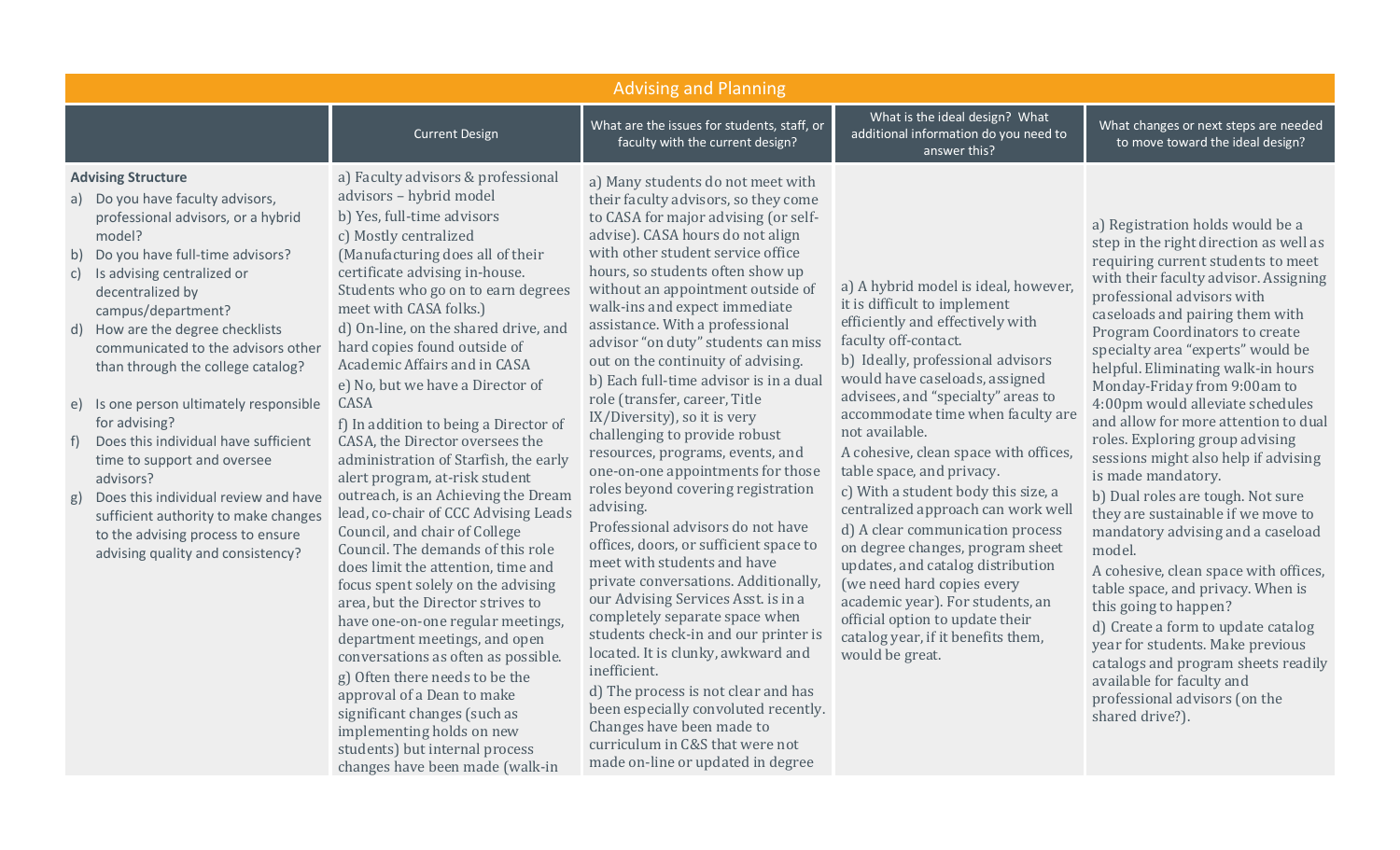| a) Every so often we see an H07<br><b>Assignment of Advisors</b><br>a) Current and returning students<br>without an advisor listed or listing<br>should. New students (and readmits<br>a) Does every student have an<br>someone who no longer works here.<br>- away for 2 years or more) meet<br>assigned advisor?<br>with someone in CASA for their first<br>b) Many students have no idea who<br>b) If so, how and when are students<br>a) Every student should have an<br>semester.<br>their faculty advisors are.<br>assigned an advisor?<br>assigned advisor, even new<br>b) Halfway through their first<br>c) Causes confusion for students,<br>How are students introduced to<br>C)<br>students.<br>semester or if/when they change<br>lacks uniformity.<br>their advisors?<br>b) Advisor assignment upon<br>their major.<br>Does a student have a specific<br>d & e) Can become impersonal and<br>d)<br>enrollment. Clear communication<br>c) Unsystematically. Some advisors<br>lack continuity, but if a student<br>advisor for the entire academic<br>from advisor to student welcoming<br>reach out through e-mail or Starfish.<br>comes in Liberal Arts and changes<br>journey?<br>them to program, outlining office<br>Many students do not check their<br>their major to Criminal Justice, they<br>If not, at what point does the<br>e)<br>hours, other policies, resources, and<br>email.<br>should be transferred to a CJ<br>student move from one assigned<br>documentation in Starfish of any<br>advisor and not stay with a LA one.<br>d & e) No. Approximately halfway<br>advisor to another?<br>and all student communication.<br>through their first semester they<br>f) Causes confusion for students,<br>What does this hand-off process<br>$-f)$<br>c) A formal communication process<br>are assigned a major-specific faculty<br>lacks uniformity. Currently,<br>look like, specifically the<br>from advisors to advisees via e-mail<br>a) Move towards a caseload model<br>advisor, and then again if they<br>communication through Starfish is<br>communication, from the student's<br>or Starfish or another agreed upon<br>and mandatory advising.<br>change their major.<br>being filtered from students'<br>perspective?<br>way. If possible, have Programs<br>inboxes to a folder they see.<br>f) It depends on the advisor.<br>Can students walk in without an<br>Coordinators meet with new<br>g)<br>g) With only 4 full-time professional<br>g) It depends on the time of year.<br>students during the summer,<br>appointment to see an advisor? Do<br>advisors who all have dual roles,<br>For summer and fall registration,<br>perhaps during NSWs or other<br>you use a kiosk or sign-in system?<br>providing coverage for walk-in<br>from the beginning of reg. period<br>small- and large-group<br>What is your student to advisor<br>h)<br>appointments can be tricky.<br>through the end of June - Mon,<br>events/programs.<br>ratio?<br>Students are misinformed from the<br>Tues, and Thurs. 10:00am - 2:00pm<br>d & e) Students should meet with<br>call center and other offices on<br>and Wed $9:00am - 4:00pm.$ July<br>advisors who are experts in their<br>campus that we offer walk-in<br>through end of add/swap - Monday<br>declared curriculum, developing a<br>advising all the time, and that leads<br>through Friday from 9:00am -<br>relationship as early as possible in<br>to frustration all-around. When a<br>4:00pm. For winter and spring<br>their academic career and receive<br>student applies and is accepted to<br>registration, from the beginning of<br>holistic advising.<br>the College, it takes 24 hours for the<br>reg. period through the end of Dec-<br>g) No advising walk-in hours.<br>system to recognize them, so those<br>Mon, Tues, and Thurs. 10:00am -<br>students coming up from<br>2:00pm and Wed 9:00am - 4:00pm.<br>Admissions, Financial Aid, etc.<br>Jan. through end of add/swap -<br>cannot use the kiosk.<br>Monday through Friday from | hours, advising resources, SAP hold<br>process etc.) without Dean<br>approval. | sheets. We've also had issues<br>determining students' catalog years,<br>and thus, which curriculum they<br>should be following. |  |
|------------------------------------------------------------------------------------------------------------------------------------------------------------------------------------------------------------------------------------------------------------------------------------------------------------------------------------------------------------------------------------------------------------------------------------------------------------------------------------------------------------------------------------------------------------------------------------------------------------------------------------------------------------------------------------------------------------------------------------------------------------------------------------------------------------------------------------------------------------------------------------------------------------------------------------------------------------------------------------------------------------------------------------------------------------------------------------------------------------------------------------------------------------------------------------------------------------------------------------------------------------------------------------------------------------------------------------------------------------------------------------------------------------------------------------------------------------------------------------------------------------------------------------------------------------------------------------------------------------------------------------------------------------------------------------------------------------------------------------------------------------------------------------------------------------------------------------------------------------------------------------------------------------------------------------------------------------------------------------------------------------------------------------------------------------------------------------------------------------------------------------------------------------------------------------------------------------------------------------------------------------------------------------------------------------------------------------------------------------------------------------------------------------------------------------------------------------------------------------------------------------------------------------------------------------------------------------------------------------------------------------------------------------------------------------------------------------------------------------------------------------------------------------------------------------------------------------------------------------------------------------------------------------------------------------------------------------------------------------------------------------------------------------------------------------------------------------------------------------------------------------------------------------------------------------------------------------------------------------------------------------------------------------------------------------------------------------------------------------------------------------------------------------------------------------------------------------------------------------------------------------------------------------------------------------------------------------------------------------------------------------------------------------------------------------------------------------------------------------------------------------------------------------------------------------------------------------------------------------------------------------------------------------------------------------------------------------------------------------------------------------------------------------------|--------------------------------------------------------------------------------|----------------------------------------------------------------------------------------------------------------------------------|--|
|                                                                                                                                                                                                                                                                                                                                                                                                                                                                                                                                                                                                                                                                                                                                                                                                                                                                                                                                                                                                                                                                                                                                                                                                                                                                                                                                                                                                                                                                                                                                                                                                                                                                                                                                                                                                                                                                                                                                                                                                                                                                                                                                                                                                                                                                                                                                                                                                                                                                                                                                                                                                                                                                                                                                                                                                                                                                                                                                                                                                                                                                                                                                                                                                                                                                                                                                                                                                                                                                                                                                                                                                                                                                                                                                                                                                                                                                                                                                                                                                                                          |                                                                                |                                                                                                                                  |  |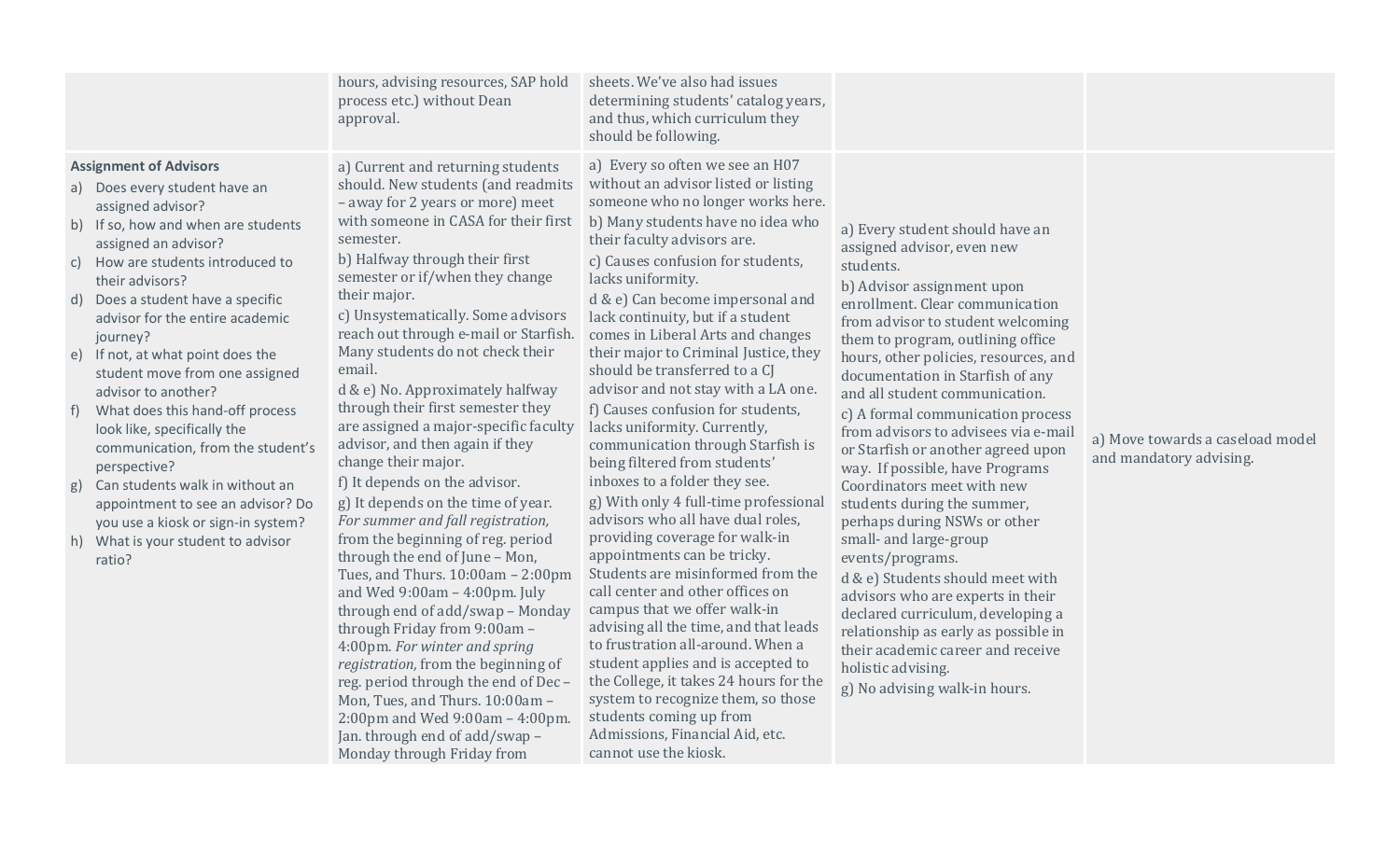|                                                                                                                                                                                                                                                                                                              | $9:00$ am $-4:00$ pm. Yes, we use a<br>kiosk to sign-in.<br>h) Total, C.A.S.A. had 2393* student<br>contacts from Fall 2017 - Summer<br>2018 (9.6.17-9.4.18); Advisors are<br>not full time general advising as<br>well. We technically only have 1.5<br>advisors due to also having roles of<br>Career Advisor, Transfer Advisor,<br>Title IX Diversity Coordinator.<br>Therefore, the ratio is roughly<br>1595:1 |                                                                                                                                                                                                                                                                                                                                                                                                                 |                                                                                                                                                                                                                                                                    |                                                                                                                                                                                                                                                                                                                                      |
|--------------------------------------------------------------------------------------------------------------------------------------------------------------------------------------------------------------------------------------------------------------------------------------------------------------|--------------------------------------------------------------------------------------------------------------------------------------------------------------------------------------------------------------------------------------------------------------------------------------------------------------------------------------------------------------------------------------------------------------------|-----------------------------------------------------------------------------------------------------------------------------------------------------------------------------------------------------------------------------------------------------------------------------------------------------------------------------------------------------------------------------------------------------------------|--------------------------------------------------------------------------------------------------------------------------------------------------------------------------------------------------------------------------------------------------------------------|--------------------------------------------------------------------------------------------------------------------------------------------------------------------------------------------------------------------------------------------------------------------------------------------------------------------------------------|
|                                                                                                                                                                                                                                                                                                              | <b>Current Design</b>                                                                                                                                                                                                                                                                                                                                                                                              | What are the issues for students, staff, or<br>faculty with the current design?                                                                                                                                                                                                                                                                                                                                 | What is the ideal design? What<br>additional information do you need to<br>answer this?                                                                                                                                                                            | What changes or next steps are needed<br>to move toward the ideal design?                                                                                                                                                                                                                                                            |
| <b>Advising Policies</b><br>a) Are students required to meet with<br>an advisor prior to orientation,<br>registration, and/or program<br>placement? If so, explain the<br>process.<br>b) What policies are in place to<br>encourage or require students to<br>see their advisors after the initial<br>visit? | a) No. However, MH-S meets with<br>or speaks to every RMA student and<br>Manufacturing students have their<br>schedules built during their<br>Orientation.<br>b) None.                                                                                                                                                                                                                                             | a & b ) The current process is<br>extremely inefficient. With no<br>mandatory NSWs, CASA staff have<br>the same conversation over and<br>over with new students about<br>information covered in NSWs. It<br>takes away from opportunities for<br>holistic advising. Many students<br>self-advise, sometimes successfully,<br>sometimes not successfully. Students<br>wait until the last minute to<br>register. | a & b ) A caseload model and<br>mandatory advising. If possible,<br>having Programs Coordinators meet<br>with new students during the<br>summer, perhaps during NSWs or<br>other small- and large-group<br>events/programs.                                        | a & b ) Make advising (Banner<br>holds), New Student Workshop<br>attendance, and Orientation<br>mandatory.                                                                                                                                                                                                                           |
| <b>Student Use of Advising</b><br>a) Where is information related to<br>advising available to students?<br>b) How are the degree checklists<br>communicated to students other<br>than through the college catalog?<br>What evidence indicates this<br>C)<br>information is easy to access?                   | a) On-line, on campus, on Starfish,<br>at NSWs, in the Admissions into.<br>Packet, through e-mail<br>b) Hard copies are given to them at<br>NSWs. They're available to<br>download from our website. Hard<br>copies are in CASA. Students can<br>also do degree evaluations through<br>DegreeWorks.                                                                                                                | a) NSWs are not mandatory.<br>Students do not check their email<br>(through which many advisors<br>communicate). Many students do<br>not know that their faculty advisor<br>goes off-contract.<br>b) Currently, hard copies of<br>program sheets are in our office<br>that is locked much of the time.<br>Presently, audits through                                                                             | a, d, & e) Mandatory NSW<br>attendance and a caseload model<br>with mandatory advising. If<br>possible, having Programs<br>Coordinators meet with new<br>students during the summer,<br>perhaps during NSWs or other<br>small- and large-group<br>events/programs. | Make advising (Banner holds), New<br>Student Workshop attendance, and<br>Orientation mandatory. Get CASA<br>back in an appropriate space with<br>computers, hard copy resources, a<br>space for small group advising and<br>private 1:1 appointments. The<br>current space is inefficient and<br>ineffective. The creation of a peer |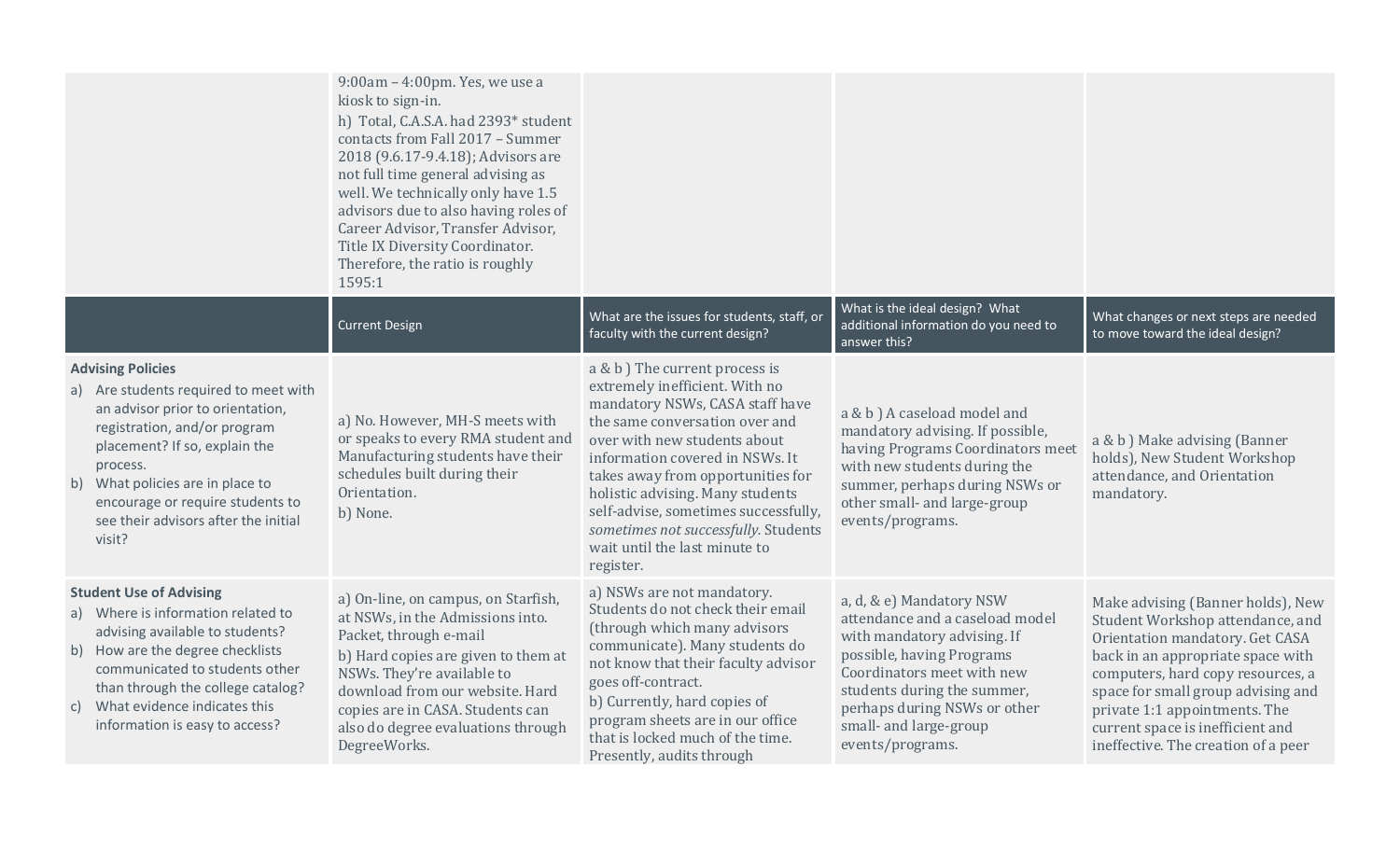| DegreeWorks frequently have<br>c) perhaps website hits? Or the<br>b & f) Hard copies available outside<br>advising program might also be<br>Are students required to make an<br>d)<br>sheer numbers of students who<br>errors and can cause confusion for<br>of our current office space. Accurate<br>helpful.<br>appointment to meet with their<br>DegreeWorks audits 100% of the<br>visit advising? Probably need to<br>students.<br>advisor?<br>include as part of our own intake,<br>time.<br>If so, how far in advance do they<br>$\mathcal{C}$<br>e)<br>how did you hear about advising,<br>need to make the appointment?<br>c)<br>d) Accommodating appointments is<br>especially for new students.<br>Is technology used to empower<br>very difficult while providing walk-<br>$\ddagger$<br>d) For faculty advising, yes, or they<br>students to complete routine tasks<br>in registration advising coverage<br>are available during office hours.<br>or access basic services?<br>and having dual roles. It is currently<br>For CASA advising, no for<br>further complicated by a lack of<br>registration, and yes for career or<br>available space (private and not<br>transfer advising.<br>private) to meet with students 1:1.<br>e) Depends, could be day-of if<br>f) DegreeWorks is not reliable for<br>someone is available.<br>accurate audits and can be<br>f) Yes, students can utilize<br>confusing for students.<br>DegreeWorks, my.commnet.edu,<br>Starfish, or their school e-mail.<br>a) Advising is not mandatory, so it<br><b>Advising Sessions</b><br>a & b) Many students self-advise,<br>entirely depends on how often a<br>Roughly how often does an advisor<br>sometimes successfully, sometimes<br>a)<br>student reaches out.<br>not successfully. Students wait until<br>see a student each term?<br>b) Once a semester, from faculty<br>the last minute to register. If<br>How often does an advisor<br>b)<br>advisors? CASA advisors do not<br>students do not meet with their<br>proactively contact each student to<br>proactively contact each student to<br>faculty advisor, they come to CASA.<br>Make advising (Banner holds), New<br>schedule an advising appointment?<br>schedule appointments.<br>Many students do not make<br>Student Workshop attendance, and<br>What is the average length of the<br>C)<br>Mandatory NSW attendance and a<br>academic plans or sequence out<br>Orientation mandatory. Get CASA<br>c) 30 minutes<br>advising appointment?<br>caseload advising model for CASA<br>their time here, and lack of goal-<br>back in an appropriate space with<br>What are the top three areas<br>d) academic planning, unique<br>d)<br>and faculty. If possible, having<br>setting and planning becomes<br>computers, hard copy resources, a<br>barriers to success, and campus<br>advisors focus their sessions on?<br>Programs Coordinators meet with<br>problematic as it relates to success.<br>space for small group advising and<br>resources<br>For example: career planning,<br>new students during the summer,<br>private 1:1 appointments. The<br>c) With walk-in advising, you never<br>academic planning, financial literacy<br>e) Student Success Survey, Focus 2,<br>perhaps during NSWs or other<br>current space is inefficient and<br>know what issues, questions, or<br>Is Online Learning for Me?, and<br>and planning, identifying unique<br>small- and large-group<br>ineffective. The creation of a peer<br>concerns a student is walking<br>these aren't surveys or<br>barriers to success.<br>events/programs.<br>advising program might also be<br>through the door with. A walk-in<br>assessments, but we also have a<br>Are there any student surveys or<br>e)<br>helpful.<br>could last 5 minutes or 50 minutes.<br>Pre-Advising Student Checklist and<br>assessments that advisors use when<br>It is frustrating for students who<br>an Advising Questionnaire<br>working with students? If so, please<br>have a "quick" question/concern to<br>f) Most busy in August, late-January,<br>list.<br>wait, and it is frustrating for staff to<br>and July (peak registration<br>How is the Advising activity<br>$\uparrow$<br>miss adjacent meetings because<br>seasons). October and April are also<br>managed over the semester? When<br>walk-ins bleed over.<br>generally very busy for |  |  |  |
|------------------------------------------------------------------------------------------------------------------------------------------------------------------------------------------------------------------------------------------------------------------------------------------------------------------------------------------------------------------------------------------------------------------------------------------------------------------------------------------------------------------------------------------------------------------------------------------------------------------------------------------------------------------------------------------------------------------------------------------------------------------------------------------------------------------------------------------------------------------------------------------------------------------------------------------------------------------------------------------------------------------------------------------------------------------------------------------------------------------------------------------------------------------------------------------------------------------------------------------------------------------------------------------------------------------------------------------------------------------------------------------------------------------------------------------------------------------------------------------------------------------------------------------------------------------------------------------------------------------------------------------------------------------------------------------------------------------------------------------------------------------------------------------------------------------------------------------------------------------------------------------------------------------------------------------------------------------------------------------------------------------------------------------------------------------------------------------------------------------------------------------------------------------------------------------------------------------------------------------------------------------------------------------------------------------------------------------------------------------------------------------------------------------------------------------------------------------------------------------------------------------------------------------------------------------------------------------------------------------------------------------------------------------------------------------------------------------------------------------------------------------------------------------------------------------------------------------------------------------------------------------------------------------------------------------------------------------------------------------------------------------------------------------------------------------------------------------------------------------------------------------------------------------------------------------------------------------------------------------------------------------------------------------------------------------------------------------------------------------------------------------------------------------------------------------------------------------------------------------------------------------------------------------------------------------------------------------------------------------------------------------------------------------------------------------------------------------------------------------------------------------------------------------------------------------------------------------------------------------------------------------------------------------------------------------------------------------------------------------------------------------------------------------------------------------------------------------------------------------------------------------------------------------------------------------------------------------------------------------------------------------------------------------------------------------------------------------------------------------------------|--|--|--|
|                                                                                                                                                                                                                                                                                                                                                                                                                                                                                                                                                                                                                                                                                                                                                                                                                                                                                                                                                                                                                                                                                                                                                                                                                                                                                                                                                                                                                                                                                                                                                                                                                                                                                                                                                                                                                                                                                                                                                                                                                                                                                                                                                                                                                                                                                                                                                                                                                                                                                                                                                                                                                                                                                                                                                                                                                                                                                                                                                                                                                                                                                                                                                                                                                                                                                                                                                                                                                                                                                                                                                                                                                                                                                                                                                                                                                                                                                                                                                                                                                                                                                                                                                                                                                                                                                                                                                                              |  |  |  |
|                                                                                                                                                                                                                                                                                                                                                                                                                                                                                                                                                                                                                                                                                                                                                                                                                                                                                                                                                                                                                                                                                                                                                                                                                                                                                                                                                                                                                                                                                                                                                                                                                                                                                                                                                                                                                                                                                                                                                                                                                                                                                                                                                                                                                                                                                                                                                                                                                                                                                                                                                                                                                                                                                                                                                                                                                                                                                                                                                                                                                                                                                                                                                                                                                                                                                                                                                                                                                                                                                                                                                                                                                                                                                                                                                                                                                                                                                                                                                                                                                                                                                                                                                                                                                                                                                                                                                                              |  |  |  |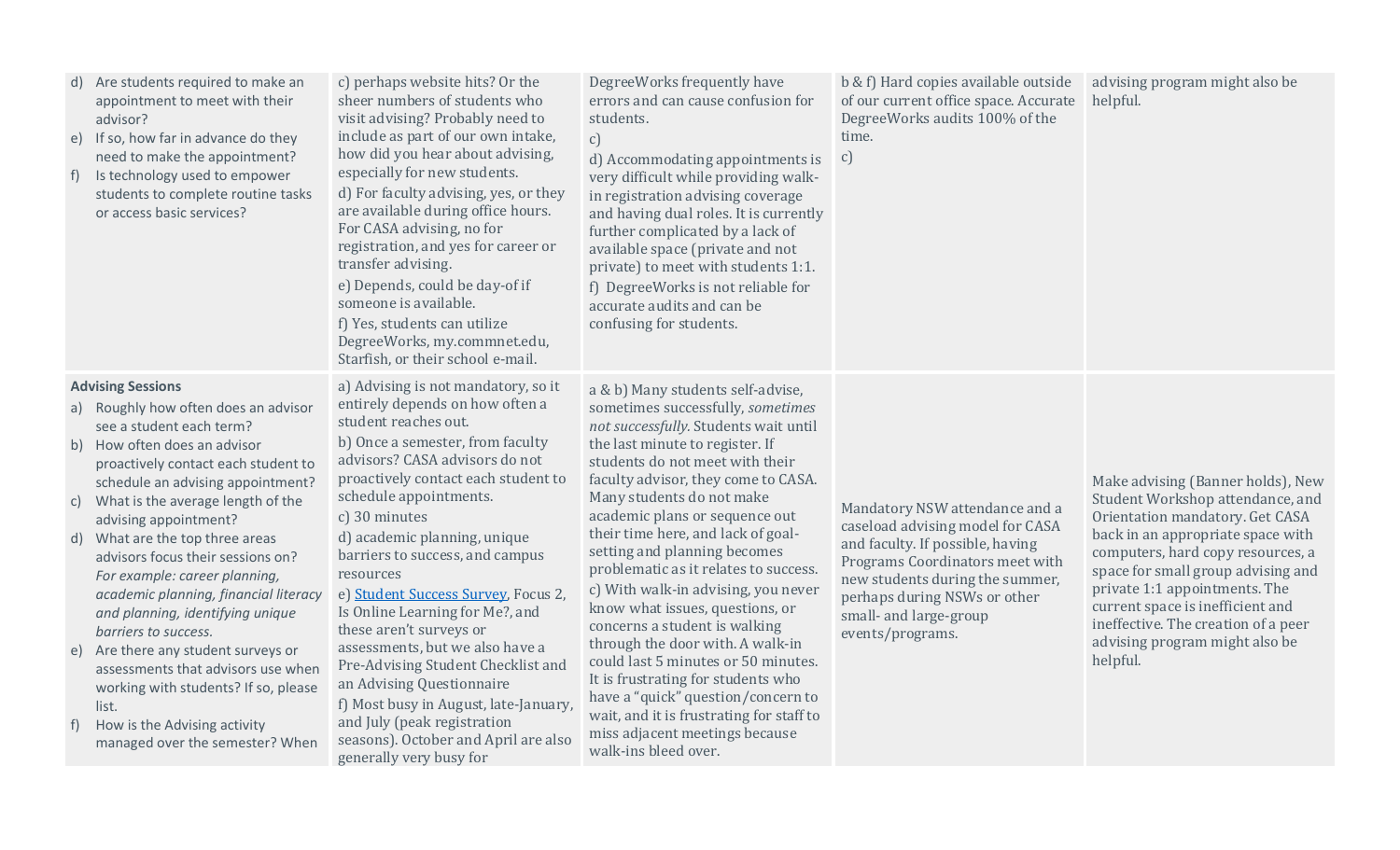| are advisors most busy with<br>students?                                                                                                                                                                                                                                                                                                                                                                                                                                                                                                                                                                                                                                                                                | programming and events for CASA<br>staff. From early Sept. through late<br>Oct., CASA is appointment only and<br>then again late, late Jan. - late, late<br>March.                                                                                                                                                                                                                                                                                                                                                                                                                          | d) For CASA advisors, scheduling<br>appointments to provide career<br>development, transfer, and Title IX<br>services, is very difficult while<br>covering walk-in registration<br>advising. It is further complicated<br>by the lack of current available<br>meeting space. If we had mandatory<br>advising with appointments, we'd<br>be able to provide holistic advising<br>rather than triage, registration<br>advising.<br>e) Would be much easier to capture<br>data with mandatory advising.<br>f) Holistic advising is nearly<br>impossible with our current walk-in<br>model. |                                                                                                                                                                                                                                                                                                                                                                                                                                                                                                                                                                                     |                                                                                   |
|-------------------------------------------------------------------------------------------------------------------------------------------------------------------------------------------------------------------------------------------------------------------------------------------------------------------------------------------------------------------------------------------------------------------------------------------------------------------------------------------------------------------------------------------------------------------------------------------------------------------------------------------------------------------------------------------------------------------------|---------------------------------------------------------------------------------------------------------------------------------------------------------------------------------------------------------------------------------------------------------------------------------------------------------------------------------------------------------------------------------------------------------------------------------------------------------------------------------------------------------------------------------------------------------------------------------------------|-----------------------------------------------------------------------------------------------------------------------------------------------------------------------------------------------------------------------------------------------------------------------------------------------------------------------------------------------------------------------------------------------------------------------------------------------------------------------------------------------------------------------------------------------------------------------------------------|-------------------------------------------------------------------------------------------------------------------------------------------------------------------------------------------------------------------------------------------------------------------------------------------------------------------------------------------------------------------------------------------------------------------------------------------------------------------------------------------------------------------------------------------------------------------------------------|-----------------------------------------------------------------------------------|
| <b>Advising for Student Groups</b><br>a) Are any groups of students advised<br>differently? For example: Dual<br>credit, STEM students, Pell<br>recipients, certificate seekers, honor<br>students, student athletes, first-<br>generation students, online<br>students, or undecided students. If<br>so, briefly describe the main<br>differences.<br>b) Are part-time students' advising<br>experiences different from those of<br>full-time students? What evidence<br>supports your response?<br>c) Are Dual credit students' advising<br>experiences different from those of<br>full-time students? What evidence<br>supports your response?<br>d) How is advising of noncredit<br>students different in design or | Credit students-<br>Newly admitted full and part-time<br>students meet with an Academic<br>Advisor in the Center for Advising &<br>Student Achievement (C.A.S.A.) to<br>become oriented to the advising<br>process, discuss goals, and<br>understand their academic plan.<br>Students are encouraged to attend a<br>New Student Workshop to learn<br>more about Asnuntuck and the<br>college experience.<br>Continuing students can contact<br>their Assigned Faculty Advisor to<br>plan future semesters and talk<br>about course options. Assigned<br>Faculty Advisors are allocated once | When faculty are off contract,<br>students are unable to meet with<br>them and students end up the in the<br>Center for Advising and Student<br>Achievement with program specific<br>questions. Advising issues include<br>struggling with dual roles and<br>trying to do both jobs at the same<br>time. With walk-in advising,<br>sometimes new students have the<br>expectation that everything will be<br>done in one day, which isn't always<br>possible, especially if a student is<br>transferring in coursework or<br>hasn't taken the accuplacer yet.                           | Case management style advising<br>including:<br>• Adding transfer specific NSW<br>(students must have credits<br>evaluated before attending)<br>·Involving all offices in Orientation<br>•Making NSW and Orientation<br>mandatory and placing advising<br>holds<br>•Requiring any student who is<br>unable to attend to meet with their<br>assigned advisor before registering<br>for courses<br>• Asking students during NSW check<br>in if they are able to sign into<br>MyCommnet, if not then students<br>are sent to a separate computer lab<br>to get help from IT/Admissions | Resources to implement it properly.<br>More advisors, campus buy-in,<br>software. |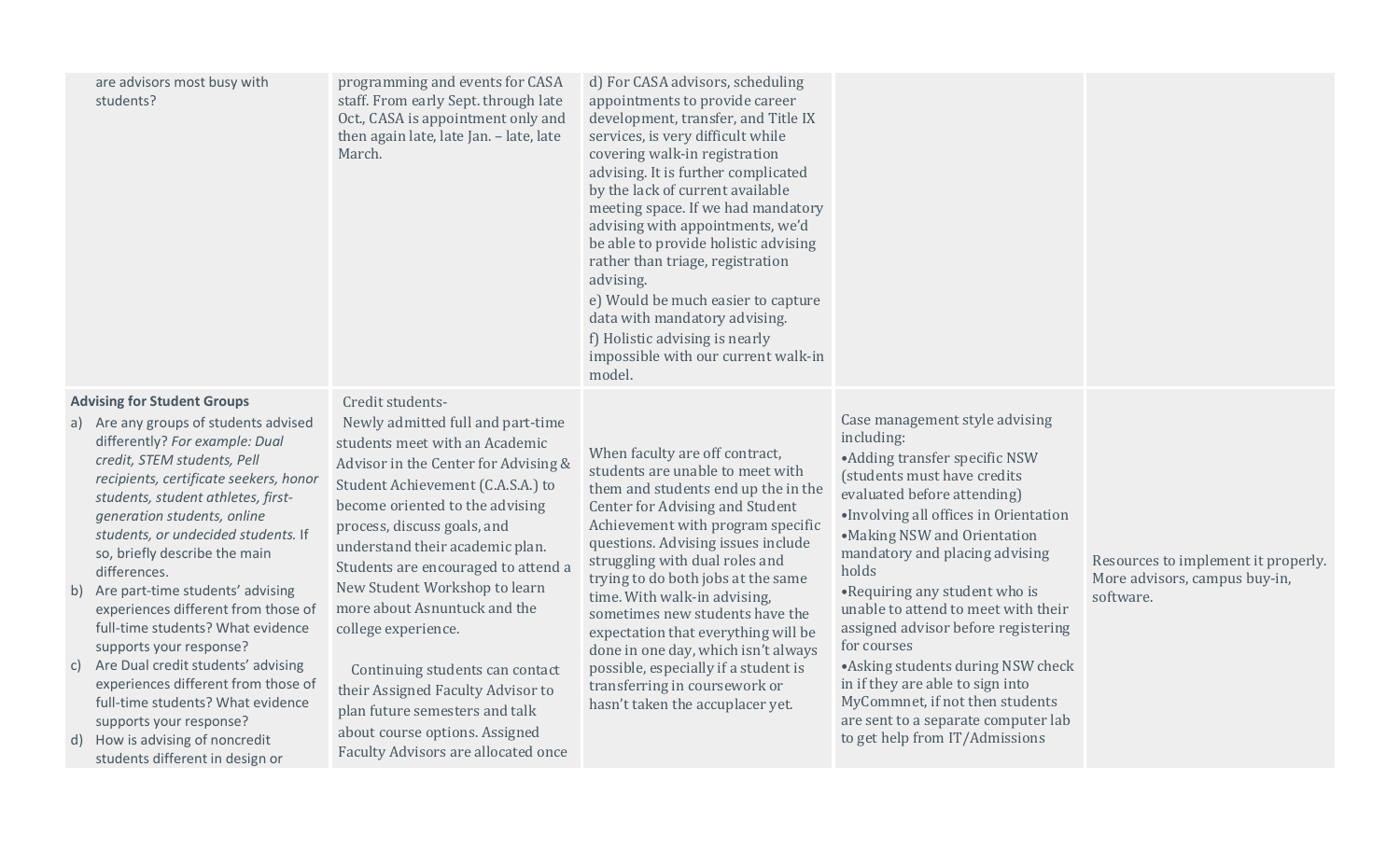| process? Does noncredit advising     |  |  |  |  |  |
|--------------------------------------|--|--|--|--|--|
| include an emphasis on transition to |  |  |  |  |  |
| degree programs?                     |  |  |  |  |  |

a student has registered for classes. Faculty Advisors are assigned according to a student's declared program of study. Students should receive an email from their assigned Advisor with contact information, office hours, and information about setting up an appointment in mid-September (once all students have registered and have been assigned Faculty Advisors). Non-credit students have a completely separate advising process. Continuing Education Program Specialists advise potential and current CE students about their program requirements. With every student, they talk about program and time commitment requirements. For SNAP students specifically, each student has a success coach they meet with several times a semester for case management style advising.

#### **Academic and Career Planning**

- a) Do advisors build/use degree plans for every student they advise?
- b) How is the student instructed to keep track of their academic progress?
- c) Do faculty, and advisors have the ability to easily monitor a student's

Students are advised with the program sheet for their specific major. First semester coursework is mapped out and advisors talk briefly about course sequencing for future semesters. Students are instructed to keep track of academic progress both with the degree sheet and by utilizing DegreeWorks. Students also receive "kudos" or

Currently, DegreeWorks isn't completely accurate for every student. Students see something wrong on their DegreeWorks audit and bring it to C.A.S.A. for clarification. While there is a "suggested semester sequence" for full time students in each major in the catalog, students don't necessarily follow the sequencing

Case management style advising with a separate position for full-

time career development.

Resources to implement it properly. More advisors, campus buy-in, software.

MyCommnet so students must sign into MyCommnet before attending •Requiring SAT scores or Accuplacer results entered into the system before students meet with an advisor Other initiatives •Sequencing courses so students can take what they need when they need it •Creating graduation workshop that includes students meeting with their faculty advisor •Implementing a summer bridge program with a math and English component as well as a learning community component for the subsequent semesters •Making FYE mandatory and add a peer mentor component •Utilizing Starfish based advising

•Moving NSW signup process to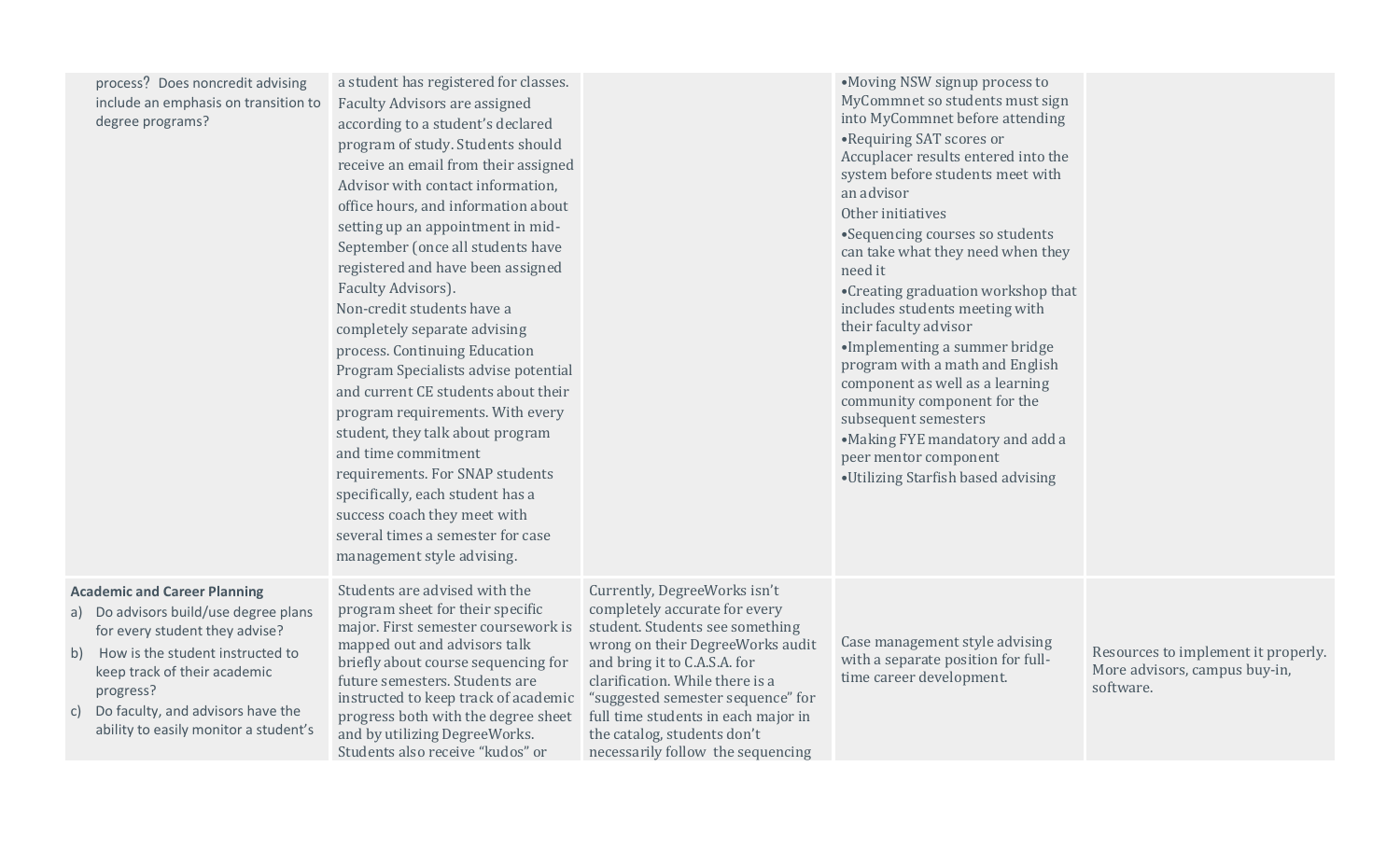progression through a degree program?

- d) Do the degree plans automatically update as the student's path changes?
- e) How and when is information shared with students about transfer partnerships and articulation agreements?
- f) Are students supported in developing a personalized career plan? If so, how?
- g) Does this career plan align with the student's academic plan?
- h) In what order are the career plan and academic plan developed?

"flags" from instructors through Starfish. C.A.S.A. as well as faculty advisors are able to access DegreeWorks to monitor student progress and students have a "success network" in Starfish. If students wish to change their plan of study, they can complete the "what if" function in DegreeWorks. Plans do not automatically update as a student's path changes. Information about transfer partnerships and articulation agreements is shared starting in the New Student Workshops. Students are given an overview and told that if they are interested in transferring, they should meet with Asnuntuck's Transfer Advisor. The Transfer Advisor also goes into FYE courses and talks more in-depth about the transfer process and transfer partnerships and articulations. Students also receive more information by attending transfer events on campus including, "Transfer Tuesdays" and

a Transfer Fair. If a student is in a career specific major, they should be getting support in developing a personalized career plan from their faculty advisor. If students reach out to the Career Advisor in C.A.S.A. then they receive that support as well. None of it is currently mandatory. For WIOA students, the career plan aligns with the

and in fact, in some instances aren't able to sequence their courses following the suggested pattern. There is no suggested course sequencing for part-time students. For the number of students currently enrolled at Asnuntuck, there is only one person in a career role and that is only half of their job. We currently don't have the time or resources to develop a plan for every student.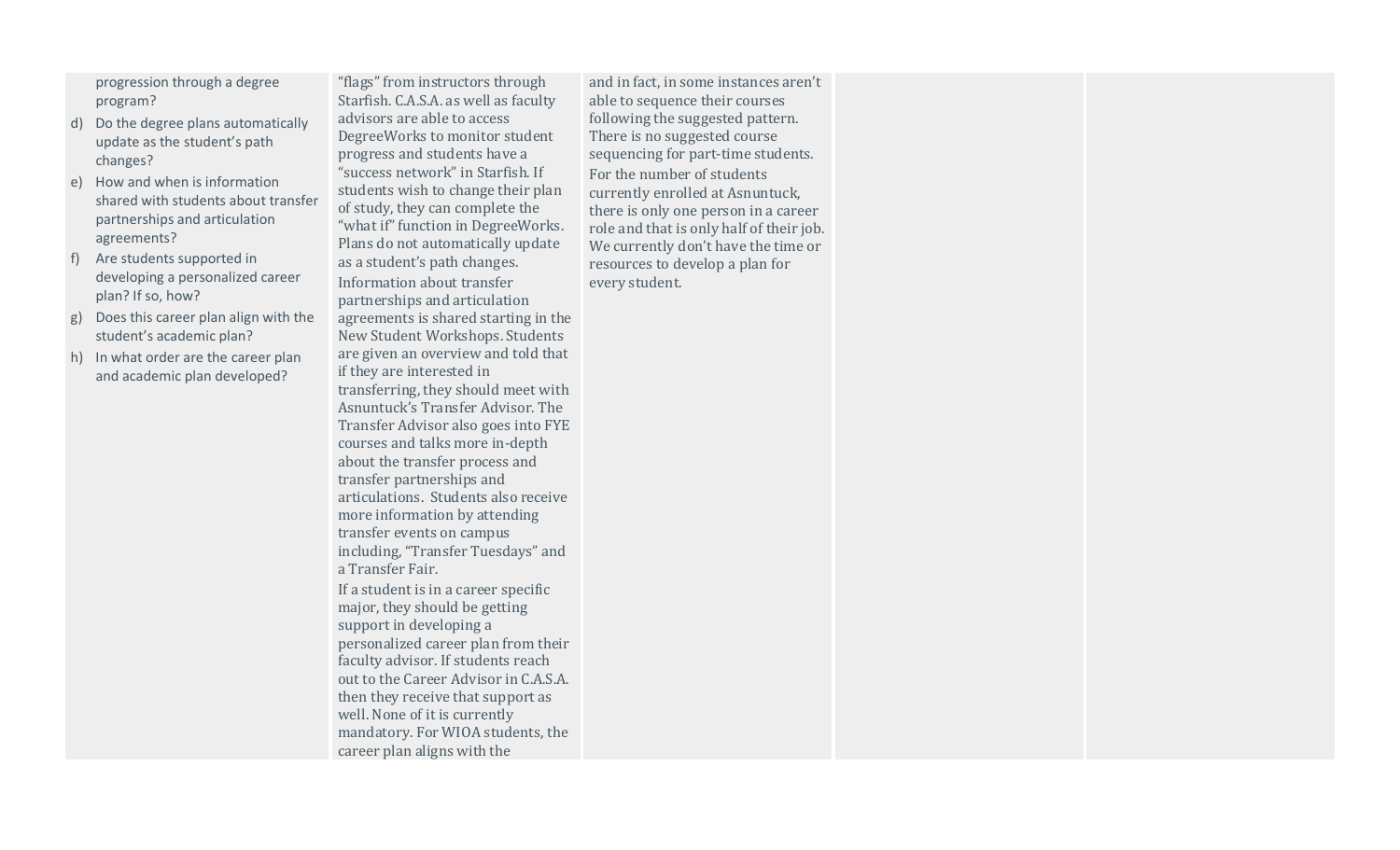|                                                                                                                                                                                                                                                                                                                                                                                                                                                                                                                                                                                                                                                                                                                                                                                                                                                                                                                                                | academic plan but we do not have<br>the resources to support this for<br>every student. The career plan for<br>WIOA students is developed with<br>the academic plan. For other<br>students, it depends on the student<br>reaching out to the Career Advisor<br>or their individual faculty advisor.                                                                                                                                                                                                                                                                                                                                                                                                                                     |                                                                                                                                                                                                                                      | What is the ideal design? What                                                                                                                                  |                                                                                   |
|------------------------------------------------------------------------------------------------------------------------------------------------------------------------------------------------------------------------------------------------------------------------------------------------------------------------------------------------------------------------------------------------------------------------------------------------------------------------------------------------------------------------------------------------------------------------------------------------------------------------------------------------------------------------------------------------------------------------------------------------------------------------------------------------------------------------------------------------------------------------------------------------------------------------------------------------|-----------------------------------------------------------------------------------------------------------------------------------------------------------------------------------------------------------------------------------------------------------------------------------------------------------------------------------------------------------------------------------------------------------------------------------------------------------------------------------------------------------------------------------------------------------------------------------------------------------------------------------------------------------------------------------------------------------------------------------------|--------------------------------------------------------------------------------------------------------------------------------------------------------------------------------------------------------------------------------------|-----------------------------------------------------------------------------------------------------------------------------------------------------------------|-----------------------------------------------------------------------------------|
|                                                                                                                                                                                                                                                                                                                                                                                                                                                                                                                                                                                                                                                                                                                                                                                                                                                                                                                                                | <b>Current Design</b>                                                                                                                                                                                                                                                                                                                                                                                                                                                                                                                                                                                                                                                                                                                   | What are the issues for students, staff, or<br>faculty with the current design?                                                                                                                                                      | additional information do you need to<br>answer this?                                                                                                           | What changes or next steps are needed<br>to move toward the ideal design?         |
| <b>Definition and Roles</b><br>a) Does your institution have a<br>common definition of advising? If<br>so, please list the parts of the<br>current definition.<br>Based on your definition of advising,<br>b)<br>what skill sets are required for<br>advisors to be successful?<br>c) Are the roles and responsibilities of<br>advisors clearly defined and<br>differentiated from the roles of<br>other support professionals, such as<br>counselors?<br>Are student learning, retention, and<br>d)<br>success included in the role<br>description of advisors and other<br>support professionals?<br>Do you have advising learning<br>e)<br>outcomes and/or syllabus for<br>students? If so, are these academic-<br>related or do they include non-<br>cognitive skill building and career<br>development?<br>How do you evaluate advising?<br>$\ddagger$<br>Is someone at the college in charge<br>g)<br>of the coordination and evaluation | <b>Academic Advising Mission</b><br>Statement at ACC:<br>Academic advising is a partnership<br>between student and advisor that<br>empowers students to reach<br>academic, career and lifelong<br>learning goals. Through an<br>educational process, students learn<br>to make informed decisions to<br>optimize their academic experience.<br>Skills required to be successful:<br>•Understanding of the mission of<br>the community college<br>• Excellent interpersonal and<br>communication skills, highly<br>approachable with proven student<br>advocacy skills<br>• Ability to work with a culturally<br>and ethnically and diverse student<br>population<br>•Strong organizational and<br>administrative skills with ability to | Without an evaluation process, we<br>can't know how effective we are as<br>advisors. Because the advisors at<br>Asnuntuck have dual roles,<br>sometimes it is difficult to navigate<br>all of the responsibilities of both<br>roles. | The ideal design would encompass<br>case management advising and<br>evaluating the dual roles to<br>determine if there is a better<br>structure for the office. | Resources to implement it properly.<br>More advisors, campus buy-in,<br>software. |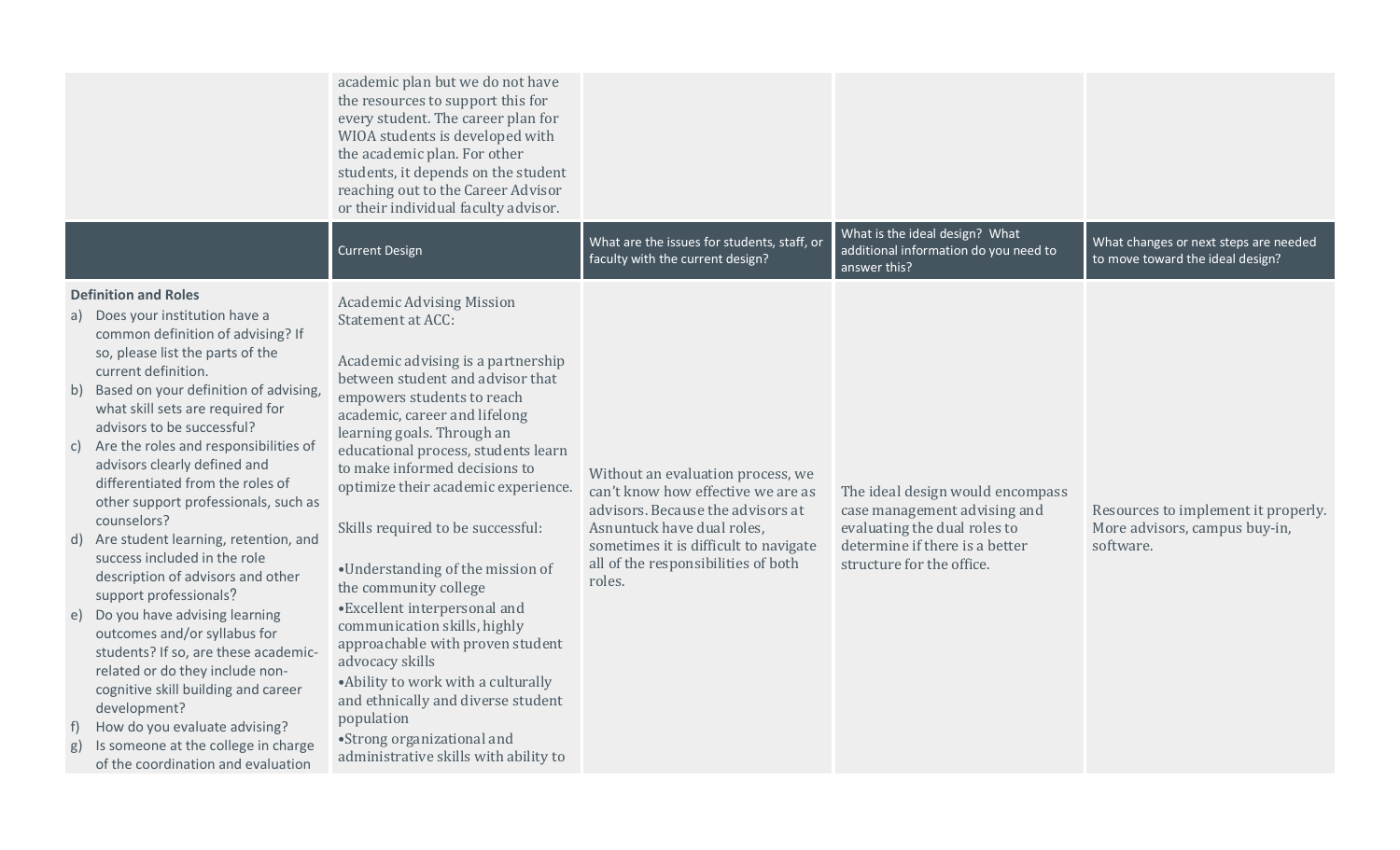|    | of, and the reporting on, all<br>advising services?                                                                                                                                                                                                                                                                                                                                                                                                                                                                          | manage projects to successful<br>completion<br>• Ability to take initiative, work<br>independently, and seek out<br>resources as necessary<br>•Ability to plan, lead, and facilitate<br>both small and large scale events<br>and workshops with groups<br>• Ability to build and maintain<br>relationships with students, faculty,<br>staff, employers, and community<br>members<br>Advising roles are clearly defined<br>but student learning outcomes are<br>not included in the description of<br>advisors. The learning outcomes<br>described above exist in our First<br>Year Experience course. We<br>currently do not evaluate advising. |                                                                           |                                                                    |                                                                                   |
|----|------------------------------------------------------------------------------------------------------------------------------------------------------------------------------------------------------------------------------------------------------------------------------------------------------------------------------------------------------------------------------------------------------------------------------------------------------------------------------------------------------------------------------|-------------------------------------------------------------------------------------------------------------------------------------------------------------------------------------------------------------------------------------------------------------------------------------------------------------------------------------------------------------------------------------------------------------------------------------------------------------------------------------------------------------------------------------------------------------------------------------------------------------------------------------------------|---------------------------------------------------------------------------|--------------------------------------------------------------------|-----------------------------------------------------------------------------------|
| C) | <b>Training and Collaboration</b><br>a) Is there a training or professional<br>development program for advisors<br>at your college?<br>b) Is your professional development<br>for advisors optional/mandatory?<br>Ongoing or one-off? Scheduled and<br>in-person and/or available on<br>demand?<br>How do advisors<br>communicate/collaborate with<br>other student service offices or with<br>the academic divisions? For<br>example: when referrals for<br>academic or personal support<br>services are necessary, or when | There is not currently a specific<br>training or professional<br>development program for advisors<br>at Asnuntuck. Every year we have<br>the opportunity for one-off<br>professional development through<br>several avenues and are strongly<br>encouraged to participate.<br>There hasn't historically been a lot<br>of collaboration across student<br>services. Starting in the fall<br>semester, Advising and Admissions<br>started to work together to update<br>our New Student Workshop format.<br>Every semester, the Director of<br>Advising sends a campus-wide<br>email to inform faculty and staff of                               | More faculty/staff advising<br>professional development<br>collaboration. | Yearly advising professional<br>development for the entire campus. | Resources to implement it properly.<br>More advisors, campus buy-in,<br>software. |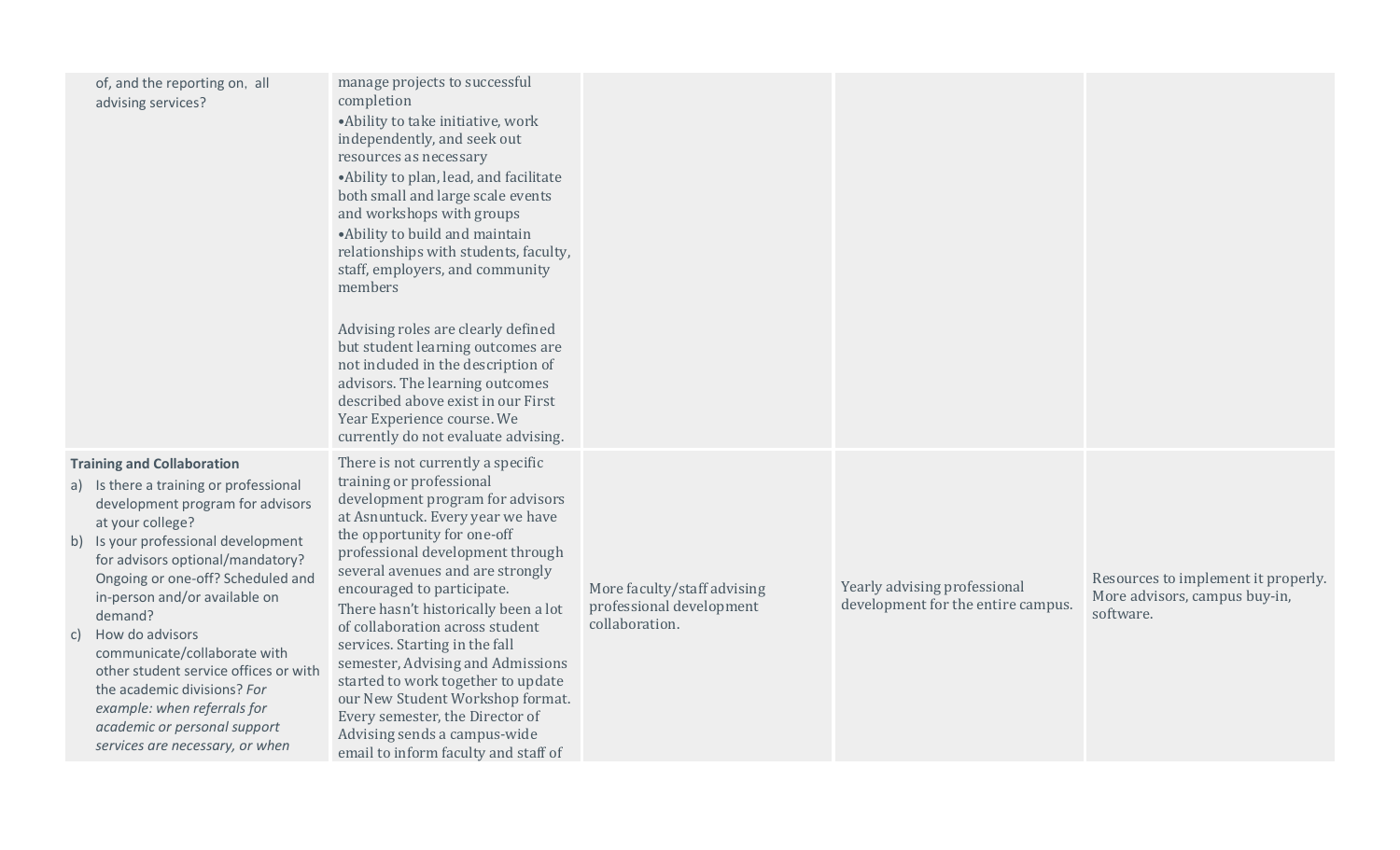| multiple campus locations are<br>involved.<br>d) How are the faculty and support<br>staff informed about the preferred<br>advising process?<br>Is there a common student folder or<br>e)<br>communication tool through which<br>to read advisor notes? Is it utilized<br>by the entire college? | the advising hours and mission of<br>the office. Starfish is utilized by the<br>entire campus and faculty and staff<br>are able to see notes from<br>whomever the student meets with.<br>When requested, the Director of<br>Advising offers and conducts a<br>workshop for new faculty advisors.                                                                                                                                                                                                                                                                                                                                                                                                                                                                                                                                                                                                                                                                                                                                                                                             |  |  |
|-------------------------------------------------------------------------------------------------------------------------------------------------------------------------------------------------------------------------------------------------------------------------------------------------|----------------------------------------------------------------------------------------------------------------------------------------------------------------------------------------------------------------------------------------------------------------------------------------------------------------------------------------------------------------------------------------------------------------------------------------------------------------------------------------------------------------------------------------------------------------------------------------------------------------------------------------------------------------------------------------------------------------------------------------------------------------------------------------------------------------------------------------------------------------------------------------------------------------------------------------------------------------------------------------------------------------------------------------------------------------------------------------------|--|--|
| <b>Challenges</b><br>a) What are the two biggest challenges<br>students report experiencing with<br>advising supports?<br>b) What are the two biggest challenges<br>for advisors?                                                                                                               | The biggest challenge currently for<br>students involves the structure of<br>advising on campus. After the first<br>semester, students are assigned a<br>faculty advisor. Many students are<br>late to sign up for courses or don't<br>check their campus email often and<br>will miss communication from their<br>faculty advisor. Students then come<br>to C.A.S.A. for advising because their<br>faculty advisors are off-contract and<br>unable to help. Another challenge is<br>that advising is not mandatory and<br>many times the students who need<br>it the most are not the ones utilizing<br>it as a resource.<br>The biggest challenge for advisors<br>include space and resources. We are<br>currently working in what was once<br>the faculty/staff lounge. The space<br>presents a huge problem for<br>adequately advising students. There<br>is no privacy because there are four<br>people in the same space. Every<br>time an advisor needs to meet with<br>a student, they have to go elsewhere<br>on campus and try to ascertain<br>what is needed for the appointment. |  |  |
|                                                                                                                                                                                                                                                                                                 |                                                                                                                                                                                                                                                                                                                                                                                                                                                                                                                                                                                                                                                                                                                                                                                                                                                                                                                                                                                                                                                                                              |  |  |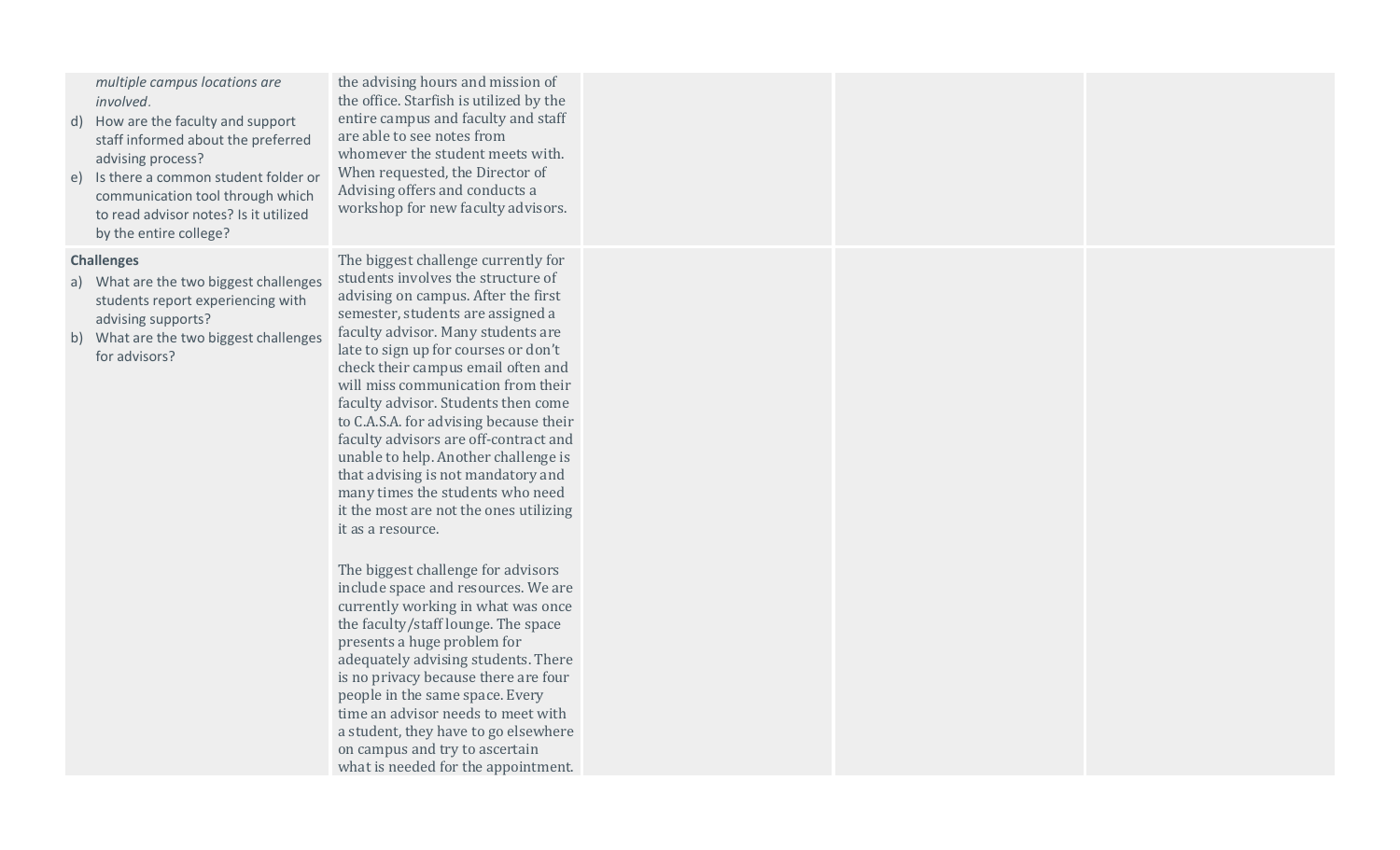| It wastes a lot of time an energy just |  |  |
|----------------------------------------|--|--|
| to prepare for these appointments.     |  |  |
| It's also hard to have private         |  |  |
| advising conversations on the          |  |  |
| phone in a room full of people.        |  |  |
| Sometimes there are other              |  |  |
| meetings that need to happen like      |  |  |
| meeting with colleagues from other     |  |  |
| institutions and it is impossible to   |  |  |
| do so in the space. In regards to      |  |  |
| resources, we need more advisors.      |  |  |

|                                                                                                                                                                                                                                                   | <b>Student Financial Security</b>                                                                                                      |                                                                                                                                |                                                                                                       |                                                                                     |  |  |  |
|---------------------------------------------------------------------------------------------------------------------------------------------------------------------------------------------------------------------------------------------------|----------------------------------------------------------------------------------------------------------------------------------------|--------------------------------------------------------------------------------------------------------------------------------|-------------------------------------------------------------------------------------------------------|-------------------------------------------------------------------------------------|--|--|--|
|                                                                                                                                                                                                                                                   |                                                                                                                                        |                                                                                                                                |                                                                                                       |                                                                                     |  |  |  |
|                                                                                                                                                                                                                                                   | <b>Current Design</b>                                                                                                                  | What are the issues for students, staff, or<br>faculty with the current design?                                                | What is the ideal design? What<br>additional information do you need to<br>answer this?               | What changes or next steps are needed<br>to move toward the ideal design?           |  |  |  |
| <b>Financial Education and Coaching</b><br>a) At what point in the student's<br>journey does the college identify<br>what financial needs the student<br>has? How is this information gained                                                      | When they complete the<br>a.<br>FAFSA.                                                                                                 | The majority of students<br>a.<br>complete the FAFA in August<br>just before classes start<br>Ditto to Column 2<br>$h_{\cdot}$ | a. We ask for it to be completed<br>by June 1st                                                       | How to figure out how to get<br>a.<br>students to complete FAFSA<br>before June 1st |  |  |  |
| and who owns that data?<br>b) Are protocols in place that clarify<br>who responds and in what way(s)<br>based on this information?<br>c) Is financial education, including<br>completing the FAFSA, budgeting,<br>financial aid and understanding | We don't understand the<br>question.<br>Embedded into Open House<br>and not New Student<br>Orientation. And embedded<br>in FYE course. | c. None                                                                                                                        | b.<br>Ditto<br>Have more staff in Financial<br>C.<br>Aid to cover more hours.<br>More evenings hours. | b. Ditto<br>Continue with current best<br>$\mathsf{C}$ .<br>practice                |  |  |  |
| college tuition, embedded into the                                                                                                                                                                                                                |                                                                                                                                        | d. Need of more staff                                                                                                          | More staff and more hours<br>d.                                                                       |                                                                                     |  |  |  |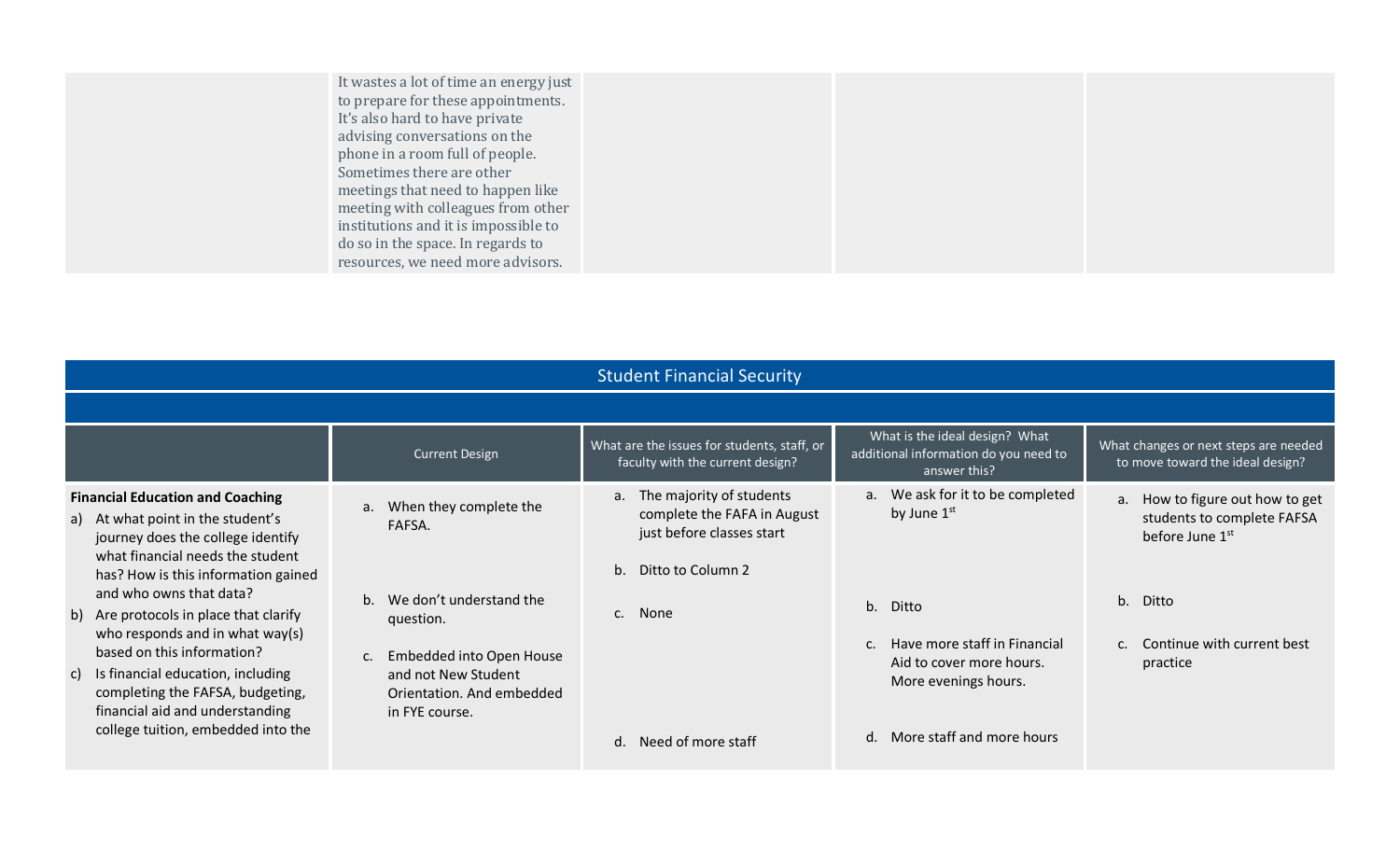|    | institution's orientation and/or<br>student success course?<br>d) If so, is the content designed to be<br>immediately useful to the student?                                                                               | d. Yes, they leave with the<br>knowledge of how to<br>complete the FAFSA and a<br>phone number to call ACC to<br>get individual help as needed.<br>e. Lack of staff and hours<br>e. To offer more walk in and<br>e. Yes, we have 1-on-1 FAFSA<br>appointments for students<br>support available to current                                                                                                                                                                                                                                                                            | d. More staff and more hours                                                       |
|----|----------------------------------------------------------------------------------------------------------------------------------------------------------------------------------------------------------------------------|---------------------------------------------------------------------------------------------------------------------------------------------------------------------------------------------------------------------------------------------------------------------------------------------------------------------------------------------------------------------------------------------------------------------------------------------------------------------------------------------------------------------------------------------------------------------------------------|------------------------------------------------------------------------------------|
|    | e) Are one-on-one financial coaching<br>supports available to students,<br>including help completing<br>scholarship applications?<br>If so, how do students get<br>connected to these one-on-one<br>services?              | and potential students<br>It works well because the Call<br>f.<br>24 hour support and more<br>f.<br>Call for an appointment; walk<br>Center is open until 8 PM<br>computer kiosks to help<br>in; call the Call Center for on<br>students<br>the phone support<br>Students still do not complete<br>g.<br>Yes, consistent in our<br>g.<br>their FAFSA in a timely<br>Financial Aid offerings to all<br>manner<br>Better time management on<br>g.<br>students. Emails, posters,<br>the part of students<br>phone call campaigns and<br>h. They still do not come in and<br>social media | e. More staff and more hours<br>Additional technology and hum<br>resources<br>None |
|    | Are these supports offered to<br>students throughout their<br>experience or targeted towards<br>incoming students? What<br>mechanisms are in place to connect<br>a student to these services later on<br>in their journey? | complete their FAFSA in a<br>h. We call returning students<br>timely manner<br>h. Better time management on<br>and email them to ask them<br>the part of students<br>to come in and fill out FAFSA<br>and register for classes.<br>FAFSA generates 10 emails to<br>remind students to renew<br>their FAFSA<br>Not applicable<br>No<br>i.                                                                                                                                                                                                                                              | g.<br>h. None                                                                      |
|    | h) Does the college have a system<br>(protocols and/or technology) in<br>place to proactively identify<br>students who need these services<br>and to track their use?                                                      | i. Not applicable<br>Not applicable because<br>answer to "I" is a No.                                                                                                                                                                                                                                                                                                                                                                                                                                                                                                                 | Not applicable<br>i.                                                               |
| i) | Are financial education supports<br>provided by the college through the<br>Tribe/Nation, State, or external<br>partnerships?                                                                                               | k. Not applicable because<br>answer to "I" is a No.                                                                                                                                                                                                                                                                                                                                                                                                                                                                                                                                   |                                                                                    |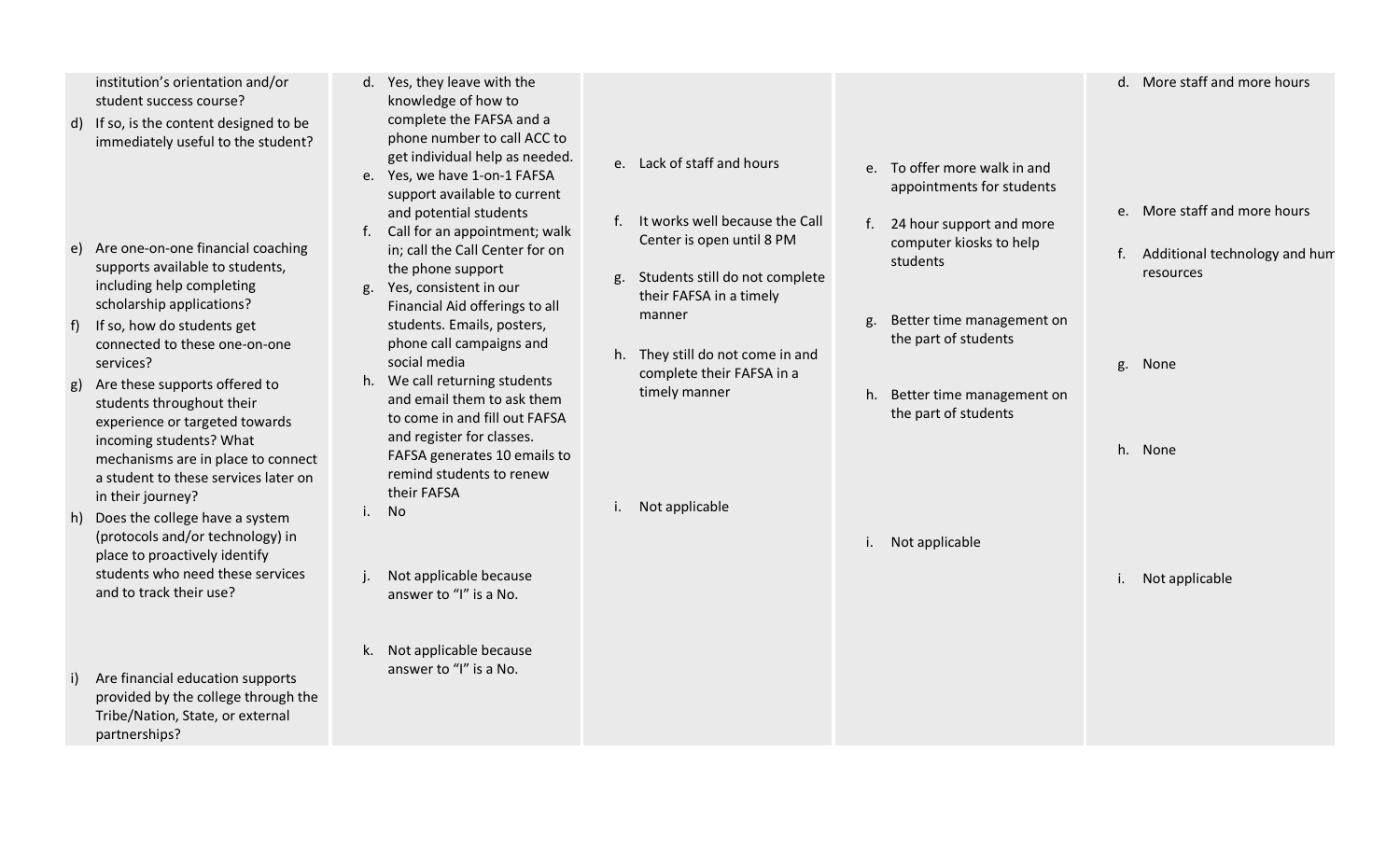| What percentage of students who<br>i)<br>require these supports actually<br>receive them? i.e., are these services<br>delivered at scale?<br>Are the financial education support<br>k)<br>services provided on campus? If not,<br>how does the college ensure that<br>students receive the support they<br>are referred to?                                                                                                                                                                                                                  |                                                                                                                                                                                                                                                                                                                                                                                 |                                                                                                                                                                                                                                                                                                                                |                                                                                                                                                                                                                                                                                                                                                                                          |                                                                                                                                                                                                                                                                                                                                                                                                                                                                                      |
|----------------------------------------------------------------------------------------------------------------------------------------------------------------------------------------------------------------------------------------------------------------------------------------------------------------------------------------------------------------------------------------------------------------------------------------------------------------------------------------------------------------------------------------------|---------------------------------------------------------------------------------------------------------------------------------------------------------------------------------------------------------------------------------------------------------------------------------------------------------------------------------------------------------------------------------|--------------------------------------------------------------------------------------------------------------------------------------------------------------------------------------------------------------------------------------------------------------------------------------------------------------------------------|------------------------------------------------------------------------------------------------------------------------------------------------------------------------------------------------------------------------------------------------------------------------------------------------------------------------------------------------------------------------------------------|--------------------------------------------------------------------------------------------------------------------------------------------------------------------------------------------------------------------------------------------------------------------------------------------------------------------------------------------------------------------------------------------------------------------------------------------------------------------------------------|
| <b>Food and Clothing Pantries</b><br>a) Does the college offer a food or<br>clothing pantry services to students<br>either provided by the college or a<br>partner organization?<br>b) Is the food pantry located on<br>campus in a location where<br>students are likely to go rather than<br>hidden in a low-traffic part of<br>campus?<br>If not located on campus, how does<br>C)<br>the college support students in<br>accessing the pantry?<br>d) How do students become aware of<br>and get connected to the<br>food/clothing pantry? | a) College has a food pantry. It<br>provides food to 300+<br>students weekly. Career<br>Closet (Clothing) is in<br>progress.<br>b) Yes, to a certain degree.<br>c) Not applicable.<br>Emails to all students through<br>d)<br>the Director, social media<br>outlets (Facebook, Instagram,<br>tweeter, ACC website) and<br>the use of a table to promote<br>during the semester. | a) The space is too small. You<br>could only have one student<br>at a time. Transportation of<br>donated or purchased items<br>is a problem.<br>Is ideal to a certain point. It<br>b)<br>seems to be an issue with<br>foot traffic.<br>Not applicable.<br>C)<br>The current design is working,<br>d)<br>but could be improved. | Move into a new space.<br>a)<br>Transportation (Vehicle) and<br>more volunteers.<br>More space for the food<br>b)<br>pantry and other future plans<br>(Clothing and Wellness<br>Center) which is currently in<br>progress.<br>Not applicable.<br>C)<br>To develop a system to<br>$\mathsf{d}$<br>promote the services that are<br>offered and the services that<br>will be offered soon. | Try to obtain a grant to get a<br>a)<br>vehicle and more volunteers<br>to help feed 300+students.<br>Move to a larger space is<br>currently in progress.<br>b) More volunteers to assist<br>with the move to the new<br>space. More funding to help<br>provide more services and<br>expand hours for the new<br>location.<br>Not applicable.<br>C)<br>$\mathsf{d}$<br>Reach out to faculty and have<br>them promote the services in<br>their classrooms during the<br>academic year. |
| e) Are all faculty, staff, and<br>administrators aware of the services<br>offered by the pantry?                                                                                                                                                                                                                                                                                                                                                                                                                                             | The answer is "NO".<br>e)<br>The current design is affective<br>but needs improvement.                                                                                                                                                                                                                                                                                          | e) Lack of awareness.<br>f<br>Students do not get the<br>proper information.                                                                                                                                                                                                                                                   | e) More promotion of the<br>services to faculty/staff.<br>Marketing campaign will be<br>f<br>developed to continue<br>reducing the stigma and help                                                                                                                                                                                                                                       | Email campaign to faculty and<br>e)<br>staff.<br><b>AMERICORPS Vista worker</b><br>f<br>will begin to build capacity.                                                                                                                                                                                                                                                                                                                                                                |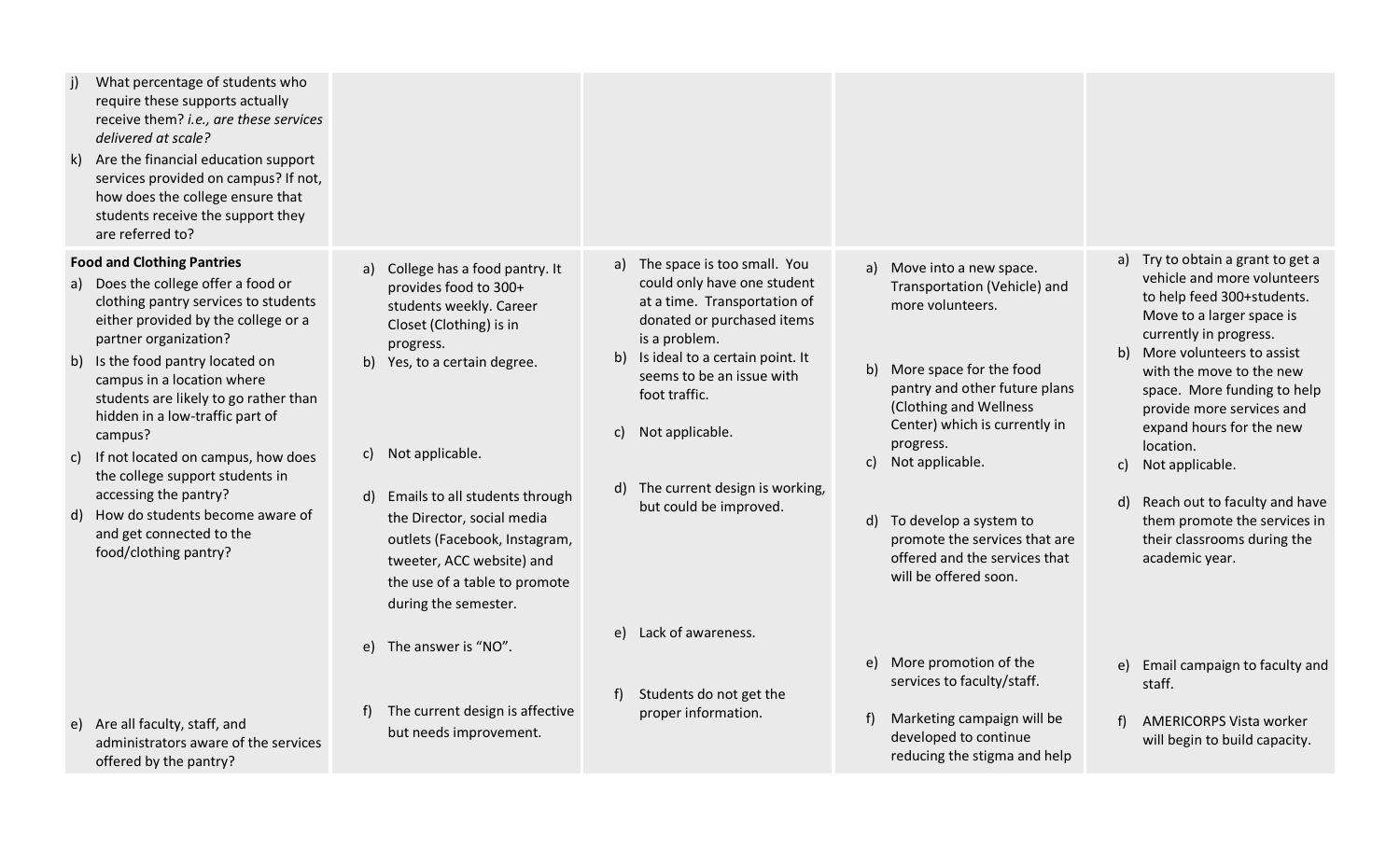| g)<br>h)<br>i) | Does the marketing/messaging<br>campaign incorporate an effort to<br>reduce the stigma often associated<br>with accessing food/clothing pantry<br>services?<br>When a student uses pantry<br>services, do staff engage the<br>student to identify other support<br>needs or a longer-term strategy to<br>address their food insecurity?<br>Does the college have a system<br>(protocols and/or technology) in<br>place to proactively identify<br>students who need these services<br>and to track their use?<br>How is the data that is collected<br>about students used to provide<br>other wrap around services to<br>students? | g) Yes, staff/volunteers engage<br>students and offer other<br>services that include personal<br>hygiene items. Through an<br>agreement with Food Shelve<br>students are referred and are<br>able to obtain more<br>resources.<br>h) Currently, there is no strategy<br>to proactively identify<br>students who need services.<br>No data is collected at this<br>i)<br>time. | Is difficult to provide the<br>much-needed services with<br>the current design.<br>h) Not applicable<br>i)<br>Not applicable | to promote the future<br>services.<br>More space which is currently<br>g)<br>being addressed.<br>h) A new system to track the<br>number of students has been<br>purchased (People Counting<br>System).<br>Have a system that can assist<br>i)<br>with the collection of<br>information. | More assistance (Money and<br>g)<br>volunteers).<br>Establish a process or system<br>h)<br>to gather data that can be<br>used to make decisions and<br>track the number of students<br>who need services.<br>Purchase a software program<br>i)<br>that can collect data. |
|----------------|------------------------------------------------------------------------------------------------------------------------------------------------------------------------------------------------------------------------------------------------------------------------------------------------------------------------------------------------------------------------------------------------------------------------------------------------------------------------------------------------------------------------------------------------------------------------------------------------------------------------------------|-------------------------------------------------------------------------------------------------------------------------------------------------------------------------------------------------------------------------------------------------------------------------------------------------------------------------------------------------------------------------------|------------------------------------------------------------------------------------------------------------------------------|-----------------------------------------------------------------------------------------------------------------------------------------------------------------------------------------------------------------------------------------------------------------------------------------|--------------------------------------------------------------------------------------------------------------------------------------------------------------------------------------------------------------------------------------------------------------------------|
|                | <b>Emergency Aid</b><br>a) Does the college offer assistance to<br>students experiencing a financial<br>emergency?                                                                                                                                                                                                                                                                                                                                                                                                                                                                                                                 | a) Yes, the college offers<br>financial emergency through<br>the text book fund, SGA,<br>manufacturing fund, and the<br>CEO's discretionary fund. The<br>CEO and director of<br>manufacturing make the<br>decision on whether a person<br>is eligible for funds.<br>b) The SGA has \$1,000 -\$1,500<br>available for students. Funds<br>can be used for rent, gas,            | There are no issues with the<br>a)<br>current design.<br>b) There are no issues with the<br>current design.                  | Ideally, a better process<br>a)<br>would be beneficial.<br>b) Ideally, a better process<br>would be beneficial.                                                                                                                                                                         | a) No specific changes or next<br>steps are available at this<br>time.<br>b) No specific changes or next<br>steps are available at this<br>time.                                                                                                                         |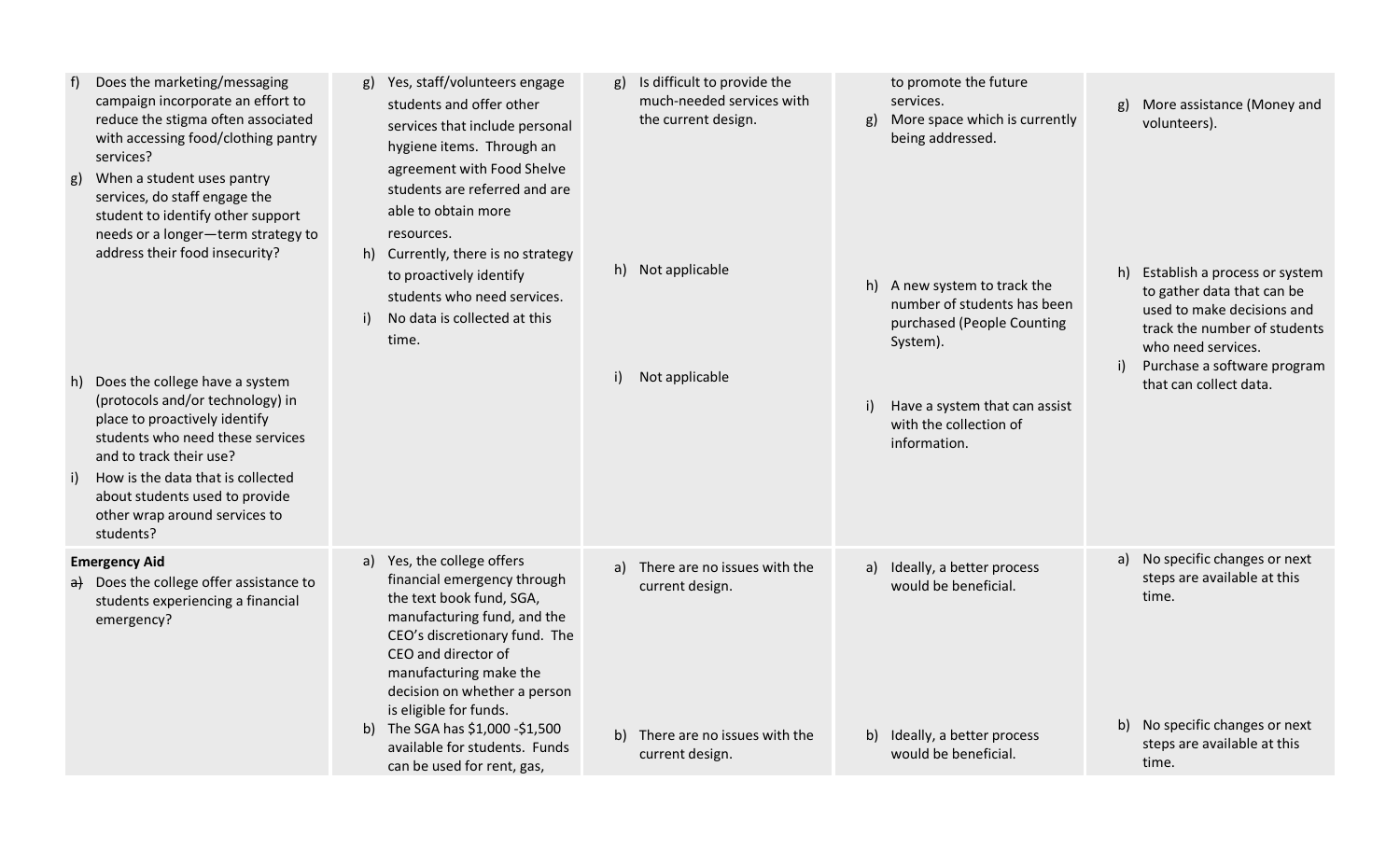| In what form(s) is the emergency<br>$\vert b \rangle$<br>aid offered? For example, vouchers<br>for purchasing items on campus, gas<br>vouchers, scholarships to cover<br>completion costs, emergency loans,<br>restricted micro-grants, unrestricted<br>micro-grants? | items outside of academic<br>support. The maximum a<br>student can receive is \$200.<br>The manufacturing fund and<br>the CEO's fund is managed<br>through the ACC Foundation.<br>Students receive vouchers.<br>c) There seems to be a<br>consensus that an<br>"emergency" exists when a<br>student has exhausted all<br>other viable financial | There are no issues with the<br>C)<br>current design.                 | Ideally, a better process<br>c)<br>would be beneficial.                         | No specific changes or next<br>c)<br>steps are available at this<br>time.       |
|-----------------------------------------------------------------------------------------------------------------------------------------------------------------------------------------------------------------------------------------------------------------------|-------------------------------------------------------------------------------------------------------------------------------------------------------------------------------------------------------------------------------------------------------------------------------------------------------------------------------------------------|-----------------------------------------------------------------------|---------------------------------------------------------------------------------|---------------------------------------------------------------------------------|
| Does the college have a clear<br>C)<br>operating definition of an<br>"emergency" that guides who can<br>access this support?                                                                                                                                          | resources.<br>d) Through the financial aid<br>office.<br>e) Yes, SGA and the foundation<br>have a process to determine<br>if a student is eligible.                                                                                                                                                                                             | d) There are no issues with the                                       | d) Ideally, a better process                                                    | d) No specific changes or next<br>steps are available at this                   |
| d) How are students made aware of<br>and connected to these supports?                                                                                                                                                                                                 | The foundation has a 5-7-day<br>f)<br>time limit to determine if the<br>student qualifies.<br>Yes, there are restrictions.<br>g)                                                                                                                                                                                                                | current design.<br>e) There are no issues with the<br>current design. | would be beneficial.<br>Ideally, a better process<br>e)<br>would be beneficial. | time.<br>e) No specific changes or next<br>steps are available at this<br>time. |
| e) Are there clear guidelines in place to<br>govern how distribution decisions<br>are made and by whom?                                                                                                                                                               | Students can receive \$200 for<br>one-time voucher; no money<br>is given. The student must be<br>enrolled for 6 credits.                                                                                                                                                                                                                        | There are no issues with the<br>current design.                       | f<br>5-7 -day is adequate.                                                      | No specific changes or next<br>$f$ )<br>steps are available at this<br>time.    |
| f) Typically, how soon after a need is<br>addressed does the student receive<br>their aid?<br>Are there any restrictions on which<br>g)                                                                                                                               | h) No, there are faculty<br>members, staff and<br>administrators that are not                                                                                                                                                                                                                                                                   | There are no issues with the<br>g)<br>current design.                 | No suggestion for a new<br>g)<br>design.                                        | No specific changes or next<br>g)<br>steps are available at this<br>time.       |
| students can access emergency aid<br>and how frequently?                                                                                                                                                                                                              | aware of resources.<br>Yes, some staff members<br>$\mathsf{i}$<br>share information on<br>available resources.                                                                                                                                                                                                                                  | h) Lack of awareness of the<br>resources available to                 | h) Counseling Services to assist<br>students on the resources                   | h) Hire staff to assist with the<br>issue.                                      |
|                                                                                                                                                                                                                                                                       |                                                                                                                                                                                                                                                                                                                                                 | students.                                                             | that are available.                                                             | Hire staff to assist with the<br>i)<br>issue.                                   |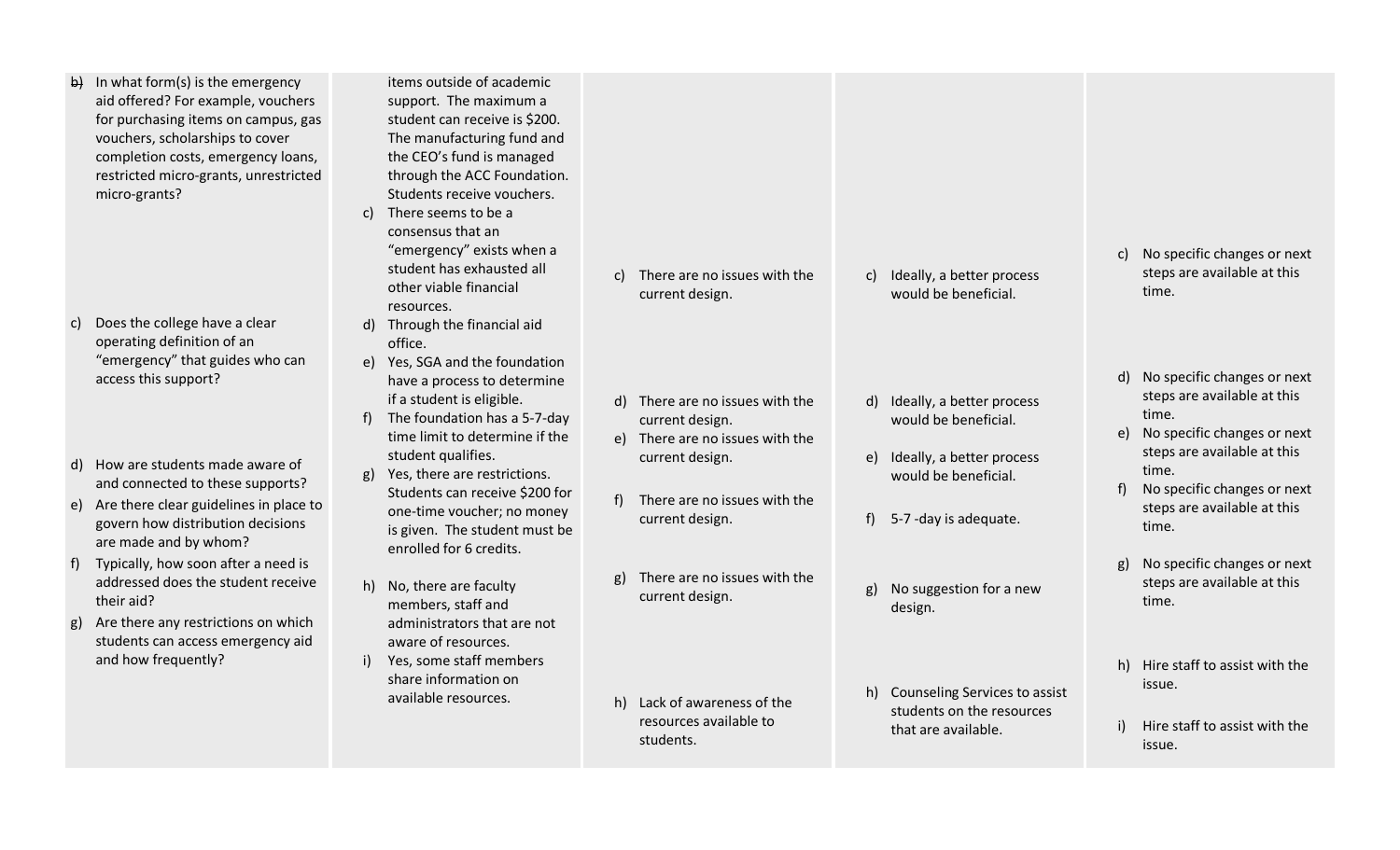| h) | Are faculty, staff, and administrators<br>aware of these supports and how<br>students can access them?                                                                                             | No, currently the college does<br>i)<br>not have a system.                                                                   | i) | No issues with the current<br>design. | i) | Counseling Services to assist<br>students on the resources<br>that are available. |    |                                                                     |
|----|----------------------------------------------------------------------------------------------------------------------------------------------------------------------------------------------------|------------------------------------------------------------------------------------------------------------------------------|----|---------------------------------------|----|-----------------------------------------------------------------------------------|----|---------------------------------------------------------------------|
| i) | When a student receives emergency<br>aid, do staff engage the student to<br>identify other support needs or a<br>longer-term strategy to address<br>their financial or other needs? If so,<br>how? |                                                                                                                              |    | No issues with the current<br>design. |    | No suggestion for a new<br>design.                                                | j) | No specific changes or next<br>steps are available at this<br>time. |
| j) | Does the college have a system<br>(protocols and/or technology) in<br>place to proactively identify<br>students who need these services<br>and to track their use?                                 |                                                                                                                              |    |                                       |    |                                                                                   |    |                                                                     |
|    | <b>Other Financial Supports</b>                                                                                                                                                                    |                                                                                                                              |    |                                       |    |                                                                                   |    |                                                                     |
|    | a) What supports does the college<br>provide to students with financial<br>security challenges? For example:<br>tax preparation, public benefits,<br>housing support, transportation               | a) Refer to Sherry L. Paquette's<br>information on the Wellness<br>Center (in progress).                                     |    |                                       |    |                                                                                   |    |                                                                     |
|    | assistance, legal aid, child care.<br>b) Are these services provided by the<br>college, the Tribe/Nation, State, or                                                                                | b) Refer to Sherry L. Paquette's<br>information on the Wellness<br>Center (in progress).                                     |    |                                       |    |                                                                                   |    |                                                                     |
|    | through external partnerships?                                                                                                                                                                     | Refer to Sherry L. Paquette's<br>C)<br>information on the Wellness<br>Center (in progress).                                  |    |                                       |    |                                                                                   |    |                                                                     |
| C) | How are students made aware of<br>and connected to the supports<br>listed above?                                                                                                                   | d) Refer to Sherry L. Paquette's<br>information on the Wellness<br>Center (in progress).<br>e) Refer to Sherry L. Paquette's |    |                                       |    |                                                                                   |    |                                                                     |
|    |                                                                                                                                                                                                    | information on the Wellness                                                                                                  |    |                                       |    |                                                                                   |    |                                                                     |
|    | d) How are these services embedded<br>into the student experience?                                                                                                                                 | Center (in progress).                                                                                                        |    |                                       |    |                                                                                   |    |                                                                     |
|    |                                                                                                                                                                                                    |                                                                                                                              |    |                                       |    |                                                                                   |    |                                                                     |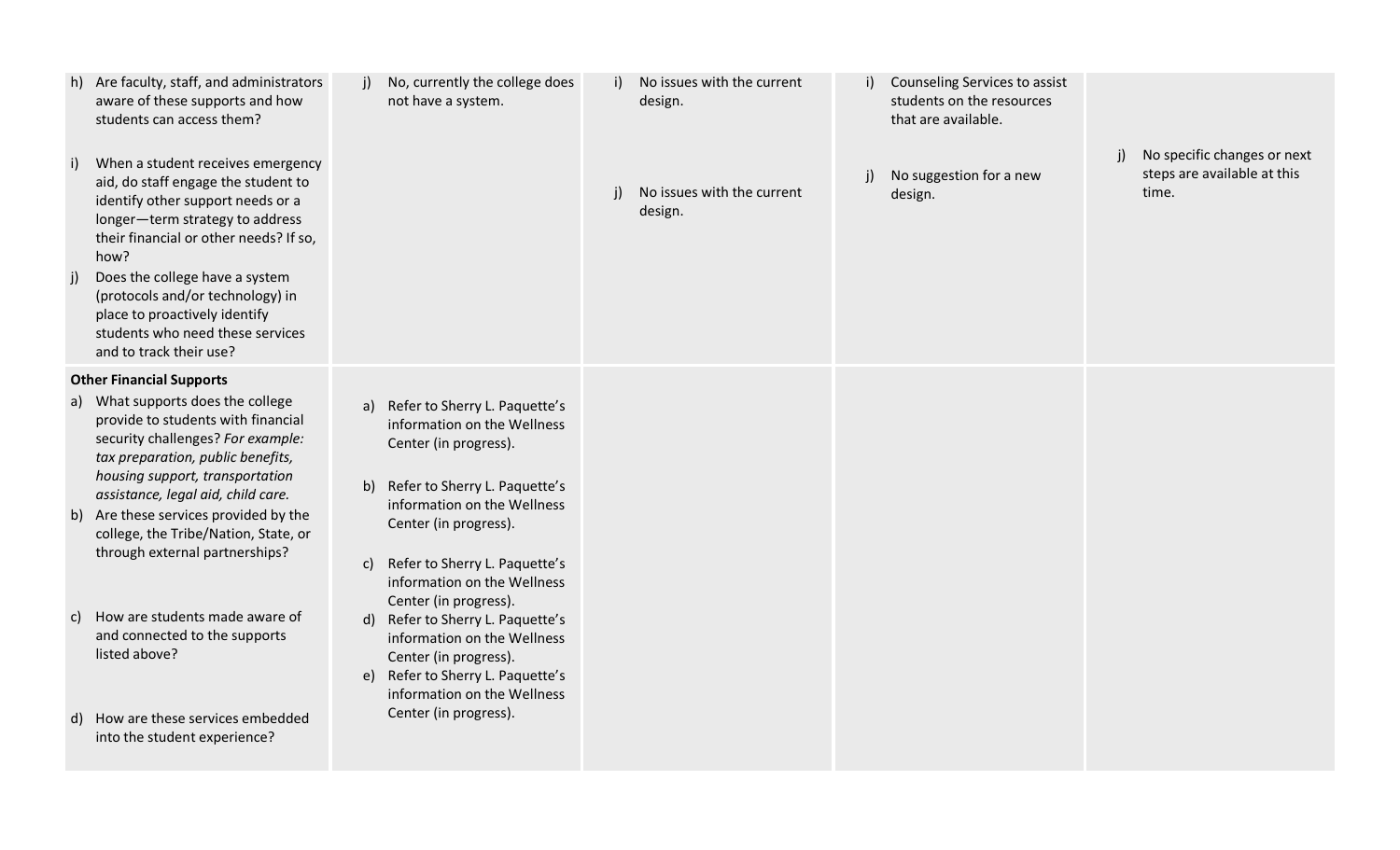e) Does the college have a system (protocols and/or technology) in place to proactively identify students who need these services and to track their use?

| <b>Integration of Student Supports and Success Strategies</b>                                                                                                                                                                                                                                                                                                                                         |                                                                                                                                                                                                                                                                                                                                                                                                                                                                                                       |                                                                                                                                                                                                                                                                                                                                                                                                                                                                          |                                                                                                                                                                                                                                                                                                                                                                                                                                                      |                                                                                                                                                                                                                                  |  |  |  |  |
|-------------------------------------------------------------------------------------------------------------------------------------------------------------------------------------------------------------------------------------------------------------------------------------------------------------------------------------------------------------------------------------------------------|-------------------------------------------------------------------------------------------------------------------------------------------------------------------------------------------------------------------------------------------------------------------------------------------------------------------------------------------------------------------------------------------------------------------------------------------------------------------------------------------------------|--------------------------------------------------------------------------------------------------------------------------------------------------------------------------------------------------------------------------------------------------------------------------------------------------------------------------------------------------------------------------------------------------------------------------------------------------------------------------|------------------------------------------------------------------------------------------------------------------------------------------------------------------------------------------------------------------------------------------------------------------------------------------------------------------------------------------------------------------------------------------------------------------------------------------------------|----------------------------------------------------------------------------------------------------------------------------------------------------------------------------------------------------------------------------------|--|--|--|--|
|                                                                                                                                                                                                                                                                                                                                                                                                       | <b>Current Design</b>                                                                                                                                                                                                                                                                                                                                                                                                                                                                                 | What are the issues for students, staff, or<br>faculty with the current design?                                                                                                                                                                                                                                                                                                                                                                                          | What is the ideal design? What<br>additional information do you need to<br>answer this?                                                                                                                                                                                                                                                                                                                                                              | What changes or next steps are needed<br>to move toward the ideal design?                                                                                                                                                        |  |  |  |  |
| <b>Academic Supports</b><br>a) Briefly describe how tutoring works<br>at your institution. How do students<br>get connected or referred to tutors?<br>b) How do you incorporate library<br>services in coursework and student<br>support services?<br>c) Are there specific spaces on campus<br>for students to hold study groups?<br>Are the study spaces advertised and<br>study groups encouraged? | Students work one-on-one, and<br>a)<br>sometimes in groups, with a staff<br>of 18-20 professional tutors.<br>Appointments are for 45 minutes.<br>Students also have the option to<br>use etutoring services, if they are<br>unable to come into the Tutoring<br>Center. The majority of students<br>self-identify as needing additional<br>support and make appointments<br>as needed.<br>Students are also referred to the<br>Tutoring Center by instructors in-<br>person or through Starfish. When | Students are not necessarily<br>a)<br>compelled to reach out for<br>Tutoring Assistance. This means<br>an instruction might refer them<br>to tutoring, but that student may<br>never seek out the support on<br>their own. Unfortunately,<br>instructors may assume that the<br>referral means that students do<br>actually follow up with the<br>tutoring center, but this is not<br>always the case.<br>On the opposite side of the<br>spectrum, many students seem to | a) Ideally, the Tutoring Center<br>would have the space and<br>resources available to not only<br>provide one-on-one<br>appointments, but also a<br>dedicated Writing and Math Lab,<br>which would allow for more<br>group tutoring sessions and<br>workshops.<br>b) At the moment, a visit from the<br>library relies on requests from<br>instructors, and what is covered<br>in the session is tailored to that<br>specific class, instructor, and | a) Adding additional space, or<br>moving the center to a larger<br>space would be necessary.<br>Additional tutoring staff would<br>also be helpful in achieving this<br>goal.<br>Talk with Matt?<br>b<br>Additional space.<br>C) |  |  |  |  |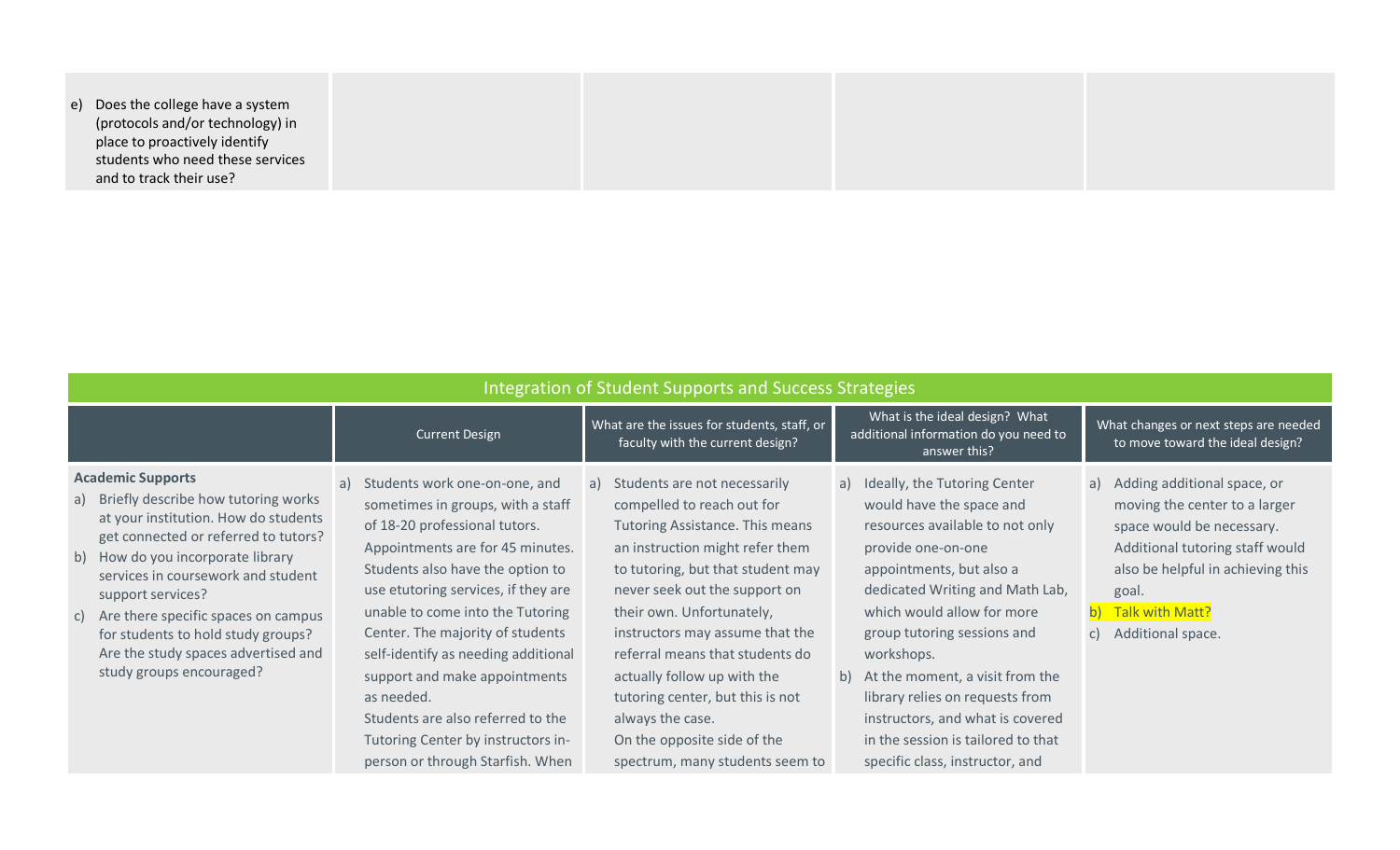the referral comes through Starfish, the Director of the Center is notified as well. The Director then reaches out to those students directly to encourage them to use the inperson services or the etutoring option. Disability Services refers and make recommendations to visit the ATC in student Academic Adjustment Agreement letters.

Tutors are also embedded in the classroom. They provide additional support to students in English 101S. English 101S is designed to assist students whose placement tests have shown they need more support. Tutors are also embedded in the Self-Paced Math Courses, which includes students who have tested into MAT 085 (Pre-Algebra & Elementary Algebra) to MAT 137 (Intermediate Algebra). Additionally, Math and English tutors provide support in our College Transitions program, which is designed to help students who have placed below college level increase their placement scores.

expect a higher level of support than is typically provided at the college level. The level of service we provide becomes clear once students access tutoring, but some students do have a difficult time adjusting to the college-level of expectation for more autonomy.

Tutoring services in the ATC are limited to the specific classes students are enrolled in.

- b) Instructors are not required to request a Librarian to visit their classes; only English 101 explicitly asks for IL to be addressed in the course outcomes. Instructors may elect to cover IL topics on their own, without input from the library. This can result in incongruent coverage of IL skills for students. ECN\* 101, 102, HDEV 101 are only classes outside of ENG\* 101 that cover IL, and ENG\* 101 does not specifically require one particular citation style.
- c) There is no dedicated group study space on campus. Students are attracted to isolated space. The homework lab is both appealing and problematic for this reason.

assignment. The ideal design would involve more standardization of outcomes for course sections, and a requirement to include a visit from the IL librarian. Each discipline might focus on specific IL skills, so that students could potentially learn a range of IL skills throughout their college career. This might insure that students would graduate having been exposed—at least once—to Library staff and some basic IL skills.

c) That we create dedicated group study space on campus.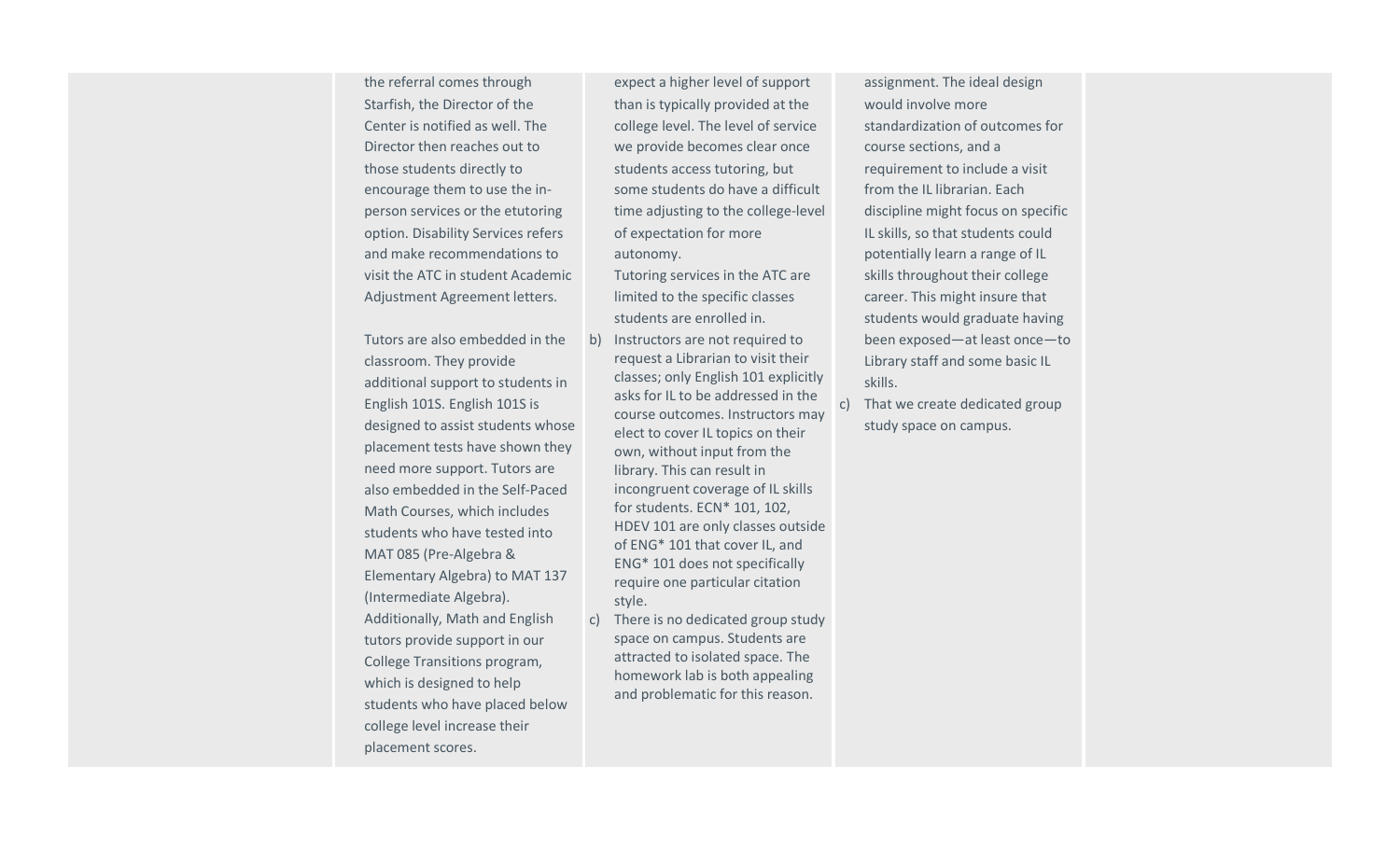|                                                                                                                                                                                                        | b) A dedicated Information Literacy<br>(IL) Librarian is on staff to provide<br>classroom instruction on using<br>Library resources; guidance on<br>appropriate, college-level<br>resources; and citation<br>information. The Library also has<br>a staff of Reference Librarians<br>available during normal operating<br>hours for students to consult<br>with, one-on-one.<br>c) There is no specific/dedicated<br>space for group study on campus.<br>The quiet room in the ATC is<br>mostly used for testing. |                                                                                                                                                                |                                                                                                                               |                                                                                                                                                                                                                    |
|--------------------------------------------------------------------------------------------------------------------------------------------------------------------------------------------------------|-------------------------------------------------------------------------------------------------------------------------------------------------------------------------------------------------------------------------------------------------------------------------------------------------------------------------------------------------------------------------------------------------------------------------------------------------------------------------------------------------------------------|----------------------------------------------------------------------------------------------------------------------------------------------------------------|-------------------------------------------------------------------------------------------------------------------------------|--------------------------------------------------------------------------------------------------------------------------------------------------------------------------------------------------------------------|
| <b>Other Supports</b><br>a) What other service/academic<br>departments do you consider critical<br>to your work in student success?<br>b) What structures promote<br>collaboration across departments? | Disability Services, Dean of<br>a)<br>Students, Financial Aid, Advising,<br>Career, Transfer, Diversity, Title<br>IX, and test proctoring are critical<br>services. Counseling services is an<br>essential support currently not<br>available at ACC.<br>b) Starfish, All-College meetings,<br>presentations, Open Houses, and<br>Admissions and advising process<br>(early connection with Disability<br>Services).                                                                                              | Counseling and social services are<br>a)<br>critical supports that do not exist<br>on campus.<br>No dedicated committee for<br>b)<br>faculty/academic support. | Have a dedicated testing center<br>a)<br>and proctor/testing coordinator.<br>Have counseling services on<br>campus.<br>b) ??? | Short of a testing center and<br>a)<br>coordinator, move Deb to the<br>current testing room in the ATC<br>and add windows that look into<br>the office to the left and the<br>homework lab to the right.<br>b) ??? |
| <b>Connection to Supports</b>                                                                                                                                                                          | a) Different offices with the<br>exception of library, Disability<br>Services, and ATC. We used to                                                                                                                                                                                                                                                                                                                                                                                                                | Being spread across multiple<br>a)<br>locations on campus. Offices and<br>staff in current temporary                                                           | a) Create a 1-stop area for student<br>services.<br>b) ???                                                                    | a) $?$ ??<br>b) ???<br>???<br>$\mathsf{C}$                                                                                                                                                                         |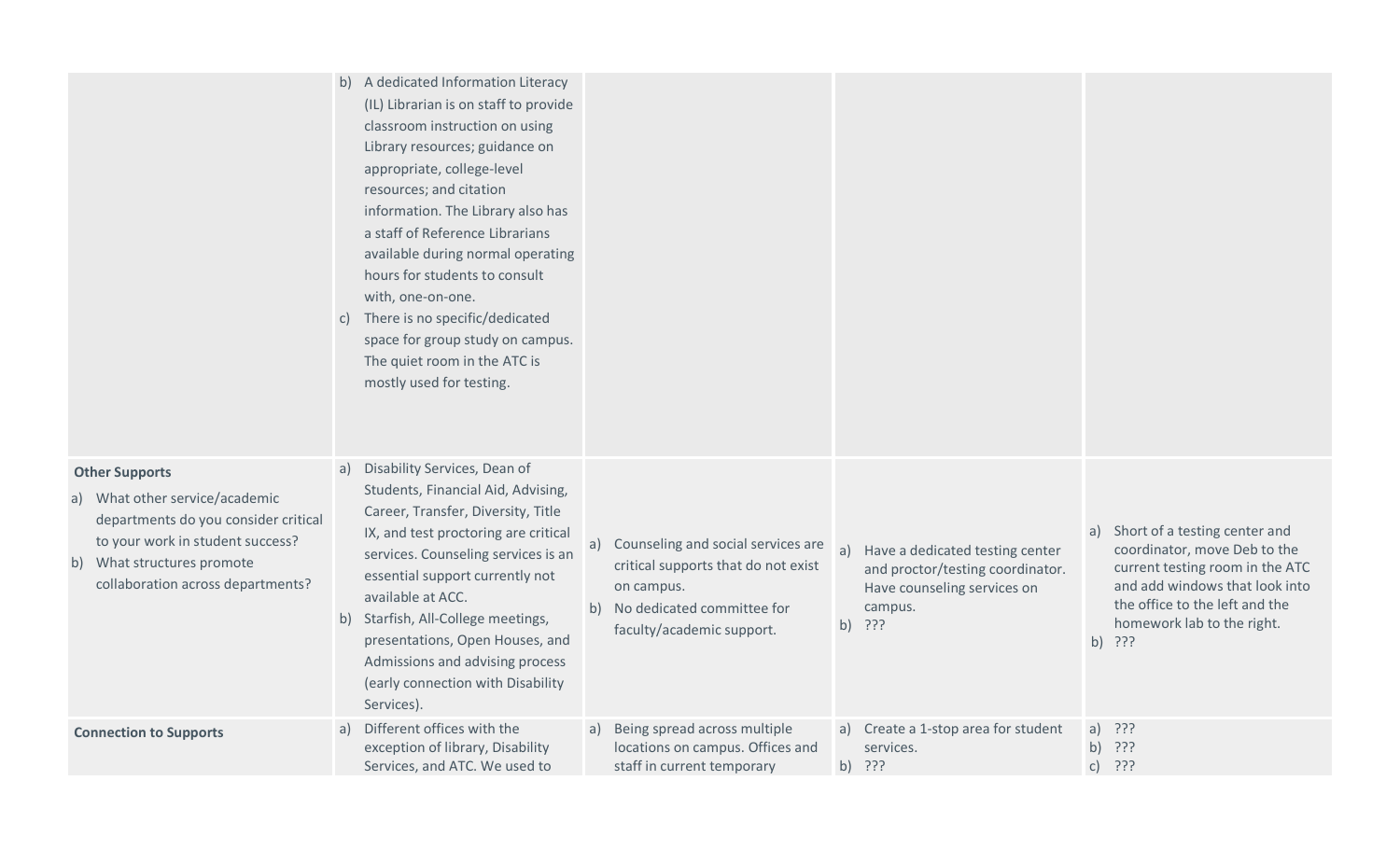- a) Are campus-based supports located in one place, or hub, or do students have to go to different offices for different questions/services?
- b) How do students get connected to the following supports: counseling, tutoring, library services, career planning and preparation, and financial aid?
- c) Are students and support staff/advisors alerted when students are at risk of falling off their academic program path? Are policies and procedures in place to intervene to help the student get back on track?
- d) How are students transitioned or "handed off" between departments? What technology or referral process is used?
- e) Are all front-line staff trained to know whom to refer students to for different support issues? If so, how are they trained?
- Are all faculty (including adjunct) aware of the range of supports provided by your institution and how to connect students with them? If so, how are they trained?
- g) Is this training ongoing? What is the process for determining training needs? What delivery method is used?
- h) Is information available to faculty and staff after and outside of the training on a website, intranet, or in a printed resource guide?

have something like a 1-stop are in the front hall. The Business Office is "off the beaten path."

- b) Referrals to other departments, NSWs, NSOs, Starfish, classroom visits, and FYE classes.
- c) Starfish Instructors will let people know if students are running into trouble. DegreeWorks – completion bar is in place, but there is no alert currently being used when a student falls off their path. SAP and CAST progress evaluations done in the Financial Aid and Dean of Students Offices. Repeat flag in Banner. Starfish and repeat policy are in place and emails are sent to students, but self-advising and lack of mandatory advising creates great vulnerability for falling off path.
- d) Sometimes through Starfish, but usually in person or through email.
- e) Most have a general sense of where to refer students. There is no formal training, but there is information dissemination through notifications, emails, adjunct handbook, department meetings, New Faculty Seminar, and Professional Days. Everyone at ACC is on the "front line."
- f) -Same as above-
- g) Training is not ongoing. There are occasional updates as things

locations presents a number of challenges.

- b) Ongoing training for tools like Starfish and DegreeWorks. No current counseling services on campus means we have to rely on community-based services and off-campus agencies.
- c) Self-advising and no mandatory advising or holds.
- d) Students can fall through the cracks. Confusion on the process of "handing off" from initial advising to faculty advising for returning students.
- e) Inconsistent information and application of information. Lack of clarity on who has been trained on certain areas and it appears there is no formal record of training.
- f) -Same as above-
- g) There is no formal training.
- h) Familiarity with the Q: (shared) drive. Updating information, regardless of format, is a challenge.
- c) Guided Pathways and Areas of Study will help.
- d) Case management advising.
- e) Formal cross-functional training as part of the onboarding process. Create a training documents folder in the Q: drive.
- f) -Same as above-
- g) Formalizing a process.
- h) Employee training checklist and the creation of a training docs folder on the shared drive.
- d) Money and space to support additional advising staff.
- e) Time, staff, and technology.
- f) -Same as above-
- g) ???
- h) ???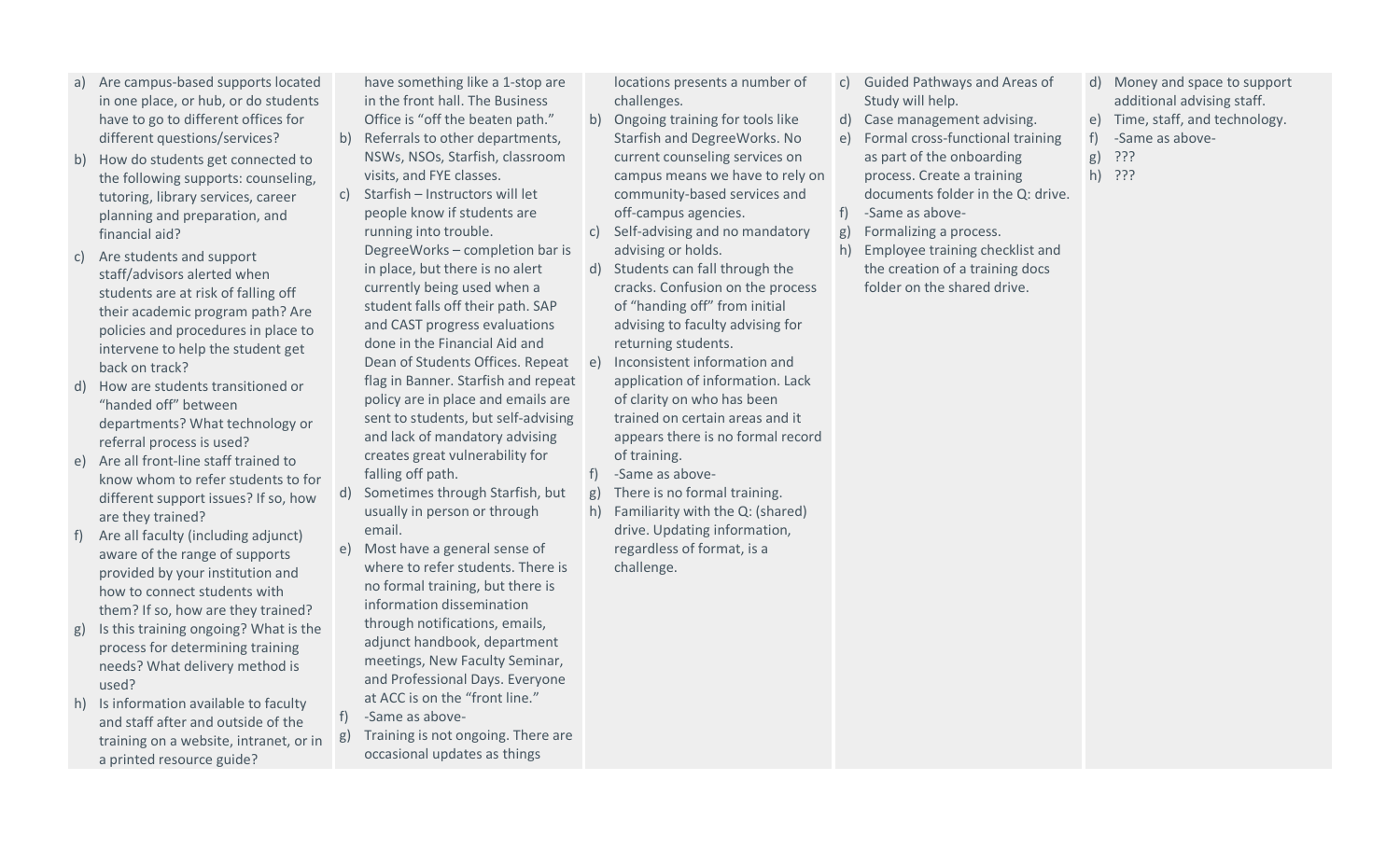change, but it is not a formalized process.

h) Some information is available to faculty through handbooks, emails, community resources, etc. Website has information that can be useful, but is often difficult to find. Information provided at Professional Days and on the shared drive ("Advising Info/Manual") can be helpful.

### **Scheduling**

- a) To what extent can students get the courses they need, conflict free, at registration?
- b) How are students' course needs assessed?
- c) How does student advising inform student course needs and

scheduling? a) Students are able to register, but placement into developmental Math or English can cause delays. b) Student course needs are

addressed using Banner and/or degree works and by using program sheets. (does registration happen more often at admissions or advising?)

c) advising/admissions>

a) Faculty: It can be hard to predict whether or not elective courses will run and some courses which were traditionally elective and are now required with Transfer-Ticket Degree. Staff: \_\_\_\_

Student: Students often scramble to find a course they need or to get course substitutions approved. b) Coordinators and Department Chairs attend a cancellation meeting one week before the semester begins. During this meeting information like number of students in a program, whether or not a course is required for a degree, and whether or not any other unpredictable student-needs might arise. This meeting is opened to staff and faculty.

c) Member(s) from the advising department typically attend cancellation meetings.

a) An increased use of a hybrid, distance-learning, and late-start options would increase the overall flexibility of the schedule.

b) Course schedules informed by the number of students in a program combined with the frequency of the course's offering. Currently the number of students registered tends to be the data considered most important during cancellation meetings. We use this number despite knowing it is not the best information as students tend to register late or last minute.

c) advising/admissions

a) Strongly recommend registering at the end of placement testing and require students to be registered

b) Use academic program enrollment data to predict student needs over a 3-year period and use this information during the scheduling process. Make course registration more predictable by using coursesequencing and program requirements.

c) advising admissions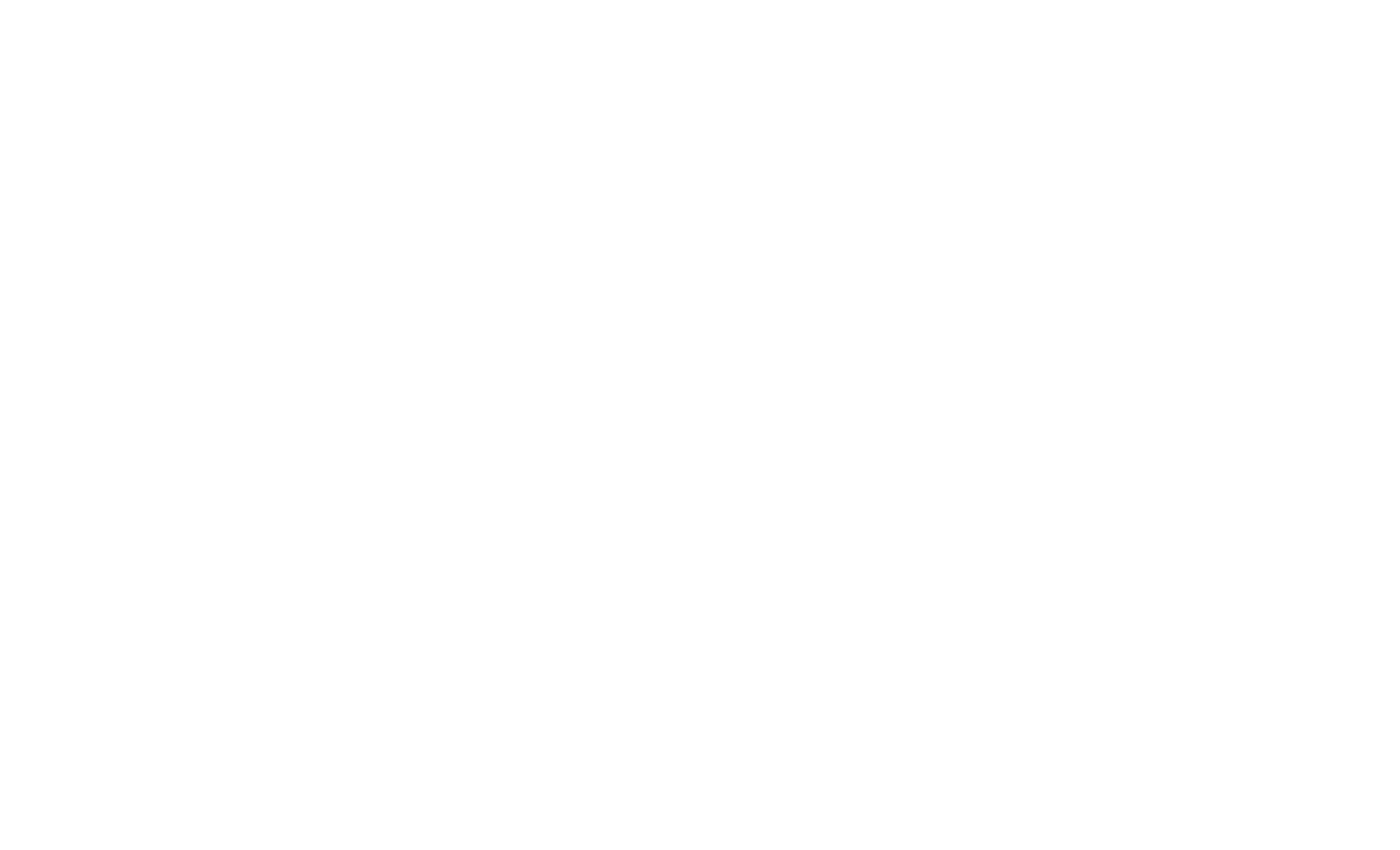| Use of Data and Adoption of Technology |                |                                                                                 |                                                                                         |                                                                           |  |  |  |
|----------------------------------------|----------------|---------------------------------------------------------------------------------|-----------------------------------------------------------------------------------------|---------------------------------------------------------------------------|--|--|--|
| Student-Level Data                     | Current Design | What are the issues for students, staff, or<br>faculty with the current design? | What is the ideal design? What<br>additional information do you need to<br>answer this? | What changes or next steps are needed<br>to move toward the ideal design? |  |  |  |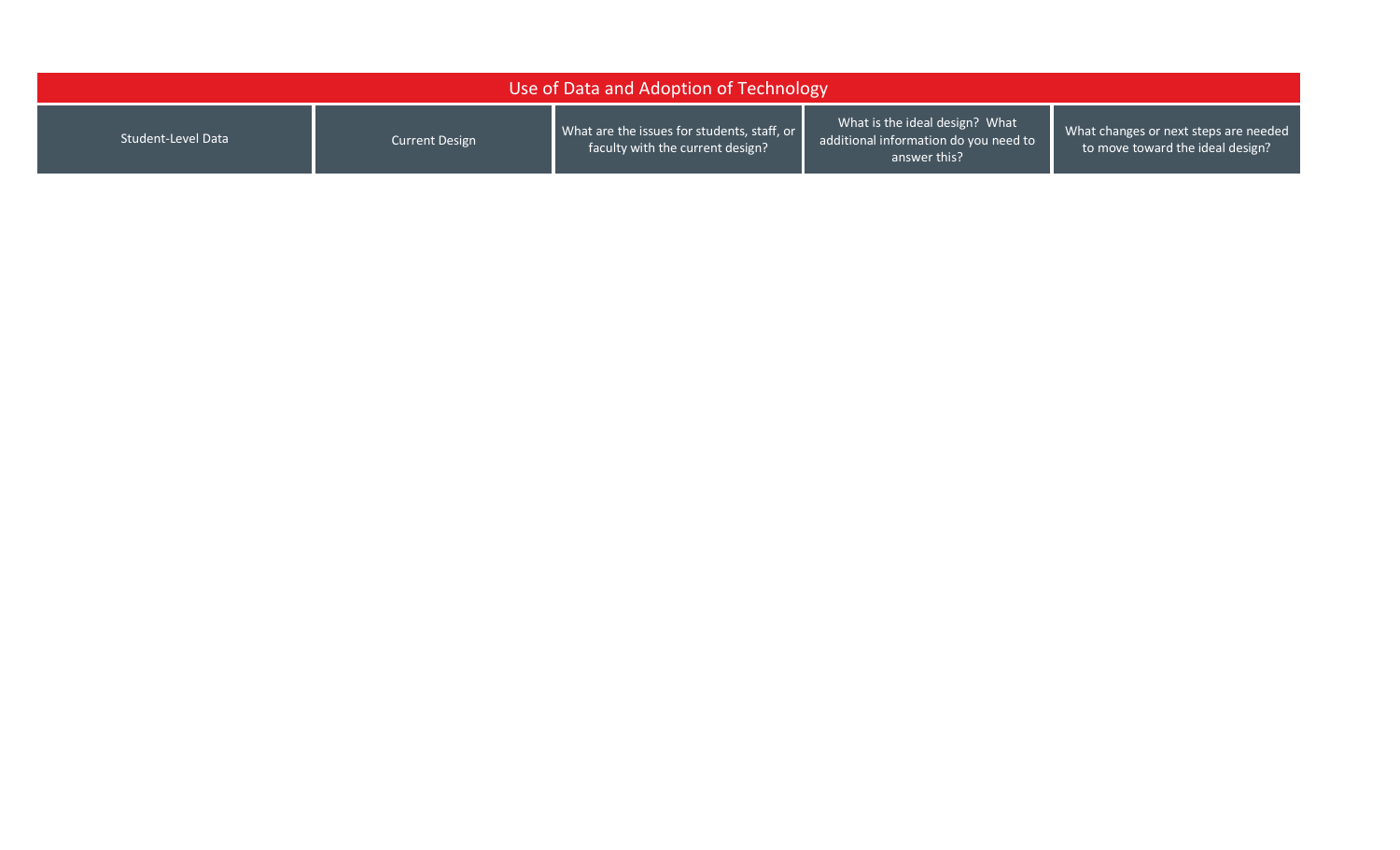| a) | Who is responsible to collect |
|----|-------------------------------|
|    | student-level data?           |

*Various offices collect and create student data including:*

• *Admissions – Biographical data, contact info, educational history, test scores, transcripts, course transfer equivalencies, immunization data*

• *Advising – Notes, flags, and appointments for advising*

• *Registration/Records (credit and non-credit offices) – Maintains files, registration records and history, academic history (e.g., program, grades) academic standing/ GPA, graduation applications, program completion information, documentation for changes to biographical & contact info, grades*

• *Faculty – Grades for tests & assignments, notes and appointments for instruction, advising*

• *Financial Aid – FAFSA and other financial aid application information, personal financial information, aid awards and disbursements, info from Dept of Ed*

• *Finance/Business Office – Fee bills, account balances, bank info, financial accounts, payment plans*

• *Human Resources – payroll, employee info*

• *Physical file maintenance and access across multiple departments/ staff.*

- *Need electronic files with easily accessible data and workflow*
- *Need electronic filing and workflow system to be built uniformly to enable transition to single college.*
- *Time and resources to create and implement On Base.*
- *User technology and access training.*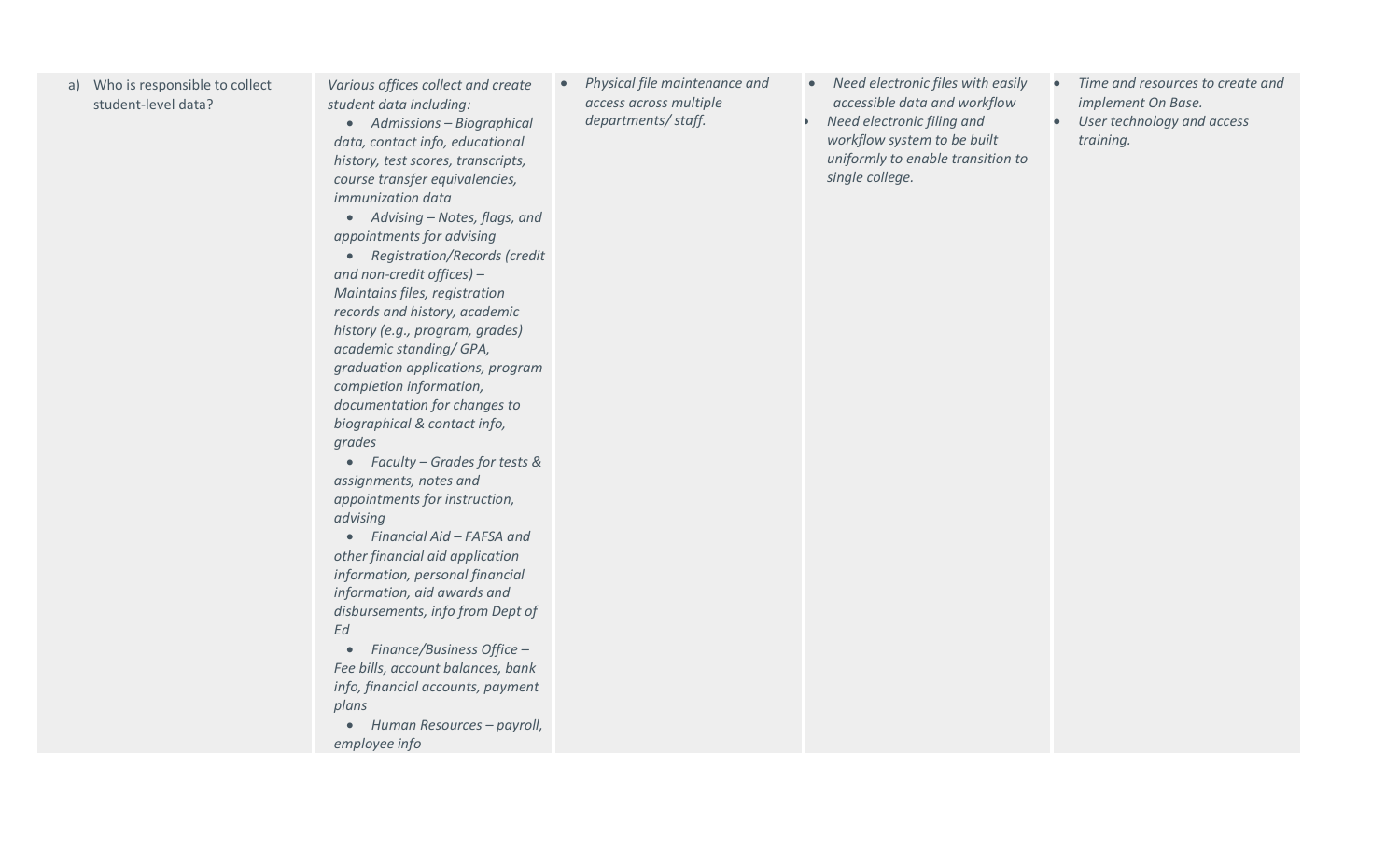| Do you currently have reporting<br>b)<br>dashboards that are widely used<br>in decision-making? | Starfish does have some<br>dashboard-like views for certain<br>issues like flags, but this is only<br>an early-alert system, not a true<br>dashboard with scores and<br>analytics.<br>IR creates Enrollment Dashboard<br>for Enrollment Management<br>purpose and it is updated every<br>semester<br>IR is working on building<br>dashboard for gateway courses<br>as part of the ATD efforts<br>The BOR IR has some GP KPI<br>dashboards on the BOR ORSE<br>website | Do not currently have a general<br>system with easily customizable<br>and clear dashboards/reports<br>accessible to staff.<br>Coming soon for Admissions.<br>$\bullet$<br>A more-robust version of Starfish<br>has further capabilities for<br>current students, but we don't<br>have this.<br>Need to define what items to be<br>included in which dashboard for<br>what purpose. | A system that can pull data from<br>SIS (including grades) and create<br>easy-to-access and customize<br>dashboards for staff. System<br>should be intuitive and adaptable,<br>yet robust. System should be<br>developed so it can be used for<br>single college in future.<br><b>Guided Pathways Team has</b><br>explored options. | Need to select and implement<br>system for active/continuing<br>students beyond Admissions CRM<br>Recruit coming in Spring 2020.<br>Need funding and human<br>$\bullet$<br>resources to plan and implement<br>and finally train staff in use.<br>Needs to be compatible with other<br>colleges/ single college of future.<br>Data user technology and access<br>training.<br>Need midterm grades policy to<br>enhance early alert procedures. |
|-------------------------------------------------------------------------------------------------|----------------------------------------------------------------------------------------------------------------------------------------------------------------------------------------------------------------------------------------------------------------------------------------------------------------------------------------------------------------------------------------------------------------------------------------------------------------------|------------------------------------------------------------------------------------------------------------------------------------------------------------------------------------------------------------------------------------------------------------------------------------------------------------------------------------------------------------------------------------|-------------------------------------------------------------------------------------------------------------------------------------------------------------------------------------------------------------------------------------------------------------------------------------------------------------------------------------|-----------------------------------------------------------------------------------------------------------------------------------------------------------------------------------------------------------------------------------------------------------------------------------------------------------------------------------------------------------------------------------------------------------------------------------------------|
| <b>Student-Level Data</b>                                                                       | <b>Current Design</b>                                                                                                                                                                                                                                                                                                                                                                                                                                                | What are the issues for students, staff, or<br>faculty with the current design?                                                                                                                                                                                                                                                                                                    | What is the ideal design? What<br>additional information do you need to<br>answer this?                                                                                                                                                                                                                                             | What changes or next steps are needed<br>to move toward the ideal design?                                                                                                                                                                                                                                                                                                                                                                     |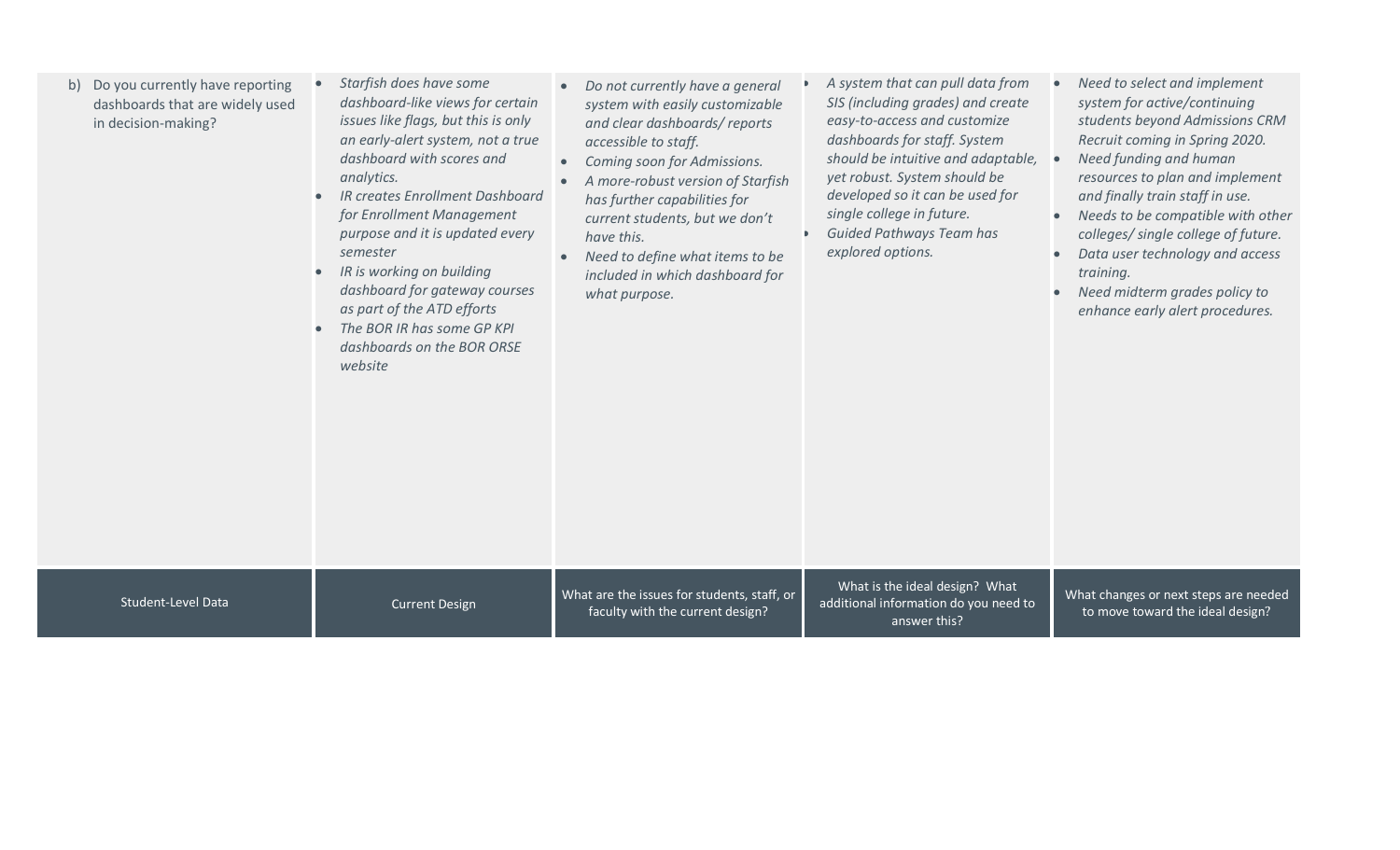| How are student-level data<br>C)<br>collected and shared with faculty<br>and staff?                                                                                                   | <b>Fact Book online</b><br><b>Fact Sheet for events</b><br>$\bullet$<br><b>Institutional Research extracts</b><br>data from SIS, builds database<br>for ad hoc requests and routine<br>reporting and shares with staff<br>as requested. Generally, this is<br>aggregate info.<br>Often AMTC and SCP population<br>need to be reported separately | Time consuming for IR to build<br>database to specific requests<br>IR needs time to interact with staff<br>$\bullet$<br>to hone info requests and explain<br>data.<br>Some staff wish to have direct<br>$\bullet$<br>access to student-level data. Data<br>security and privacy policies, while<br>necessary, complicate this. | Data Warehouse or database<br>from the BOR IR to be used by<br>campus IR to answer quick<br>requests or to conduct cyclical<br>reports<br>System-wide procedure for data<br>requests and sharing.<br>Ability of staff and faculty to view<br>data queried regularly efficiently                                                                                           | Dashboards that are adjustable by<br>data user.<br>Availability of IR to conduct data<br>$\bullet$<br>user trainings<br>Bring policy and procedure<br>$\bullet$<br>concerns to ACC Data Stewardship<br>Committee<br>Coordinate efforts at System level. |
|---------------------------------------------------------------------------------------------------------------------------------------------------------------------------------------|--------------------------------------------------------------------------------------------------------------------------------------------------------------------------------------------------------------------------------------------------------------------------------------------------------------------------------------------------|--------------------------------------------------------------------------------------------------------------------------------------------------------------------------------------------------------------------------------------------------------------------------------------------------------------------------------|---------------------------------------------------------------------------------------------------------------------------------------------------------------------------------------------------------------------------------------------------------------------------------------------------------------------------------------------------------------------------|---------------------------------------------------------------------------------------------------------------------------------------------------------------------------------------------------------------------------------------------------------|
| Do advisors and other student<br>d)<br>support staff use student-level<br>data on a daily basis to inform<br>their work with students?                                                | Yes, through Banner, Degree<br>$\bullet$<br>Works, and Starfish. Starfish has<br>easy-to-use query capabilities.                                                                                                                                                                                                                                 | Limited ability to store<br>$\bullet$<br>communications/ notes and query<br>from these.<br>Degree Works has cumbersome<br>$\bullet$<br>setup and not working optimally.<br>Sometimes inaccurate.<br>Starfish has degree planning<br>$\bullet$<br>capabilities for students, but need<br>time and resources to develop.         | A further-developed student<br>success system to more-<br>easily communicate and<br>address student risk in a<br>variety of areas (academic,<br>financial, social, missed<br>deadlines, etc.) AND have<br>easy-to-use robust degree<br>planning and course<br>scheduling capabilities.                                                                                    | $\bullet$ See above (row c).                                                                                                                                                                                                                            |
| Does Institutional Research (IR)<br>e)<br>regularly meet with or train<br>college staff and faculty to discuss .<br>and explain the nuances of this<br>data, and to answer questions? | <b>Fact Book online</b><br>$\bullet$<br><b>Fact Sheet for events</b><br>$\bullet$<br>Meeting with faculty and staff as<br>needed<br>System IR office provides some<br>$\bullet$<br>reports (Census enrollment, ATD,<br>GP, TAP etc.).                                                                                                            | Time, scheduling.<br>Streamline requests<br>AMTC/SCP data are included in<br>the system reports<br>Not clear what IR function would<br>be centralized and what will still<br>be local campus responsibilities                                                                                                                  | Clearly separation of local IR data<br>$\bullet$<br>vs. system-wide request<br>Systematically update of cyclical<br>requests<br>A platform and system to<br>disseminate data and reports to<br>staff and faculty<br>A more user friendly IR website<br>$\bullet$<br>for communicating routine and<br>cyclical requests.<br>Develop a cyclical requests list.<br>$\bullet$ | Working with Data Team and<br>ATD Success team to assess<br>campus needs for data<br>Survey faculty and staff needs,<br>$\bullet$<br>access resources, develop<br>training and meeting schedules<br>for data distribution.                              |
| <b>Institutional Data</b>                                                                                                                                                             | <b>Current Design</b>                                                                                                                                                                                                                                                                                                                            | What are the issues for students, staff, or<br>faculty with the current design?                                                                                                                                                                                                                                                | What is the ideal design? What<br>additional information do you need to<br>answer this?                                                                                                                                                                                                                                                                                   | What changes or next steps are needed<br>to move toward the ideal design?                                                                                                                                                                               |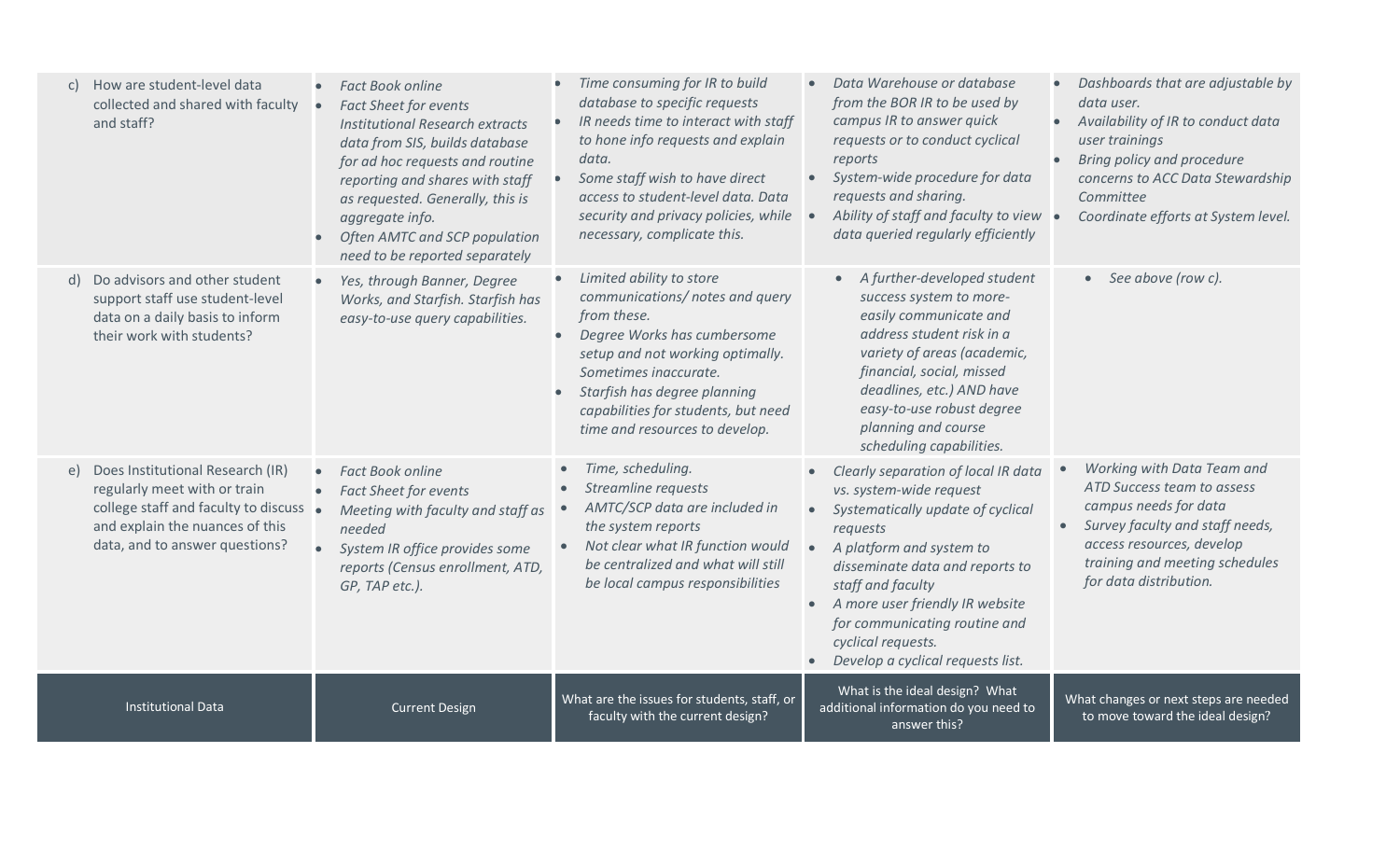| How do you evaluate the impact<br>a)<br>and effectiveness of your student<br>supports? How often does this<br>occur? | CCSSE survey - every 3 yrs<br>$\bullet$<br>SENSE survey- every 3 yrs<br>$\bullet$<br>• ACC Library Survey - every term<br>ACC ASC Survey – every year<br>$\bullet$<br>Graduate Students Survey -<br>every year                                                                                                                                                                                                                                                                    | Unaware data/reports existed<br>Lack of using survey results to<br>$\bullet$<br>inform decision and budget<br>allocation<br>Lack of consistency in advising<br>$\bullet$<br>resources and policies impacts<br>ability to use data to make<br>decisions.                                                                                                                                                                                                                                                                                                   | Scheduled reviews for all student<br>$\bullet$<br>support services and student-<br>facing functions.<br>In future with single college, need<br>analysis of data based on<br>campus/regional needs as well as<br>entire college (not one size fits<br>$all$ ).                                                                                                               | Use survey data as "student<br>voice" in conjunction with<br>other SIS data for decision<br>making                                                                                                                                                                                                             |
|----------------------------------------------------------------------------------------------------------------------|-----------------------------------------------------------------------------------------------------------------------------------------------------------------------------------------------------------------------------------------------------------------------------------------------------------------------------------------------------------------------------------------------------------------------------------------------------------------------------------|-----------------------------------------------------------------------------------------------------------------------------------------------------------------------------------------------------------------------------------------------------------------------------------------------------------------------------------------------------------------------------------------------------------------------------------------------------------------------------------------------------------------------------------------------------------|-----------------------------------------------------------------------------------------------------------------------------------------------------------------------------------------------------------------------------------------------------------------------------------------------------------------------------------------------------------------------------|----------------------------------------------------------------------------------------------------------------------------------------------------------------------------------------------------------------------------------------------------------------------------------------------------------------|
| How do you analyze and use data<br>b)<br>to inform policy and process<br>decisions related to student<br>supports?   | Trend data are compiled and<br>$\bullet$<br>reported for varies<br>departments.<br>Enrollment, graduation, and<br>$\bullet$<br>survey data are updated and<br>published on IR website<br>Enrollment dashboard is<br>$\bullet$<br>updated and released to<br>enrollment management staff<br>on a weekly basis during<br>registrations<br>Management request/receives<br>information for decision-<br>making.<br>Data provided for program<br>reviews and accreditation<br>studies. | Some System policies (e.g., early<br>$\bullet$<br>drop for non-payment) are not<br>applied as written because they<br>do not support students or meet<br>individual college needs. Changes<br>are in process, but not imminent.<br>Lack of policy changes due to lack<br>$\bullet$<br>of resources to implement them<br>(e.g., mandatory advising)<br>Resources needed as staff<br>stretched thin already.<br>IR provides data to users, and<br>$\bullet$<br>there is no system in place to<br>document how data is used for<br>decision-making by users. | Uniform schedule for reviewing<br>all policies and procedures,<br>routine assessment/comparisons,<br>updating policies, etc.<br>In future with single college, need<br>analysis of data based on<br>campus/regional needs as well as<br>entire college (not one size fits<br>$all$ ).<br>IR can serve as advisor/trainer for<br>$\bullet$<br>using data in decision-making. | Updates to advising policies are<br>$\bullet$<br>coming. The Holistic Case<br>Management policy is scheduled<br>for BOR vote April 2020. Need<br>resources to implement.<br>Through ATD, use IR data to<br>$\bullet$<br>create a culture of working with<br>IR and using data for informed<br>decision-making. |
| Who is involved in making those<br>C)<br>decisions?                                                                  | College-level Academic Affairs<br>$\bullet$<br>(Dean, Advising), College-level<br>Student Affairs (Dean, Student<br>Activities), System office<br>Academic and select college<br>faculty and staff, CSCU Board<br>of Regents<br>Campus CEO's Management<br>team                                                                                                                                                                                                                   | Faculty and staff at colleges<br>have felt left out of policy<br>questions in the past.<br>Communication issues lead to<br>confusion.                                                                                                                                                                                                                                                                                                                                                                                                                     | Shared governance with<br>student, faculty, and<br>community input at<br>forefront, allowing for<br>practical considerations.                                                                                                                                                                                                                                               | Through ATD, use IR data to<br>$\bullet$<br>create a culture of working<br>with IR and using data for<br>informed decision-making                                                                                                                                                                              |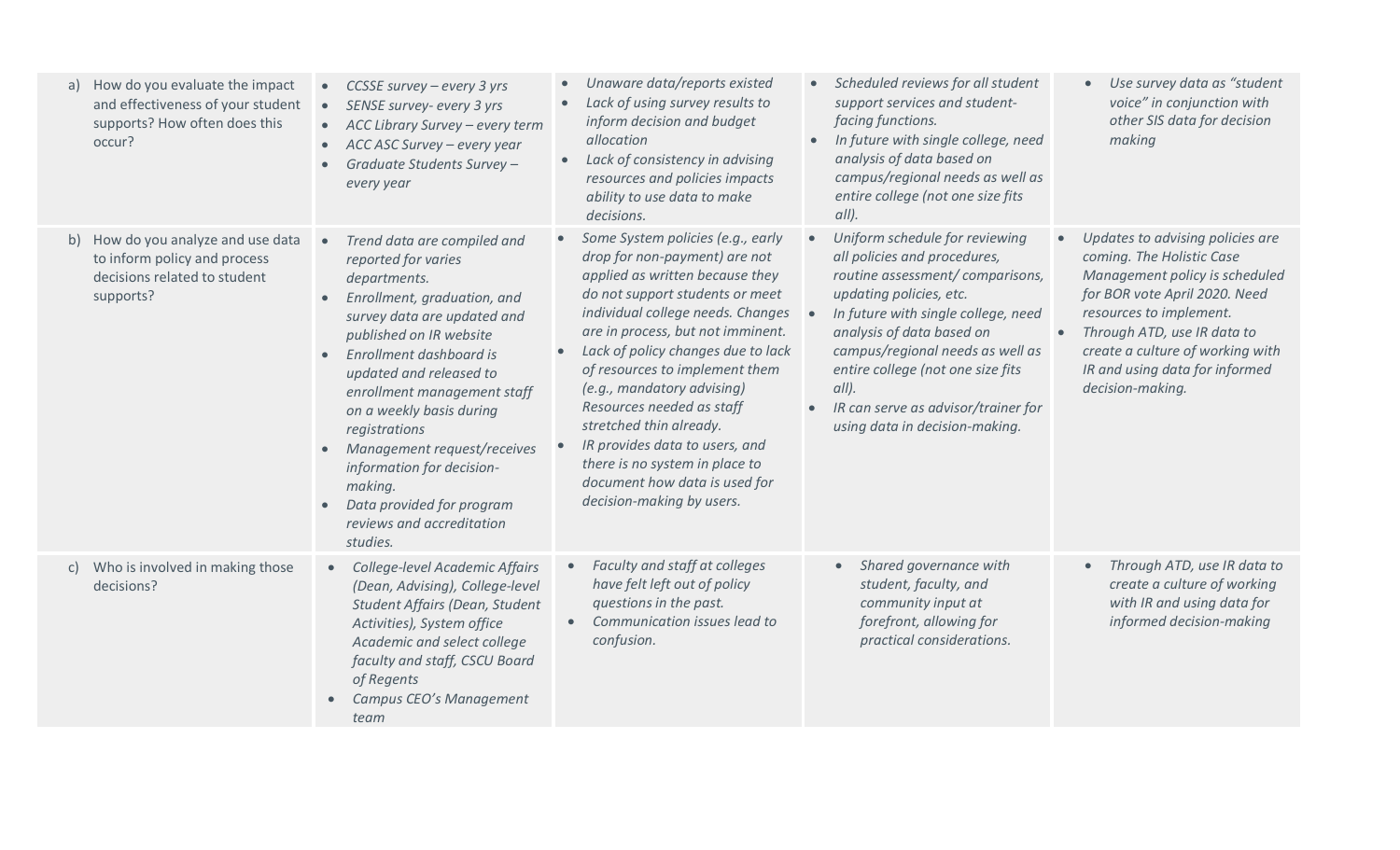| <b>Institutional Data</b>                                                                                              | <b>Current Design</b>                                                                                                                                                                                                                                                              | What are the issues for students, staff, or<br>faculty with the current design?                 | What is the ideal design? What<br>additional information do you need to<br>answer this?                                                                                                                                                                                                                  | What changes or next steps are needed<br>to move toward the ideal design?                                                                                                                                                                                                                                                    |
|------------------------------------------------------------------------------------------------------------------------|------------------------------------------------------------------------------------------------------------------------------------------------------------------------------------------------------------------------------------------------------------------------------------|-------------------------------------------------------------------------------------------------|----------------------------------------------------------------------------------------------------------------------------------------------------------------------------------------------------------------------------------------------------------------------------------------------------------|------------------------------------------------------------------------------------------------------------------------------------------------------------------------------------------------------------------------------------------------------------------------------------------------------------------------------|
| d) How is IR involved in the<br>evaluation process?                                                                    | IR provides trend data per user<br>$\bullet$<br>requests for program<br>development and program<br>evaluation.<br>IR administers IE survey, and<br>$\bullet$<br>student surveys and present<br>data to All College, Extended<br>Cabinet and other<br>councils/groups per requests. | Need to link evaluation to<br>strategic planning,<br>assessment and budget<br>allocation.       | • Uniform schedule of assessments,<br>reporting to campus community.<br>• In future with single college, need<br>analysis of data based on<br>campus/regional needs as well as<br>entire college (not one size fits<br>$all$ ).<br>IR can serve as advisor/trainer for<br>using data in decision-making. | Through ATD, use IR data to<br>create a culture of working<br>with IR and using data for<br>informed decision-making.                                                                                                                                                                                                        |
| e) Are you using or planning to use<br>predictive analytics in student<br>success efforts? If so, briefly<br>describe. | Rapid Insight was used in the<br>$\bullet$<br>past.                                                                                                                                                                                                                                | Need support to purchase,<br>$\bullet$<br>develop, and maintain<br>predictive analytics system. | System that could more-easily<br>$\bullet$<br>allow faculty, staff,<br>administration access to info to<br>evaluate supports and help drive<br>policy.<br>System that allows for student<br>evaluation and input.                                                                                        | Need to select and implement<br>system for active/ continuing<br>students beyond Admissions CRM<br>Recruit coming in Spring 2020.<br>Need funding and human<br>resources to plan and implement<br>and finally train staff in use.<br>Needs to be compatible with<br>$\bullet$<br>other colleges/single college of<br>future. |
| If you are currently using<br>predictive analytics in student<br>success efforts, how long have<br>you been doing so?  | We are in the process to<br>develop a dashboard that<br>include some early<br>momentum measures to<br>analysis student success and<br>hope to bring that to the<br>next level to include<br>predictive analytics.                                                                  | N/A                                                                                             | N/A                                                                                                                                                                                                                                                                                                      | N/A                                                                                                                                                                                                                                                                                                                          |
| <b>Technology Use</b>                                                                                                  | <b>Current Design</b>                                                                                                                                                                                                                                                              | What are the issues for students, staff, or<br>faculty with the current design?                 | What is the ideal design? What<br>additional information do you need to<br>answer this?                                                                                                                                                                                                                  | What changes or next steps are needed<br>to move toward the ideal design?                                                                                                                                                                                                                                                    |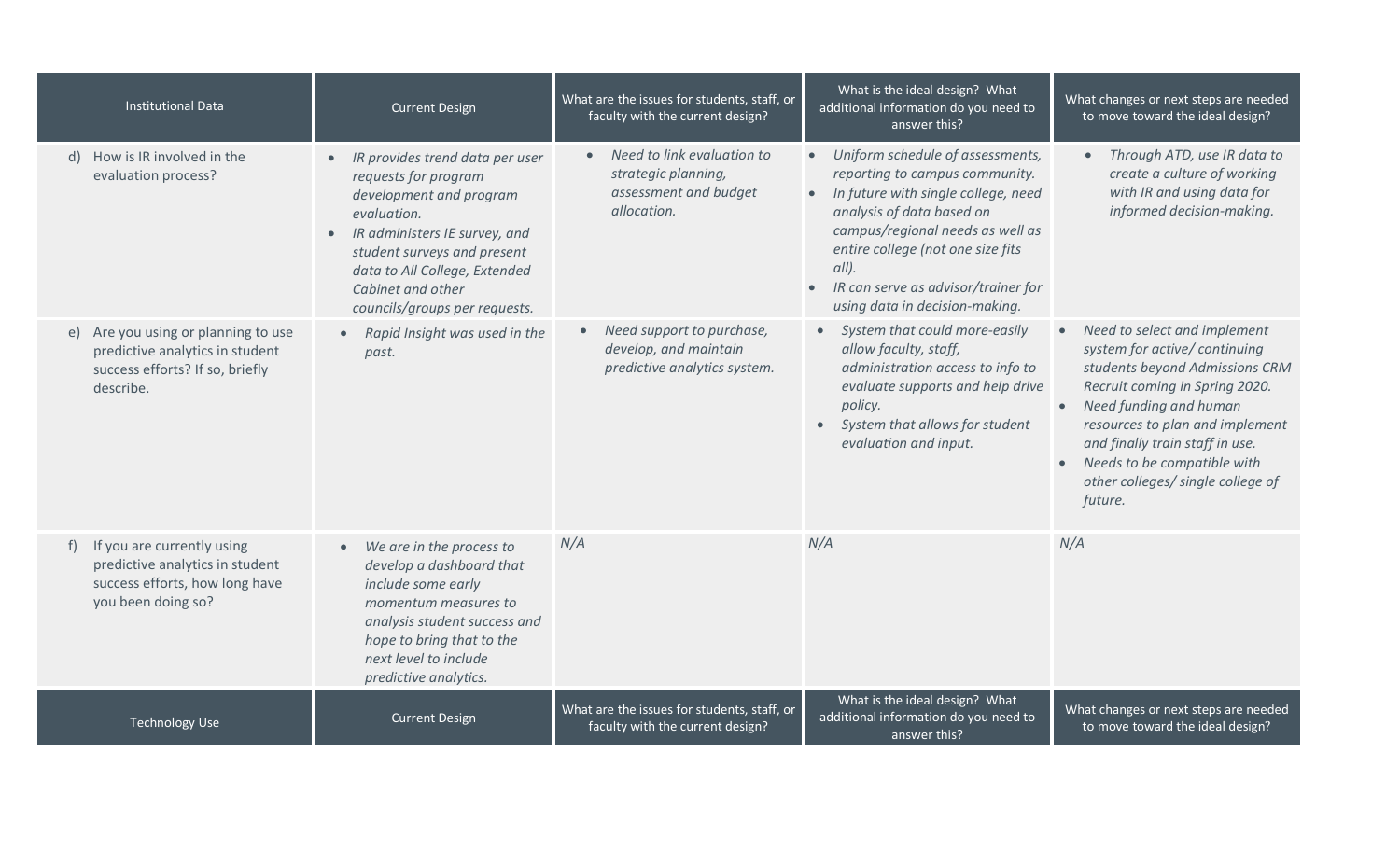| How does the college currently<br>use technology to support<br>advising and student support<br>delivery? | Starfish system holds data for<br>$\bullet$<br>advising appointments, notes<br>from meetings, communications<br>sent to students (if chosen),<br>flags for concerns from faculty.<br>Querying capabilities in Starfish<br>are also used to identify<br>populations. There is also a<br>kiosk feature.<br>Degree Works is used by<br>$\bullet$<br>advisors. registrars, and other<br>staff for degree auditing for<br>individual students.<br>Current use of spreadsheet to<br>$\bullet$<br>track Disability Services (DS)<br>requests & email to deliver AAA<br>to instructors. | Need to log into separate<br>system. Information in Starfish<br>not integrated with Banner and<br><b>Blackboard. Advising cannot</b><br>access Blackboard grades.<br>Grading in Bb is different<br>depending on faculty practice.<br>Degree Works has cumbersome<br>$\bullet$<br>setup and not working optimally/<br>sometime inaccurate. No batch<br>reporting.<br>Students not using Degree Works .<br>consistently for their audits.<br>Limited program planning with<br>this tool<br>Manual process, not all data<br>captured that would be key to<br>report on (e.g., disability type).<br>Also, since it is a manual process,<br>it is open to potential errors.<br>Potential changes in future. RPF<br>for one-college student success<br>system going out soon. | Fully-integrated student success<br>and student information systems<br>that are intuitive to faculty and<br>staff users. Functionality<br>adaptable to individual college<br>and user needs.<br>Need system to be setup and<br>adaptable to 12 colleges and<br>later 1 college/12 campuses (with<br>different student and program<br>needs).<br>Communications that are<br>seamless to students (same look<br>and feel no matter from where<br>generated).<br>Personalized information<br>available to students in single<br>secure portal format (students<br>don't read email)<br>online (computer, tablet, phone)<br>Accommodate software to begin<br>rollout for implementation F'20.<br>Streamlined request for student<br>letters, appts, testing, reporting. | Need resources and time for<br>developing student success<br>system.<br>Need to identify training needs<br>$\bullet$<br>and schedule.<br>DS Accommodate is currently in<br>$\bullet$<br>build/review/test mode. |
|----------------------------------------------------------------------------------------------------------|---------------------------------------------------------------------------------------------------------------------------------------------------------------------------------------------------------------------------------------------------------------------------------------------------------------------------------------------------------------------------------------------------------------------------------------------------------------------------------------------------------------------------------------------------------------------------------|-------------------------------------------------------------------------------------------------------------------------------------------------------------------------------------------------------------------------------------------------------------------------------------------------------------------------------------------------------------------------------------------------------------------------------------------------------------------------------------------------------------------------------------------------------------------------------------------------------------------------------------------------------------------------------------------------------------------------------------------------------------------------|---------------------------------------------------------------------------------------------------------------------------------------------------------------------------------------------------------------------------------------------------------------------------------------------------------------------------------------------------------------------------------------------------------------------------------------------------------------------------------------------------------------------------------------------------------------------------------------------------------------------------------------------------------------------------------------------------------------------------------------------------------------------|-----------------------------------------------------------------------------------------------------------------------------------------------------------------------------------------------------------------|
| b) To what extent are these<br>technologies use by the target<br>end user in the intended manner?        | Advising and many faculty use<br>$\bullet$<br>Starfish, but not all staff and<br>faculty use.<br>Spreadsheet used by Disability<br>$\bullet$<br>Services Associate for tracking,<br>follow up & reporting.                                                                                                                                                                                                                                                                                                                                                                      | See above.<br>Need training for adjuncts.<br>Degree Works not functioning as<br>fully as intended - reporting<br>capabilities don't work.                                                                                                                                                                                                                                                                                                                                                                                                                                                                                                                                                                                                                               | Intuitive system used by all staff.<br>Policy written to mandate use.<br>Training and resources available<br>to staff to facilitate use.<br>Accommodate will be used by<br>students to request, faculty to<br>view & Disability Services to<br>follow up & report.                                                                                                                                                                                                                                                                                                                                                                                                                                                                                                  | Need to select and develop<br>$\bullet$<br>robust and intuitive systems.<br>Need resources for training staff/<br>$\bullet$<br>students in their use.                                                           |
| <b>Technology Use</b>                                                                                    | <b>Current Design</b>                                                                                                                                                                                                                                                                                                                                                                                                                                                                                                                                                           | What are the issues for students, staff, or<br>faculty with the current design?                                                                                                                                                                                                                                                                                                                                                                                                                                                                                                                                                                                                                                                                                         | What is the ideal design? What<br>additional information do you need to<br>answer this?                                                                                                                                                                                                                                                                                                                                                                                                                                                                                                                                                                                                                                                                             | What changes or next steps are needed<br>to move toward the ideal design?                                                                                                                                       |